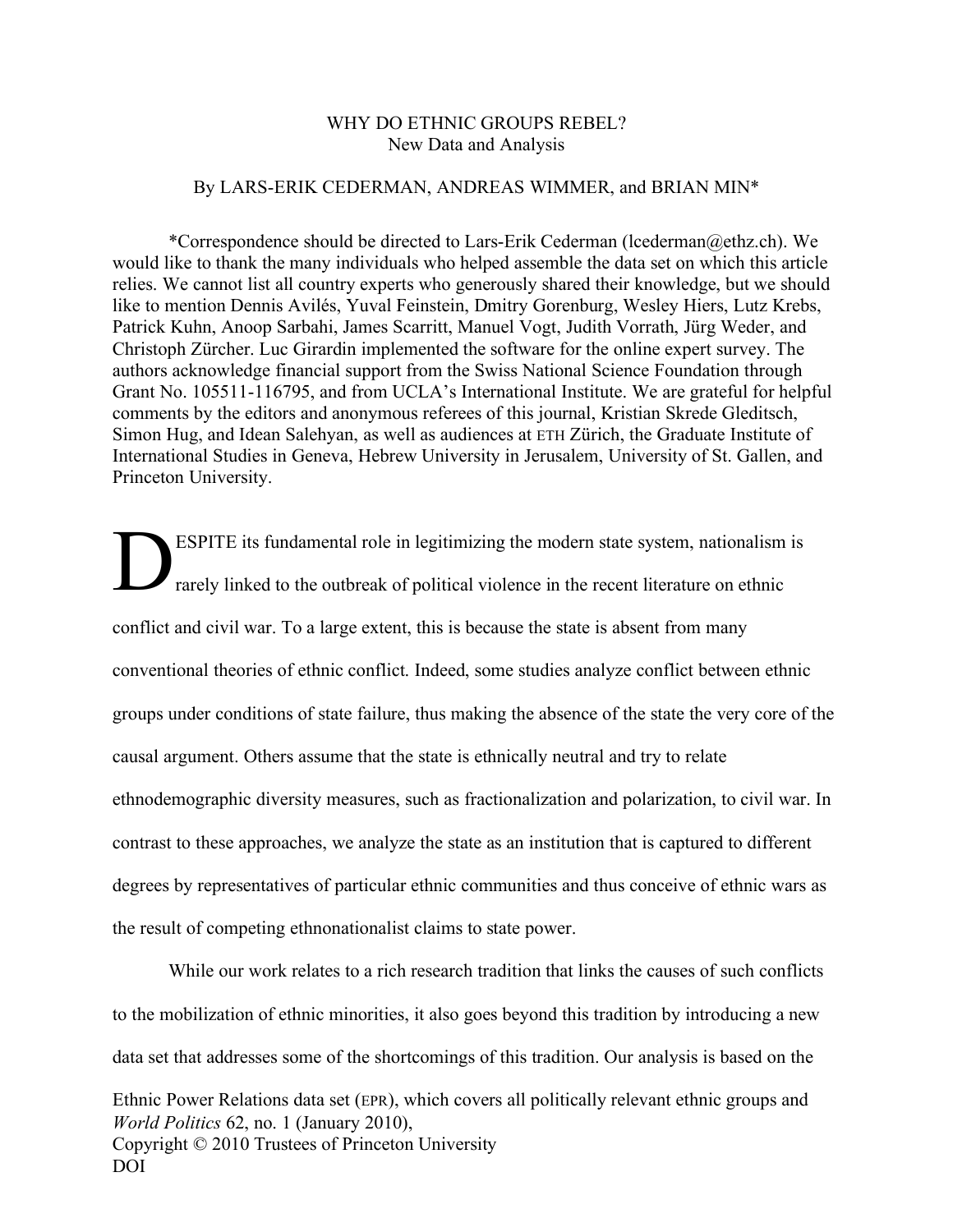their access to power around the world from 1946 through 2005. This data set improves significantly on the widely used Minorities at Risk data set, which restricts its sample to mobilized minorities and thus largely overlooks the ethnopolitical constellation of power at the center.

Improved theory and data allow us to show that, contrary to the expectations held by many scholars of civil wars, competing ethnonationalist claims over the state constitute the driving force behind many internal conflicts in the post–World War II era. While we have analyzed this data set at the country level in another publication,  $\mu$  we pursue a more disaggregated, group-level analysis here. We show that conflict with the government is more likely to erupt (1) the more representatives of an ethnic group are excluded from state power, especially if they experienced a loss of power in the recent past, (2) the higher their mobilizational capacity is, and (3) the more they have experienced conflict in the past. In view of these findings, we conclude that ethnonationalist struggles over access to state power are an important part of the dynamics leading to the outbreak of civil wars.

The article is organized as follows. We first review the relevant conflict literature and then develop the three main hypotheses that lie at the core of our theory. The following section introduces the EPR data set. The main results are presented in the next section, followed by a brief sensitivity analysis and a concluding section.

# EXISTING APPROACHES TO ETHNICITY AND CONFLICT: SECURITY DILEMMA, ETHNIC FRACTIONALIZATION, AND MINORITY MOBILIZATION

In order to understand the conflicts that broke out in Yugoslav and Soviet successor states as well as in Rwanda during the 1990s, some researchers have utilized ideas developed to study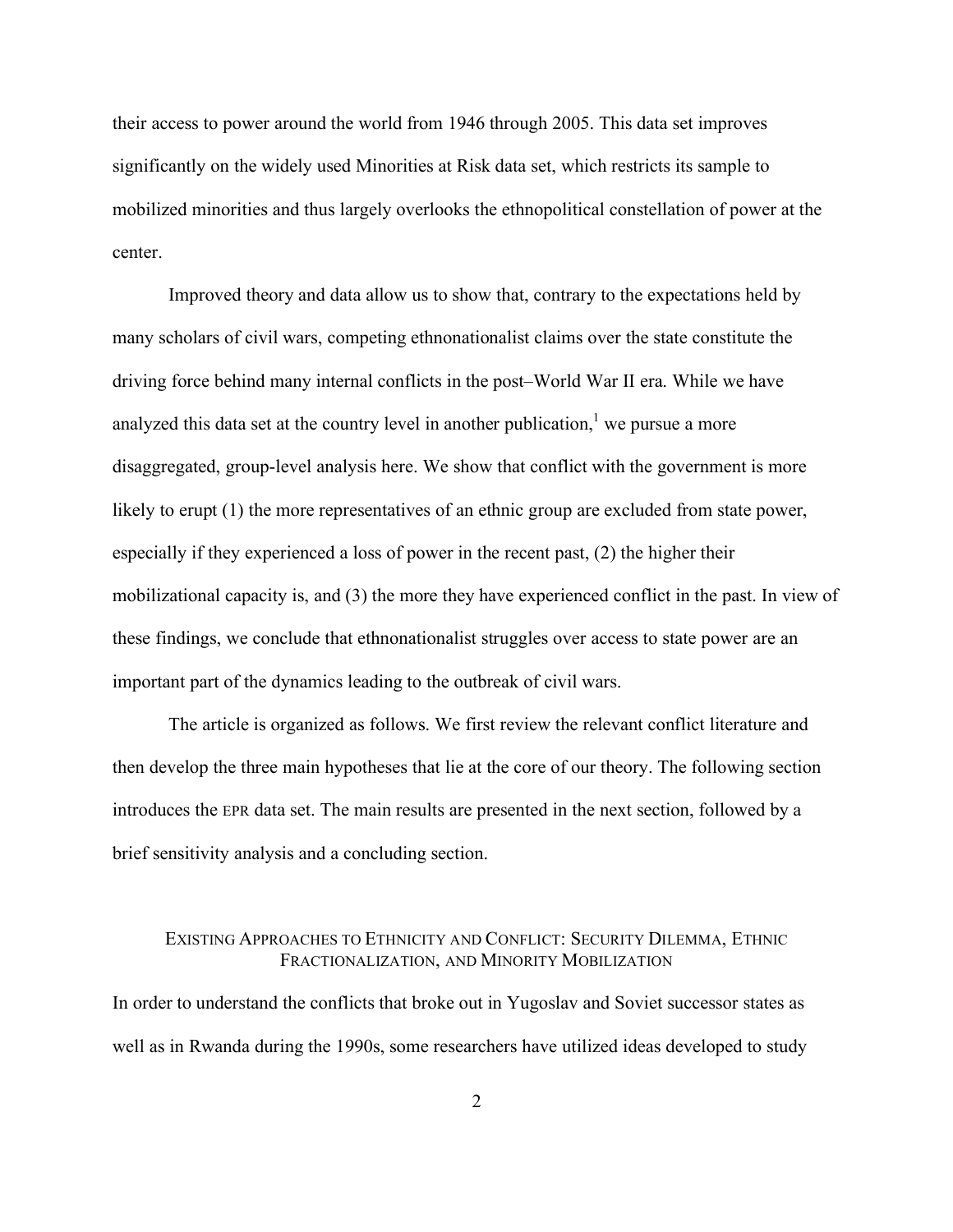interstate relations during the cold war. Most prominently, Posen conceived of ethnic conflict as a struggle between ethnic groups in the wake of state collapse.<sup>2</sup> According to neorealist theory, ethnic groups face a security dilemma when the Leviathan disappears, and they react with preemptive violence. These ideas were subsequently elaborated with the help of rational choice models.<sup>3</sup>

As a consequence of the assumption of state breakdown, however, this research tends to overlook the important role played by state actors in generating these conflicts in the first place, as the wars in Yugoslavia, Rwanda, and many other places clearly demonstrate. In the absence of state agency, political violence may take the form of communal conflict over land or local political dominance but not of full-fledged civil war.

In recent statistical research on civil wars, many scholars argue that ethnic grievances are too widespread to explain the rare onset of conflict. Wars are more likely, so the argument goes, in states that are too weak to suppress rebellions or where natural resources invite warlords to enrich themselves by looting.<sup>4</sup> Research on the basis of this grievance hypothesis has undoubtedly helped to clarify the general conditions that are conducive to civil wars and insurgencies. However, the grievance hypothesis has not been tested with adequate data; rather, it has been tested with highly aggregated proxies that do not provide a direct measure of political inequality along ethnic lines and the resulting "grievances." Fearon and Laitin, for example, examine whether there is a statistical association between measures of a country's "ethnic fractionalization" and civil war onset.<sup>5</sup> Some scholars have worked with measures of ethnic polarization that are loosely related to Horowitz's theory of ethnic conflict, again without explicit references to the state.<sup>6</sup> Others seek to operationalize the concept of ethnic domination but use a demographic proxy as well.<sup>7</sup>

3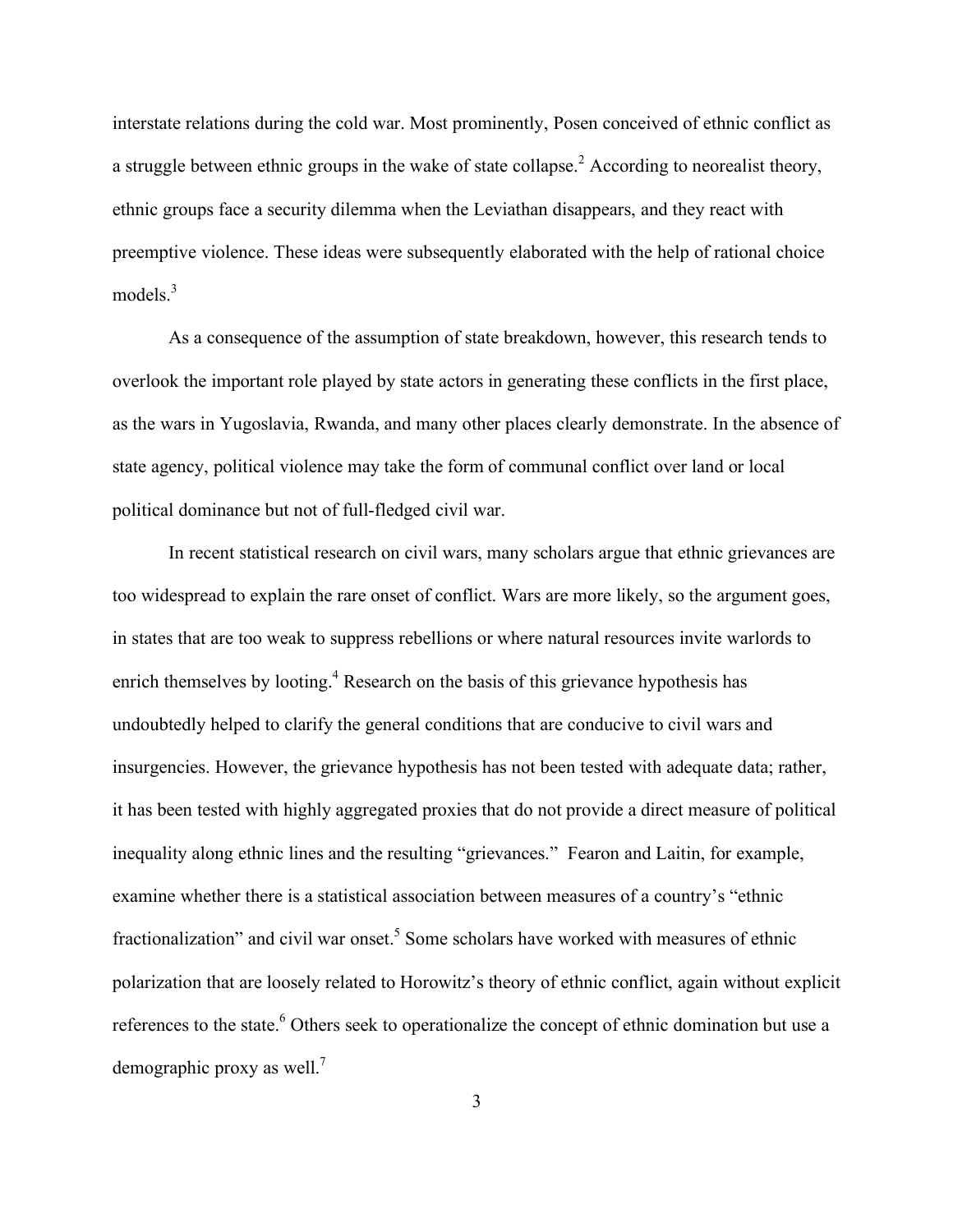We believe that efforts to grasp the propensity for ethnonationalist conflict with the help of macrolevel indices are problematic.<sup>8</sup> First, they implicitly assume that the ethnic groups listed in the work of anthropologists and linguists are politically relevant.<sup>9</sup> Second, the macrolevel indices describe a country's demography,  $10$  which may or may not be related to the actual constellation of power at the state center.<sup>11</sup> Qualitative studies of ethnic conflict show that in such cases the state is not an ethnically neutral institution but is an active agent of political exclusion that generates these conflicts in the first place.<sup>12</sup>

A third stream of research starts from this insight and studies the conditions under which minorities will mobilize against the state and under which conditions such mobilization will turn violent.<sup>13</sup> Building on work in the relative deprivation tradition, the Minorities at Risk (MAR) data set established by Gurr and his colleagues remains the most prominent data source used to evaluate ethnic mobilizations and violence at the group level.<sup>14</sup> Scholars in this tradition have studied the consequences economic, political, and cultural discrimination (see below), the settlement patterns that enhance minority mobilization for conflict,<sup>15</sup> domestic diversion mechanisms, <sup>16</sup> the dynamics of secessionist bargaining, <sup>17</sup> and third-party intervention, <sup>18</sup> as well as the role of country-level factors, such as government responses to autonomy claims by ethnic minorities<sup>19</sup> and broader international contextual factors facilitating ethnic mobilization.<sup>20</sup>

While the MAR data set allows for empirical testing of mechanisms linking group characteristics to conflict propensity, it has its limitations. We note that the MAR-based literature has produced somewhat conflicting results regarding the question most relevant to this article: whether or not political disadvantage and discrimination increase the likelihood of ethnic rebellion. In fact, whereas some studies find that political disadvantage has an impact on the likelihood of armed rebellion and secession, $^{21}$  others find that the degree of political exclusion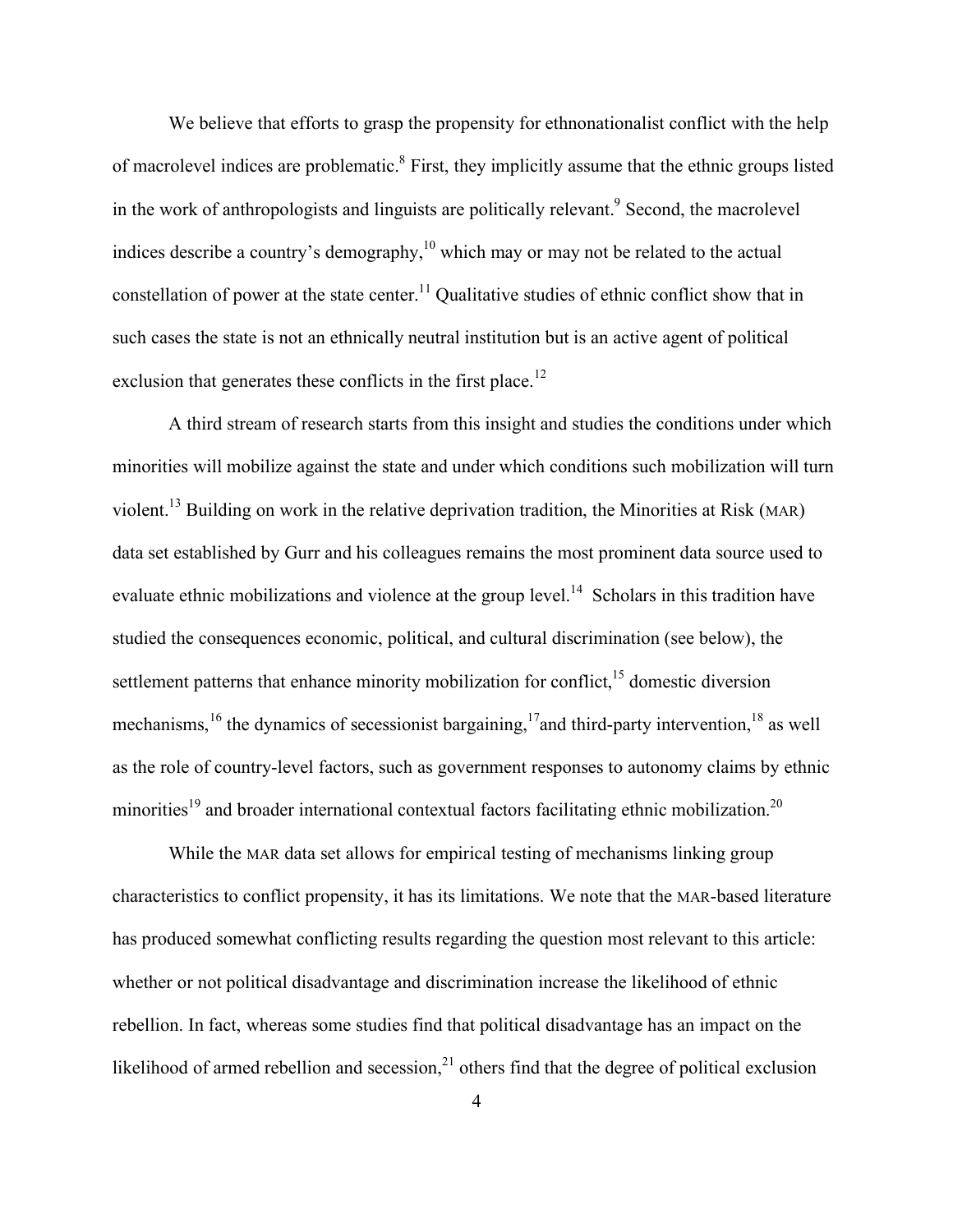has no effect on secessionism.<sup>22</sup> The picture is even more mixed as regards the effect of political discrimination: while Regan and Norton, as well as Walter, find strong evidence that political discrimination increases rebellions and secessionist civil wars,<sup>23</sup> Fox fails to find any clear relationship for the subset of ethnoreligious groups,  $24$  and Gurr's study of ethnonationalist rebellions in the 1980s even suggests that political discrimination is associated with less rather than more conflict.<sup>25</sup> Olzak aggregates MAR data on the country level and arrives at the conclusion that both formal recognition of ethnic group rights and political discrimination increase the likelihood of conflict.<sup>26</sup>

Clearly, some of these discrepancies can be attributed to different research designs and sample definitions, but we suspect that the data set's inherent problems might be responsible for these conflicting findings as well. The MAR data set "hardwires" the degree of power access into the sample definition by excluding groups in power from systematic consideration. This reduces the comparative horizon and thus makes it harder to capture the effects of political exclusions in unambiguous ways. Moreover, in many countries with dramatic shifts in power constellations (Chad, Afghanistan, Liberia), the political status of an ethnic group may change from discriminated minority to ruling elite from one period to the next. Indeed, studies of ethnonationalism should treat ethnic groups' representation within government as a variable rather than as a constant. Finally, focusing on minorities conflates the demographic concept of numerical domination with political exclusion. Accordingly, the MAR coding scheme does not fit countries with ruling minorities or complex coalitions of ethnically defined elites, as for example in Nigeria, India, or Chad, where ethnic conflict will be pursued in the name of excluded majorities (rather than minorities) or ethnic groups that share power (and are thus not "at risk").<sup>27</sup>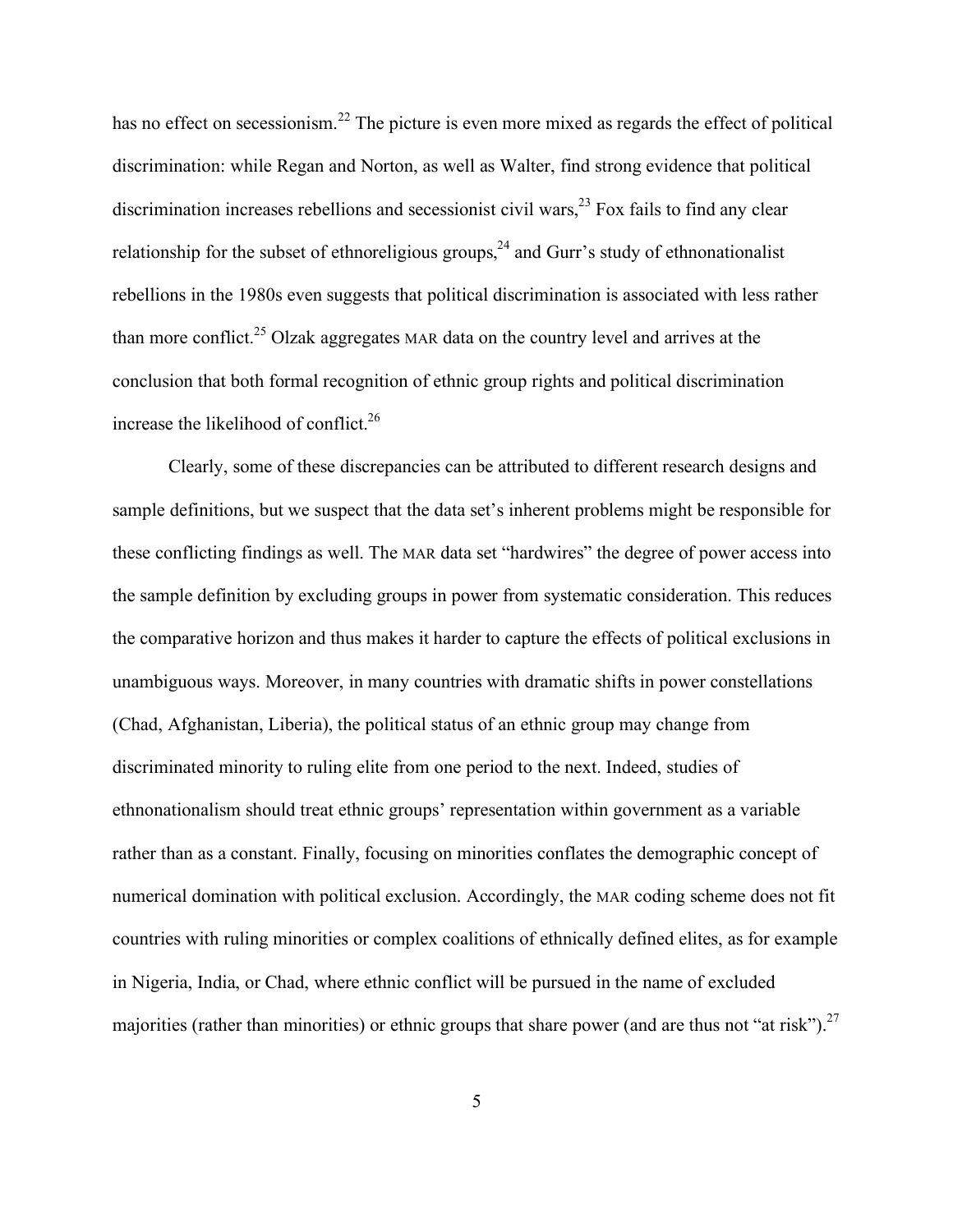In sum, much of the recent literature on ethnic conflict and civil wars fails to get the state's role right. Many approaches do not take account of the state as an actor in conflict processes (as in the security dilemma approach), fail to trace the ethnopolitical power constellations at the center of state power (as in the minority mobilization school), or try to capture ethnopolitical discontent through demographic proxies of diversity. These theoretical, sampling, and measurement problems hinder the development of precise and testable hypothesis about which mechanisms connect ethnonationalist politics to political violence. The following section addresses this task.

# THEORIZING ETHNONATIONALIST CONFLICT: ACTOR CONSTELLATIONS, MOTIVES, AND COLLECTIVE ACTION

The classical sociological literature on nationalism offers a good starting point for understanding the logic of ethnonationalist conflict. Nationalism can be defined as a political principle that demands that the unit of governance and the nation should be congruent. It replaces the principle of dynastic sovereignty on which agrarian empires were based.<sup>28</sup> Whereas the unit of governance is usually understood to be the sovereign state, the nation is imagined as a community of common origin and shared historical destiny.<sup>29</sup>

In the modern era the introduction of the principles of nationalism—that ethnic likes should rule over ethnic likes—has led to waves of political mobilizations and a subsequent transformation of the state system.<sup>30</sup> The ensuing ethnonationalist struggles have taken on a variety of forms: conflict over access to state power between the leaders of competing ethnic communities, $3<sup>1</sup>$  secession from existing states in order to establish a new state ruled in the name of a particular ethnic group<sup>32</sup> or to join another state controlled by ethnic  $\sin^{33}$  and competition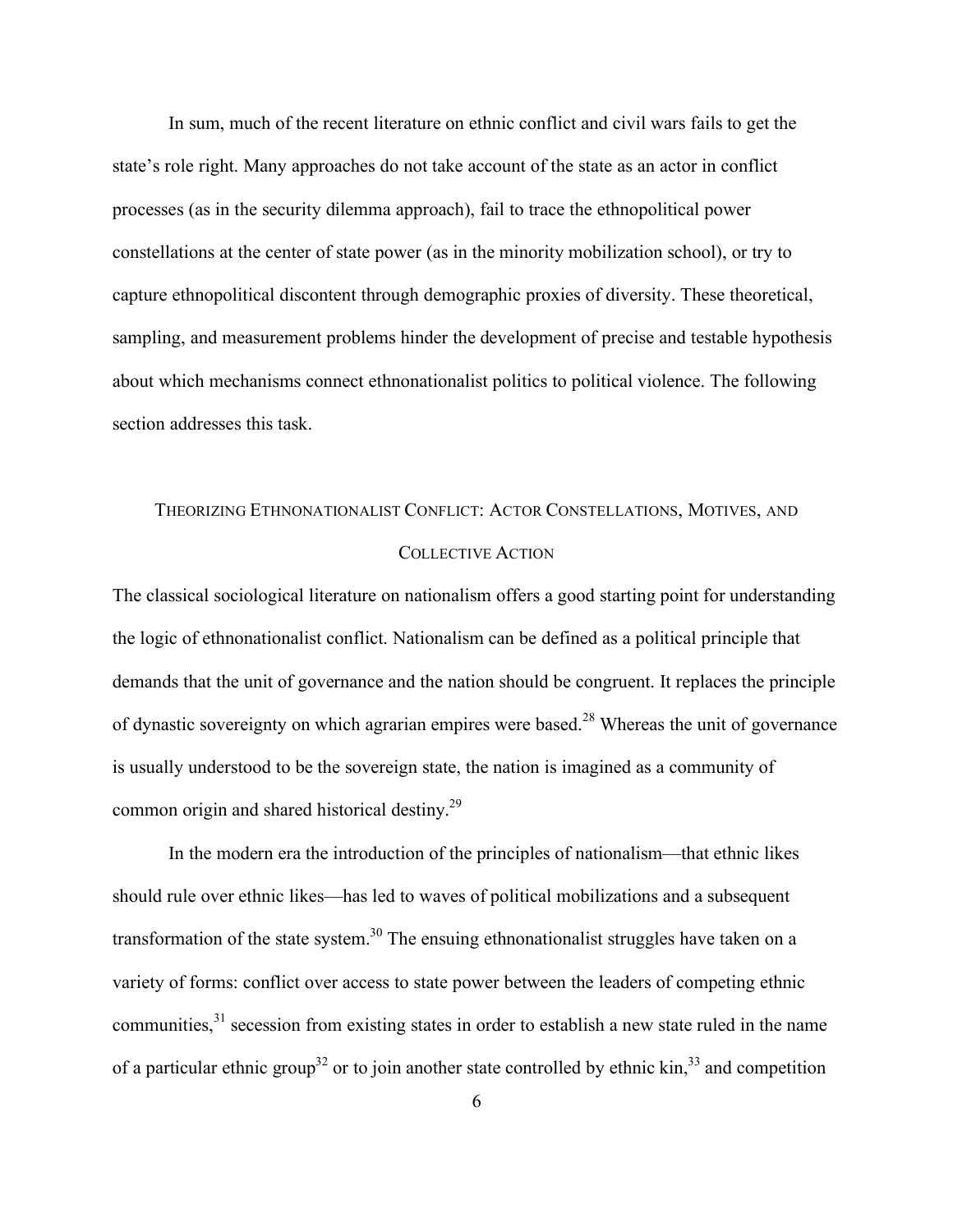between new states over mixed territories inhabited by members of their respective ethnic core groups. 34

While this literature helps to explain the broad historical and political circumstances under which we can expect ethnonationalist mobilization and conflict, it is much less concerned with identifying the precise mechanisms through which such ethnonationalist mobilization turns violent. Only recently have a number of scholars turned to studying nationalist mobilization and conflict in greater detail.<sup>35</sup> We selectively draw on this scholarship in order to develop our own model of ethnonationalist conflict.

Our analytical point of departure is Tilly's polity model, which features a political system comprising a government and a number of contenders seeking to maximize their access to executive power.<sup>36</sup> Members of the polity enjoy a privileged position, while those excluded from direct access to government represent potential challengers (see Figure 1). Adapting Tilly's model along the lines proposed by Cederman and Girardin, we assume that polity members and challengers consist of ethnic groups and their leaders (including politically irrelevant groups such as group 4).<sup>37</sup> Given the principle of ethnonational representativity embodied by the modern nation-state, it can be expected that challengers seek to avoid the rule of ethnic others by gaining access to the polity or leaving it in favor of a new polity or an already existing kin state. Power holders should want to maximize their share of state power—thus opening the possibility of infighting among power sharing partners.

Civil wars confront incumbent governments with political and military organizations that challenge the governments' claim to sovereign rule. This situation corresponds to standard definitions of civil war<sup>38</sup> but excludes communal conflicts or pogroms in which the state plays less of an active role. In conflicts that are fought in the name of excluded groups, rebel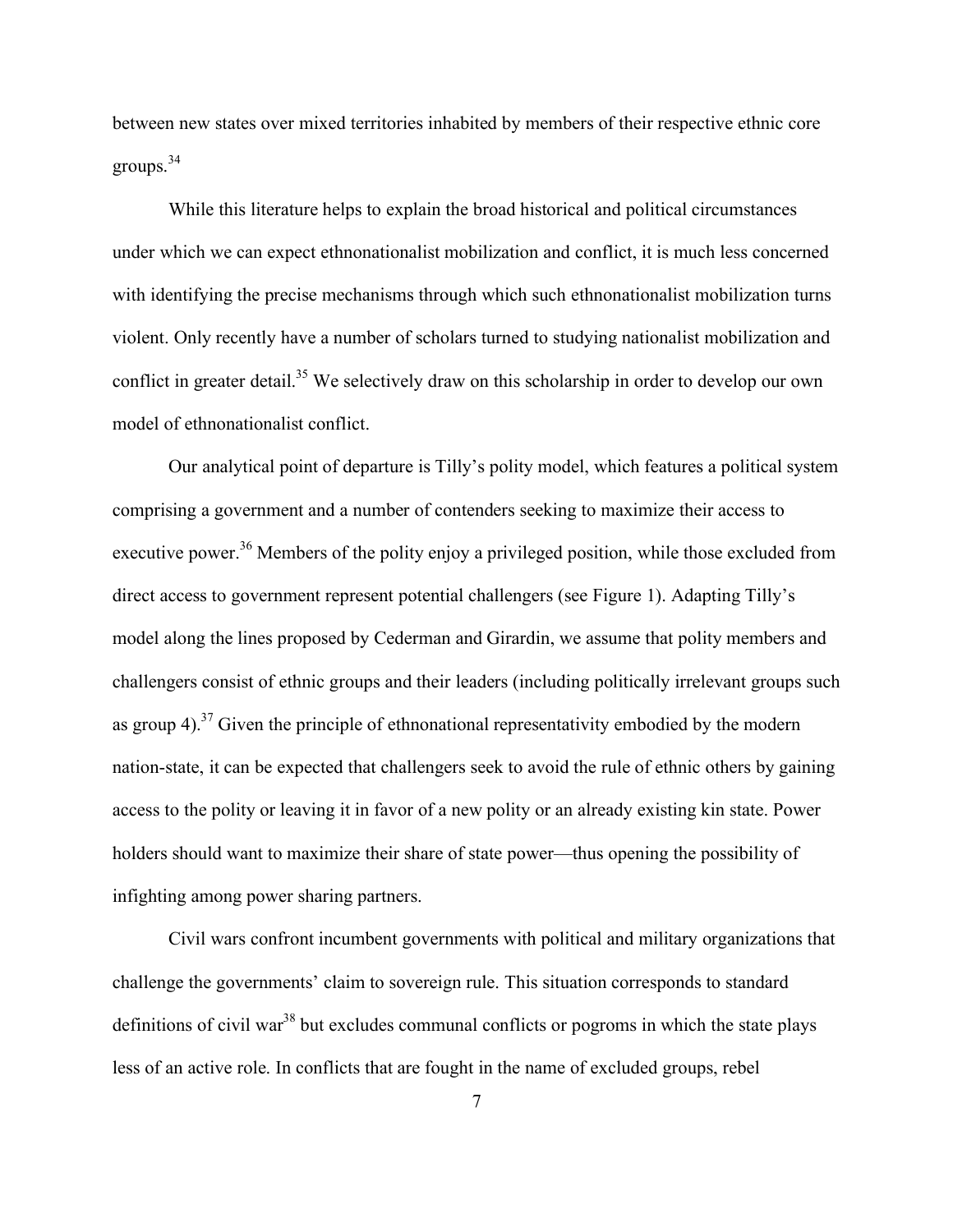movements are composed of mobilized and militarized organizations that challenge the government. In the case of challenges launched in the name of groups that are already represented within government, other actors such as a faction within the army or newly created political organizations and militias might instigate a violent confrontation.

Having identified the main actors and the types of conflicts they may provoke, we now consider the conditions under which violence is most likely to erupt. We first study which groups will be more motivated to support a rebellion against ethnic domination by others. Indeed, many aggrieved groups have not produced militant rebel organizations. We therefore have to identify those groups that perceive the government as particularly illegitimate and are therefore more inclined to support rebellions. Second, we consider a group's organizational capacity to challenge incumbent state power because high levels of motivation alone will not suffice to produce an armed organization willing to take on the government army. Finally, rather than constituting historical singularities, political violence often leaves traces that put nationalist politics on a contentious track. We therefore need to identify such potential effects of path dependency. In the following, we consider the causal mechanisms associated with each of these three mechanisms in turn.

# MOST MOTIVATED GROUPS: EXCLUDED, DOWNGRADED, AND UNDERREPRESENTED

To specify motives and identify the most motivated actors, we draw on Wimmer's institutionalist approach to nationalism and ethnic politics, which assumes that in modern nation-states rulers are no longer legitimized by the principles of dynastic succession, God's grace, or civilizational progress but that they are expected to care for their own, ethnically defined people.<sup>39</sup> Political officeholders thus have institutional incentives to gain legitimacy by favoring coethnics over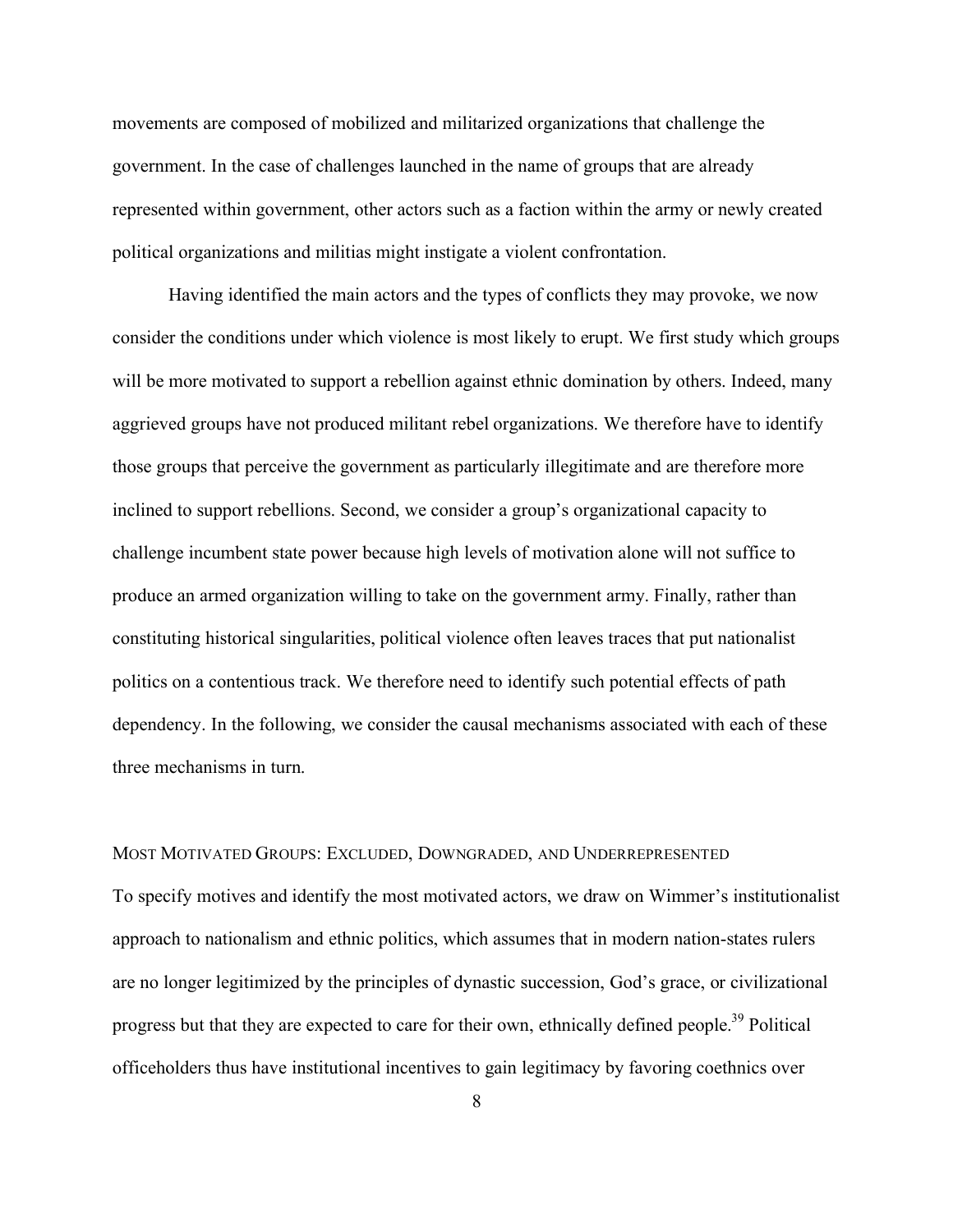others when it comes to the distribution of public goods and government jobs. The expectation of ethnic preference works in the other direction as well, as voters prefer parties led by coethnics, delinquents hope for coethnic judges, and citizens prefer to be policed by coethnics.

Under the conditions of pervasive ethnic favoritism, political leaders and followers are driven by the strategic motive to avoid or even to overturn dominance by ethnic "others." This motive is simultaneously material, political, and symbolic: "adequate" or "just" representation in a central government offers material advantages such as access to government jobs and services, legal advantages such as the benefits of full citizenship rights, a fair trial, and protection from arbitrary violence, and symbolic advantages such as the prestige of belonging to a "stateowning" ethnic group. In brief, this approach conceives of ethnic politics as the struggle over control of the state between various ethnically defined organizations and their constituencies. Especially in weak states with weakly developed civil societies, the state may be captured by particular ethnic elites and their constituencies, thus giving rise to one among other variants of the "weak state–strong society" constellation analyzed by Midgal and others. <sup>40</sup>

It follows that groups that lose out in this struggle for state power are more fertile breeding grounds for organizations that challenge the government. We postulate a direct relationship between the degree of state power and the likelihood that an armed rebellion will be instigated in the name of that particular group. The most excluded groups will thus be most likely to support armed organizations that challenge the government. Given nationalist principles of political legitimacy, feelings of resentment will be widespread and can be channeled into successful collective action. $41$  We summarize this reasoning in a first hypothesis:

*—*H1a. The probability of ethnonationalist conflict increases the more representatives of an ethnic group are excluded from central executive power.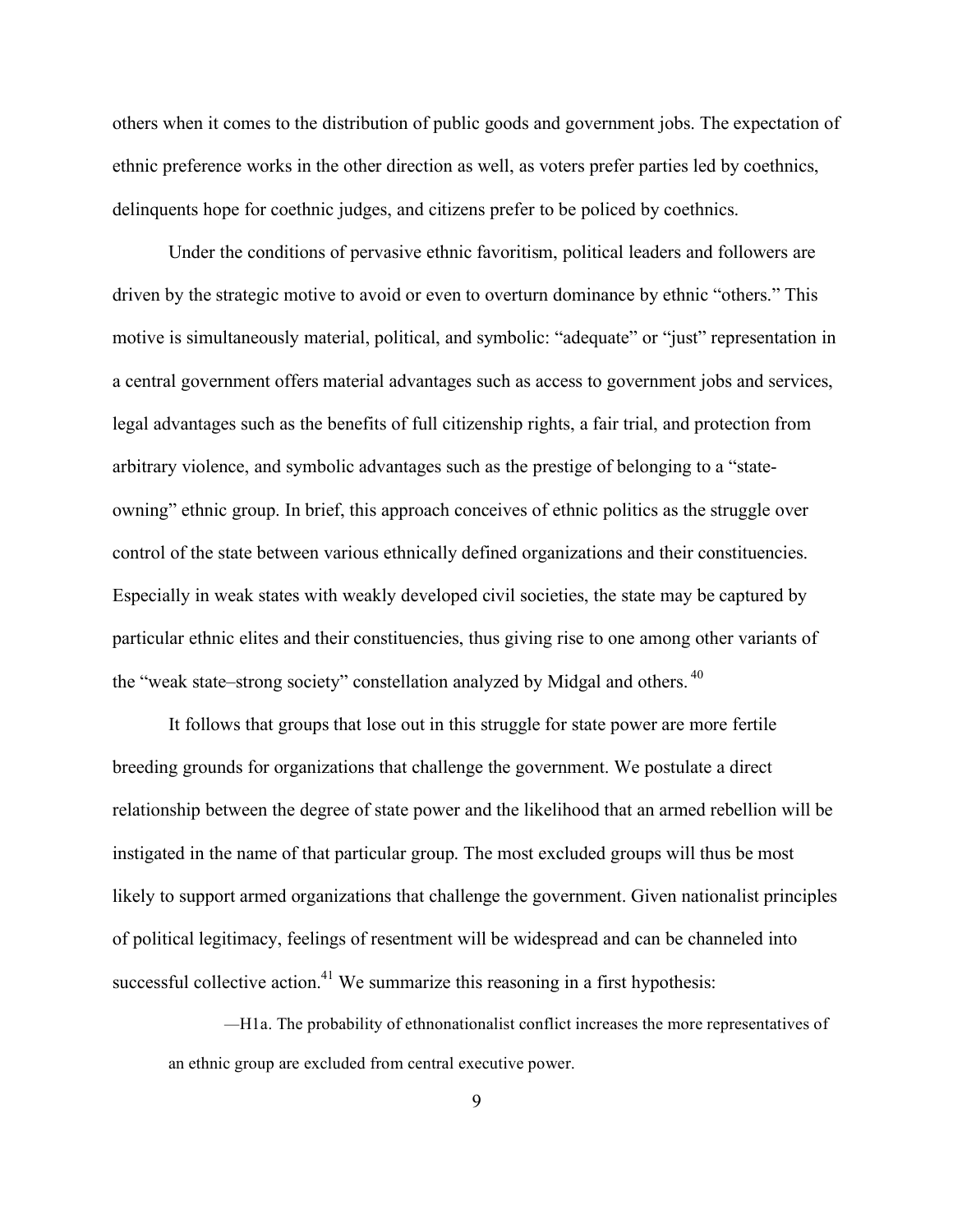The exclusion mechanism also alerts us to the consequences of changes in power hierarchies. Sociological theories of emotions suggest that negative emotions are especially likely to be aroused following loss of power and prestige.<sup>42</sup> When the subjects blame others for their downgrading, anger and resentment increase the readiness to fight in order to change the situation.<sup>43</sup> We postulate a similar mechanism at the level of collective organizations: leaders of ethnonationalist organizations will be most likely to resort to violence if they have recently experienced a loss of relative power. They can channel the resentment of their constituencies and mobilize to "reverse a reversal."<sup>44</sup> This reasoning leads to the following hypothesis:

—H1b. The probability of ethnonationalist conflict increases following a fall in power status that decreases access to central executive power by representatives of an ethnic group.

Finally, the principle of ethnic representativity of modern nation-states is also violated if groups in power are "underrepresented" in comparison with other power-sharing partners. When smaller groups wield more power than larger groups, representatives of the larger groups can portray the situation as unfair and stir up fear of ethnic domination among their constituents.<sup>45</sup> Thus, we have the next hypothesis.

—H1c. The probability of ethnonationalist conflict increases if the ethnic group represented by a power-sharing partner is larger compared with that of more powerful coalition partners.

### MOBILIZATIONAL CAPACITY: GROUP SIZE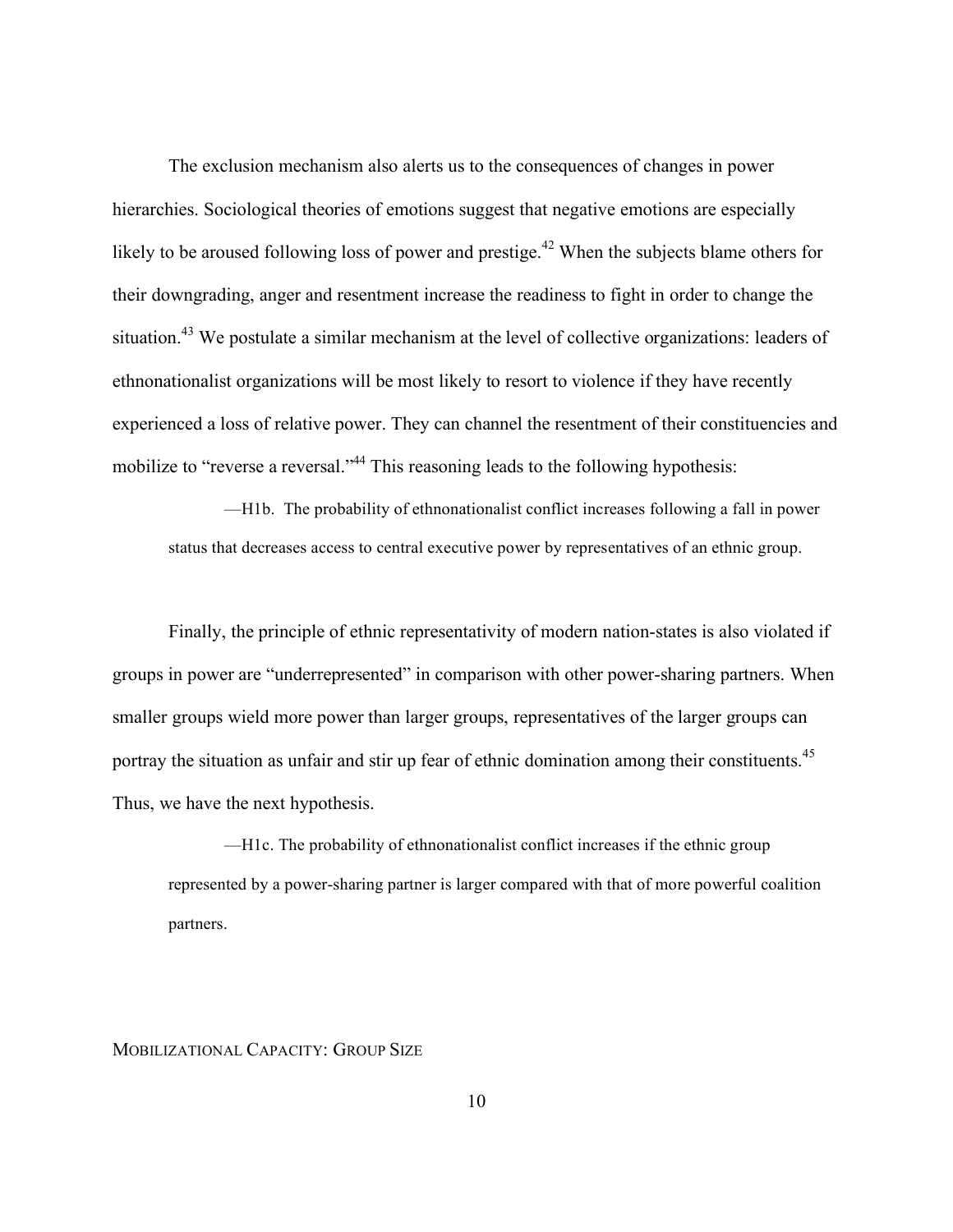Collective action theory tells us that group motivations are insufficient to produce political mobilization and violent contestation.<sup>46</sup> The motivational forces described above are thus a necessary, but not a sufficient, cause for ethnic conflict. Successful mobilization requires *both motivation and organizational capacity*. <sup>47</sup> While neoclassical collective action theory in the Olsonian tradition expects free riding in large groups, nationalists may overcome such dilemmas through intragroup monitoring, by relying on preexisting social networks, and by mobilizing identity-related cooperation norms.<sup>48</sup> Following resource mobilization theory, we postulate that larger excluded groups are even more able to challenge a government because they can draw on their superior numbers to recruit fighters and have a larger potential resource pool to sustain an organizational infrastructure.<sup>49</sup> As argued by Cederman, Buhaug, and Rød, the political claims of larger ethnic groups also enjoy more legitimacy: given the principles of representativity that underlie the nation-state, the exclusion of large sections of the population from power is more scandalous than the exclusion of smaller groups, and minority-ruled states (ethnocracies) are among the least legitimate political regimes in the modern world.<sup>50</sup> Based on this argument, we postulate the next hypothesis.

—H2. The probability of ethnonationalist conflict increases with the ethnic group's relative demographic size.

# HISTORY MATTERS: THE INFLUENCE OF PAST CONFLICT

Ethnonationalist mobilization and contestation are macrohistorical processes that operate over both short<sup>51</sup> and long time spans.<sup>52</sup> It may take decades until perceived humiliation and unfair ethnic status hierarchies give rise to political mobilization and conflict. Thus, rather than being an instant and ahistorical phenomenon, nationalist mobilization takes place in a historical context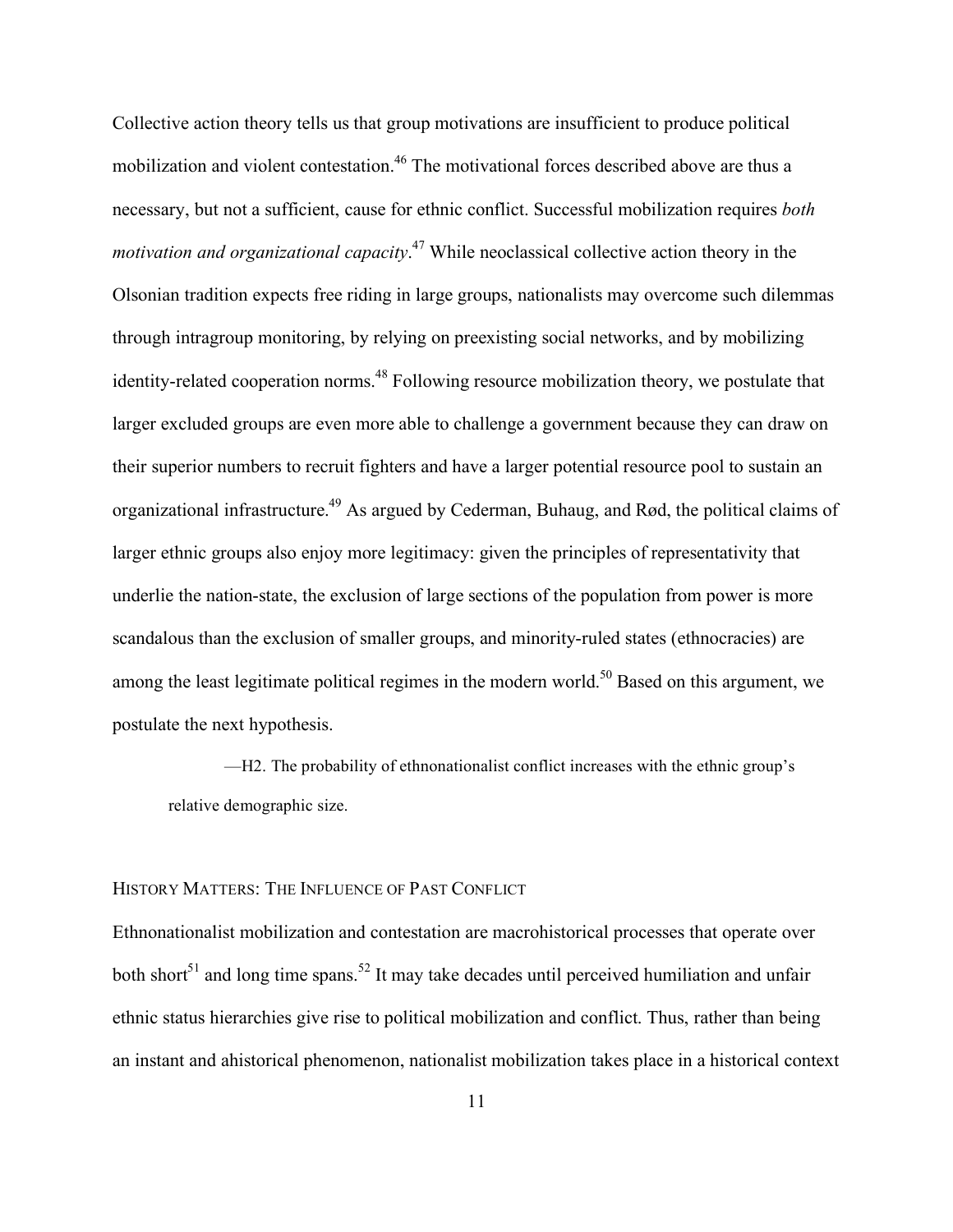that might be characterized by previous episodes of ethnonationalist violence. In extreme cases of path dependency, actors may find themselves trapped in self-sustaining cycles of violence.

We postulate that past conflicts influence the likelihood of present conflict through three mechanisms. First, ethnonationalist activists attempt to glorify their group's history through onesided narratives that stress their own victories and attribute blame for military losses to traitors, weak-spirited leaders, or a ruthless enemy. This implies that leaders might not update their risk assessments and might take up arms again even when the chances of winning have not improved significantly.<sup>53</sup> Second, past experiences of traumatic violence may live on as a part of oral tradition or they may sometimes be perpetuated in official history textbooks and public rituals, nourishing calls for revenge.<sup>54</sup> Third, prior exposure to combat means that violence is no longer unthinkable but constitutes part of the accepted repertoire of action and may help create organizational structures and identities that can be reactivated at later points in history or even create a culture of violence.<sup>55</sup> We express these three mechanisms of path dependency in our third main hypothesis:

—H3. The probability of ethnonationalist conflict increases with the number of prior conflicts fought in the name of the same ethnic group.

Needless to say, this set of hypotheses does not exhaust the links between ethnicity and internal conflict. Properties of ethnic groups, such as concentrated settlement patterns, <sup>56</sup> cohesive internal structure,<sup>57</sup> and availability of external support,<sup>58</sup> are known to increase the probability of civil wars, but investigating these factors requires data that are presently unavailable in our data set.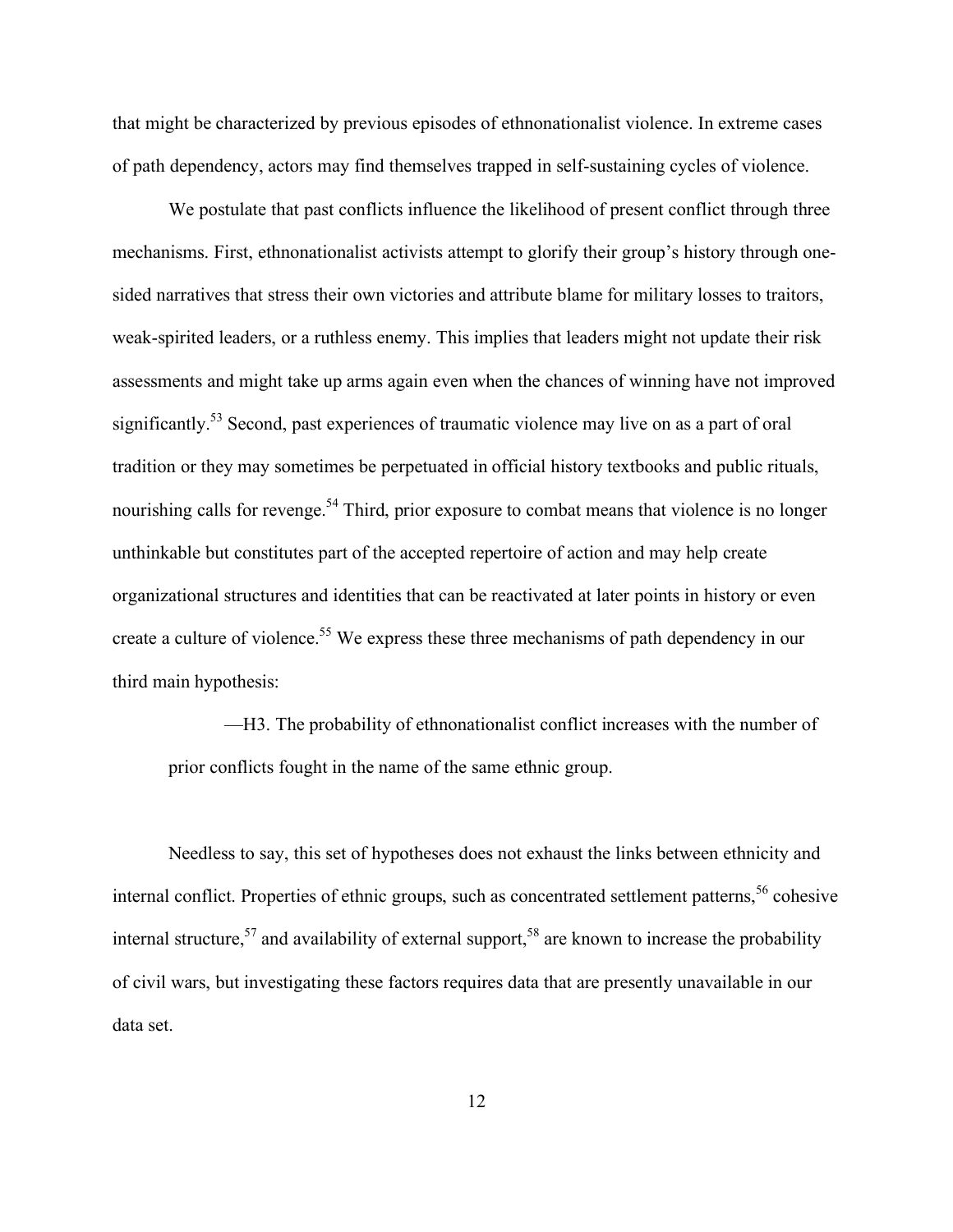Before operationalizing and testing our main hypotheses, we turn to the data set that underlies this study. Evaluating the theory calls for data that code access to executive power for representatives of different ethnic groups, as well as the conflicts in which they have been involved.

# MEASURING ETHNIC POWER RELATIONS

The Ethnic Power Relations (EPR) data set identifies all politically relevant ethnic groups and their access to state power in all years from 1946 to  $2005$ .<sup>59</sup> In collecting the data, we relied on the expert input of nearly one hundred students of ethnic politics to assess formal and informal degrees of political participation and exclusion along ethnic lines.<sup>60</sup> In line with most other data sources on ethnic politics including MAR, the current data set takes ethnic groups as units of observation, rather than political organizations that claim to speak in their name.<sup>61</sup> This data set improves significantly on previous efforts to code ethnic groups' access to power, such as Cederman and Girardin, who rely on static measures of inclusion and limit their sample to Eurasia and North Africa. 62

# POLITICALLY RELEVANT ETHNIC GROUPS

We define ethnicity as any subjectively experienced sense of commonality based on the belief in common ancestry and shared culture.<sup>63</sup> Different markers may be used to indicate such shared ancestry and culture: common language, similar phenotypical features, adherence to the same faith, and so on.<sup>64</sup> Ethnic groups might be hierarchically nested; that is, they may comprise several levels of differentiation, not all of which might be politically relevant. We classify an ethnic group as politically relevant if at least one political organization claims to represent it in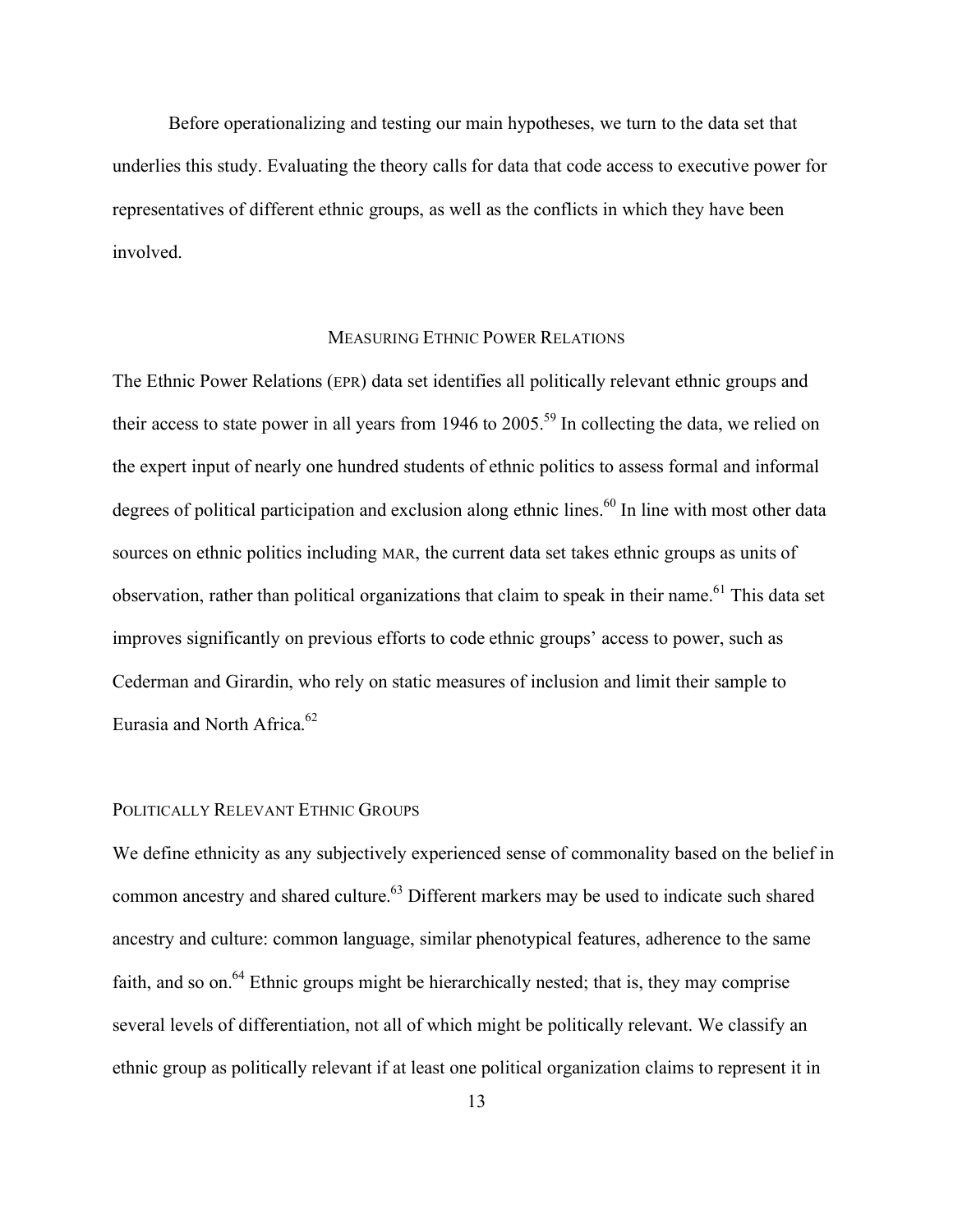national politics or if its members are subjected to state-led political discrimination.<sup>65</sup> Discrimination is defined as political exclusion directly targeted at an ethnic community—thus disregarding indirect discrimination based, for example, on educational disadvantage or discrimination in the labour or credit markets. The coding rules allow for the identification of countries or specific periods in which national politics was framed in nonethnic terms.<sup>66</sup>

To capture temporal changes in the set of politically relevant groups and their access to political power, the sample period from 1946 to 2005 was divided into subperiods, for which separate codings were provided. The next important step was to code the degree of access to power by the political leaders representing these various ethnic communities.

#### CODING ACCESS TO POWER

The power-access coding is limited to executive power only.<sup>67</sup> Depending on a given country's power constellations, executive power amounts to control over the presidency, the cabinet, and senior posts in the administration, including the army. Experts were encouraged to capture the most relevant dimension (for example, in a military dictatorship, power over the army, and in presidential systems, the presidency, and so on). We were interested primarily in major power shifts rather than day-to-day reorganizations of cabinets, limiting ourselves to absolute access to power irrespective of demographic underrepresentation or overrepresentation.

All politically relevant ethnic groups were categorized according to (1) whether those who claimed to represent its interest held full control of the executive branch with no meaningful participation by members of any other group, (2) whether they divided power with members of other groups in a power-sharing regime, or (3) whether they were excluded altogether from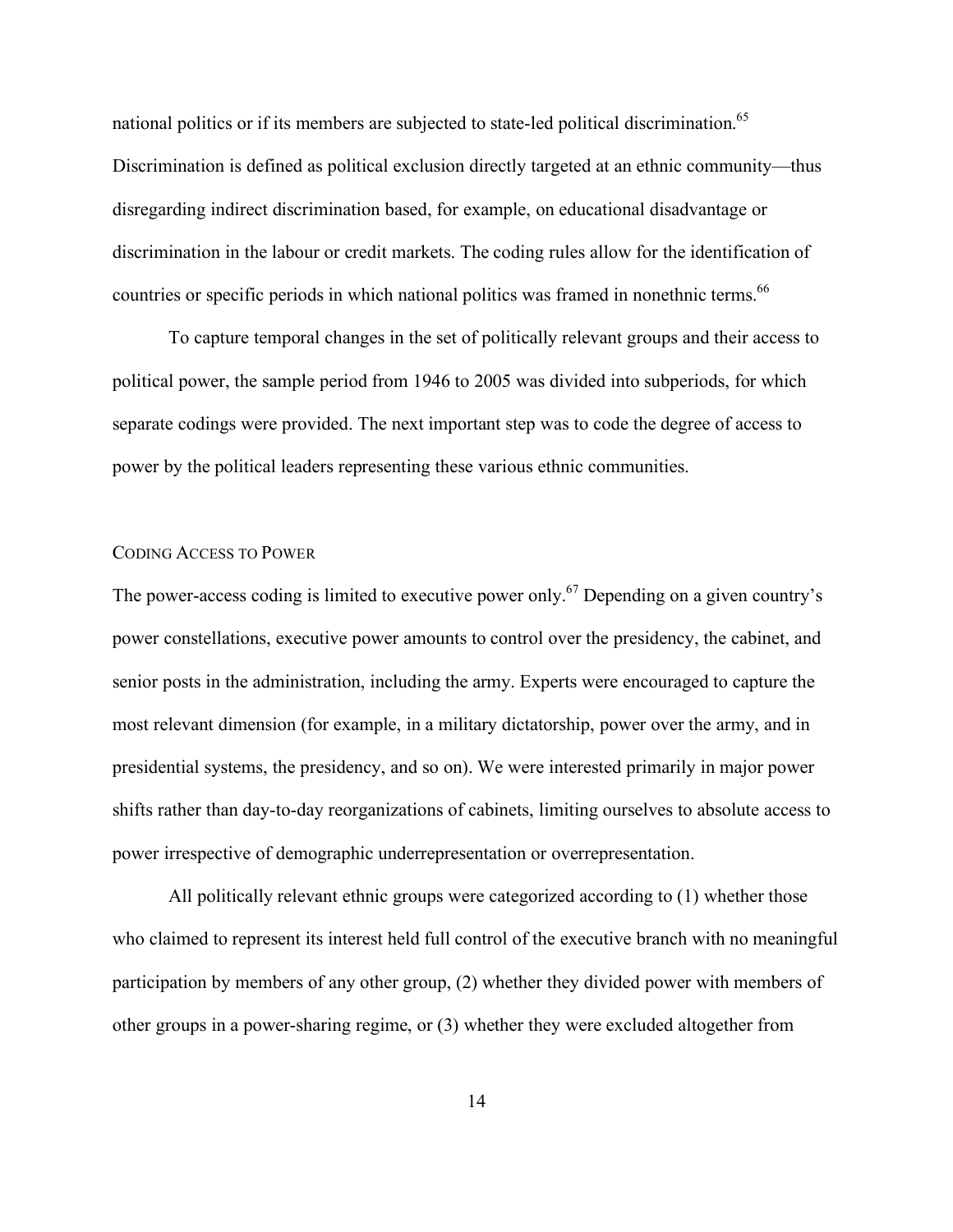decision-making authority within the halls of central state power. Within each of these categories, coders were asked to differentiate between further subtypes/

#### ABSOLUTE POWER

In this case, the political elites that claim to represent an ethnic group do not significantly share power with other political leaders. There are two possibilities:

> *—Monopoly*. Elite members hold monopoly power in the executive to the exclusion of members other ethnic groups.

*—Dominance*. Elite members of the group hold dominant power in the executive but there is some limited inclusion of "token" members of other groups.

#### POWER-SHARING REGIMES

By power sharing, we mean any formal or informal arrangement that divides executive power among leaders who claim to represent particular ethnic groups. Depending on the relative importance of the positions controlled by group representatives, there are two possibilities:

> *—Senior Partner*. Representatives participate as senior in a formal or informal power-sharing arrangement.

*—Junior Partner*. Representatives participate as junior partners in government.

#### EXCLUSION FROM CENTRAL POWER

Finally, if political leaders who claim to represent a particular ethnic category are excluded from participation in central government, we distinguish between four possibilities:

> *—Regional Autonomy*. Elite members of the group have no central power but some influence at the substate level, that is, one level below the central government. This may be the substate, the provincial, or the district (though not local) level, depending on the vertical organization of the state.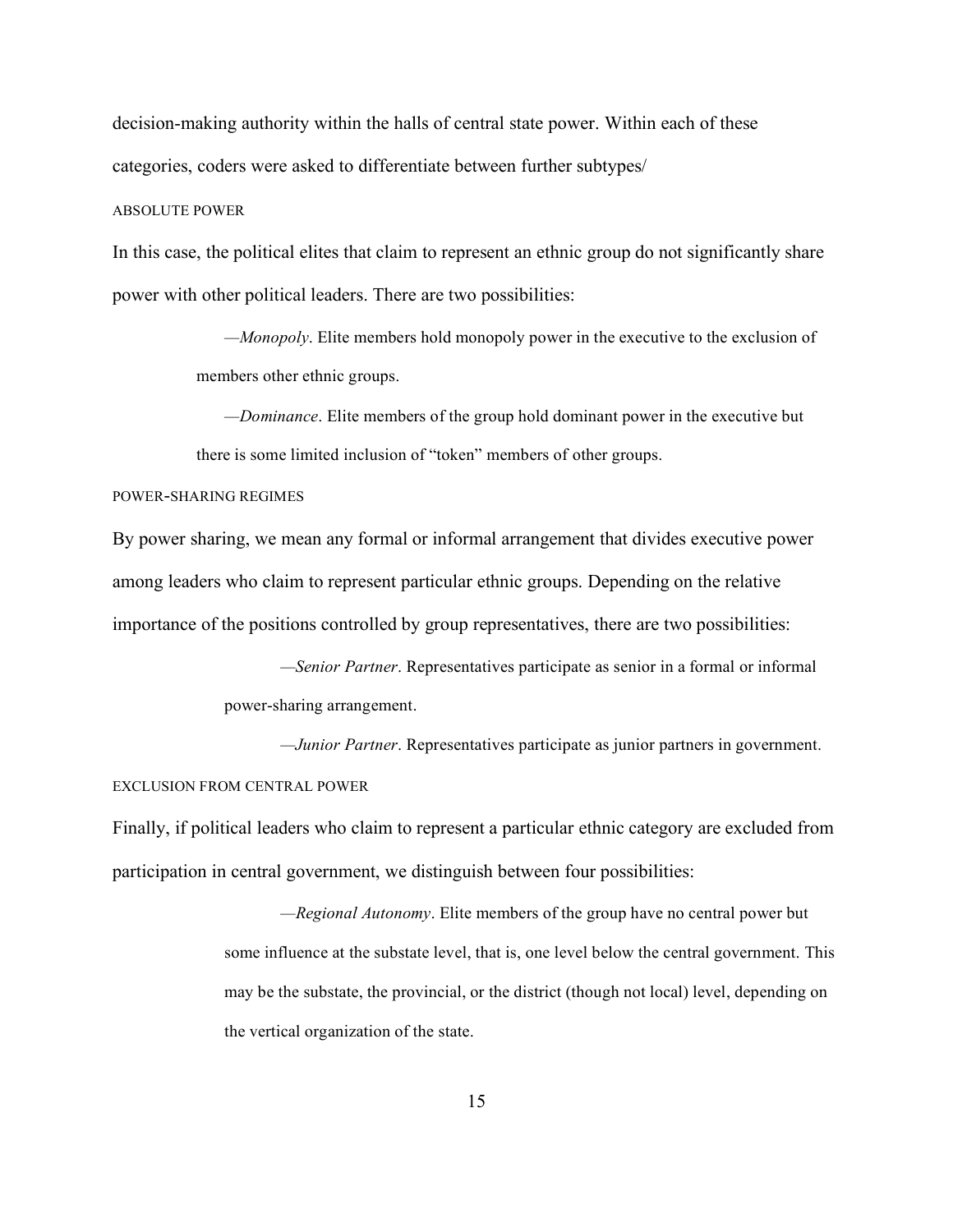*—Separatist Autonomy*. A related case is when local governments controlled by representatives of an ethnic category have declared their territory to be independent from the central government. This category differs fundamentally from "regional autonomy" in that group representatives have often excluded themselves from central state power.

*—Powerless.* Elite representatives hold no political power at either the national or the regional level without being explicitly discriminated against.

*—Discrimination.* Group members are subjected to active, intentional, and targeted discrimination, with the intent of excluding them from both regional and national power. Such active discrimination can be either formal or informal.<sup>68</sup>

#### CONFLICT CODING

Our coding of conflict is based upon the UCDP/PRIO Armed Conflicts Dataset, which defines internal conflict as any armed and organized confrontation between government troops and rebel organizations or between army factions that reaches an annual battle death threshold of twentyfive.<sup>69</sup> This definition excludes one-sided conflicts, such as massacres and genocides, as well as communal riots, pogroms, and other nonstate conflicts.<sup>70</sup>

For each conflict, we coded whether actors pursued ethnonationalist aims and whether they pursued secessionist objectives: *Ethnic/Nonethnic Conflicts* were distinguished by the aims of the armed organization on the one hand and their recruitment and alliance structures on the other hand. Ethnic aims include self-determination, more influence for one's group over government, autonomy, and language and other cultural rights. Regarding recruitment and alliance structures, we defined ethnic wars as fought by armed organizations who predominantly recruit fighters among their leaders' own ethnic group and who forge alliances on the basis of ethnic affiliation. For a conflict to be classified as ethnic, armed organizations have to both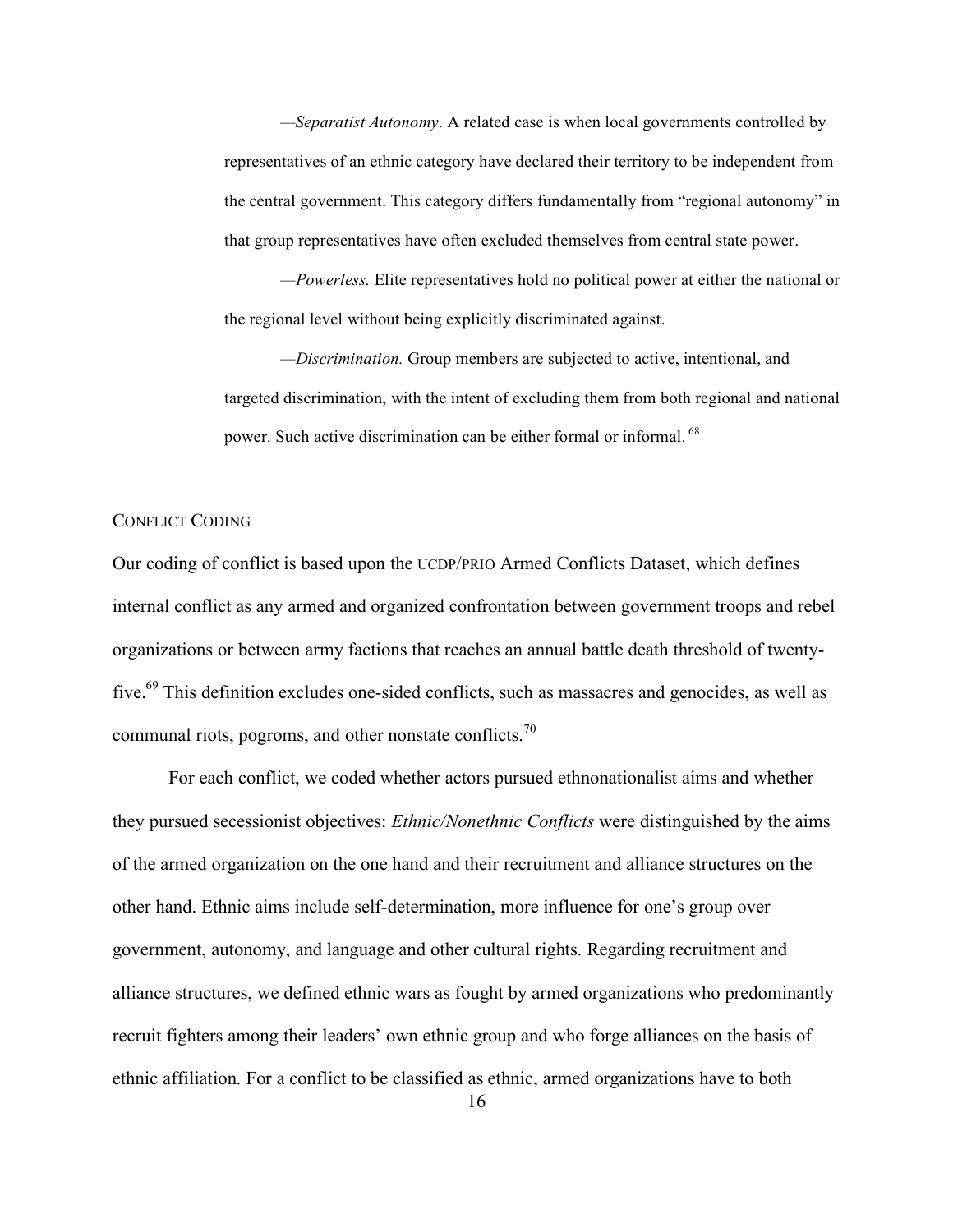explicitly pursue ethnonationalist aims *and* recruit fighters and forge alliances on the basis of ethnic affiliations.

All ethnic conflicts were then linked to the politically relevant ethnic group in the name of which an armed organization instigated the conflict. We looked at the aims and recruitment patterns of each armed organization separately. In some complex cases (as in Afghanistan, Burma, Chad, Uganda, Angola, and Zaire), we disaggregated a conflict into several war fronts when different ethnic claims were made on the nongovernmental side. This was also necessary when the constellation of rebel organizations and the ethnic communities they represented changed dramatically over time.<sup>71</sup>

Our data set includes 124 ethnic conflicts fought between 1946 and 2005. Given that some of these ethnic conflicts were fought by more than one group, we identify 146 group-level instances of ethnic conflict onset. Among these, 27 were fought by groups in power, 87 by powerless or discriminated groups, and 32 by autonomous groups. Half of these conflicts reached the standard threshold of civil war (that is, more than one thousand battle deaths in a year). In addition, the data set includes a distinction between secessionist and nonsecessionist conflict, to which we will return in our analysis of elite infighting.

#### VARIABLE DEFINITIONS AND DATA SOURCES

Drawing on the EPR data set, we test all three hypotheses by measuring power access (H1a,b,c), mobilizational capacity (H2), and prior conflict (H3) for each politically relevant ethnic group in each year from 1946 to 2005.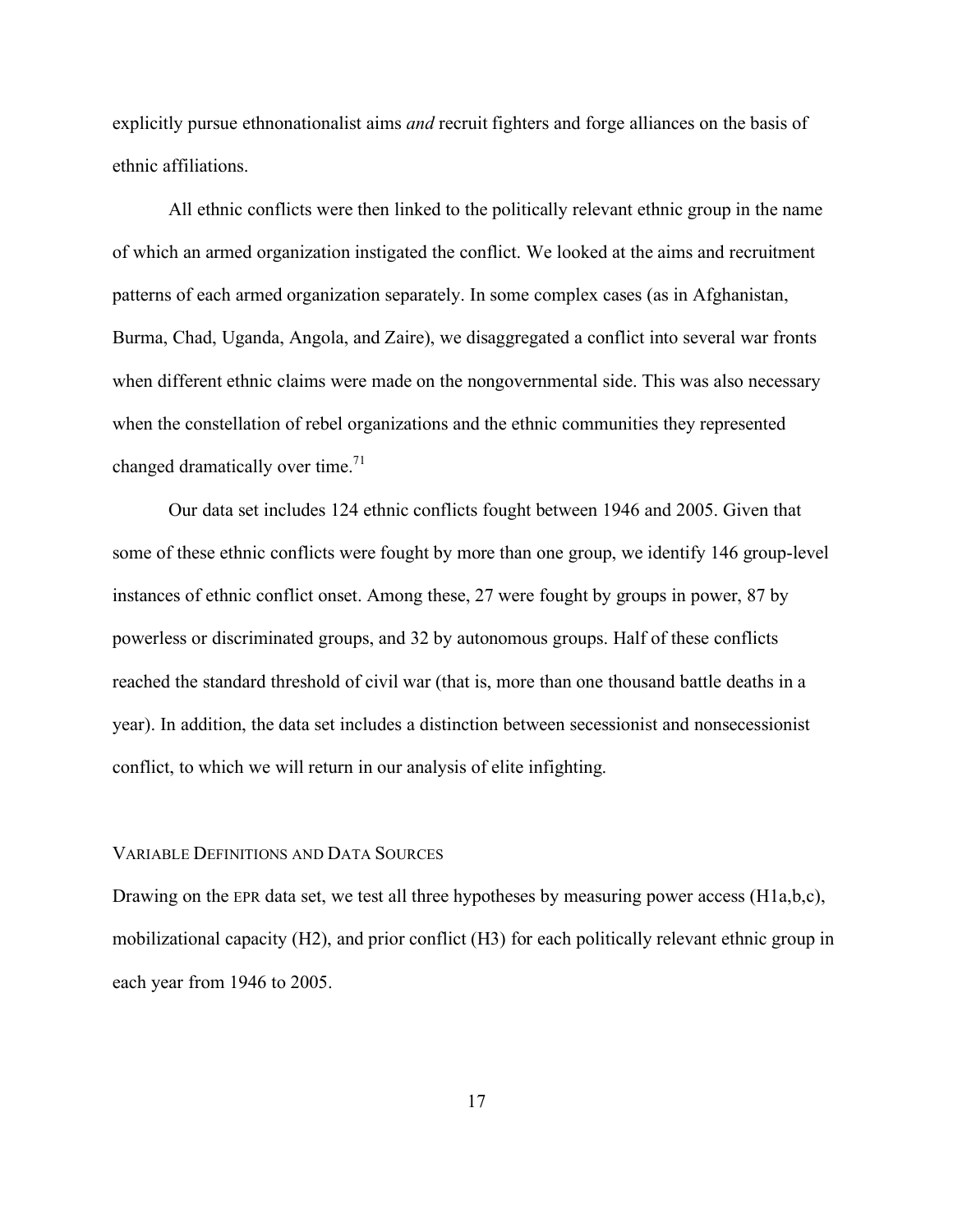The *Excluded* variable is a dichotomous indicator that indicates whether representatives of an ethnic category are discriminated against, powerless, or have regional or separatist autonomy (H1a). To present a more nuanced picture, we also use dummy variables referring to specific EPR categories,that is, *Junior Partner*, *Regional Autonomy*, *Separatist Autonomy*, *Powerless*, and *Discriminated.* A *Downgraded* dummy variable identifies whether representatives of a group have experienced a decrease in power status during the previous two years (H1b), based on the EPR power status categories. In our analysis of elite infighting, we add the *Underrepresented* variable that indicates whether a junior coalition partner represents a larger ethnic group than a senior partner (H1c).

Furthermore, we evaluate group size with the logged variable *Group Size*, which uses the EPR estimate of demographic group size as a proportion of the total population of the country's politically relevant ethnic groups (H2). In order to test the influence of prior conflict, we use a variable *Past Conflict* that counts the number of conflicts that have already been fought in the name of the same ethnic group since the beginning of the sample period (H3). Finally, *Peace Years* counts the number of peaceful years since the last conflict or the beginning of the sample period.72

In order to control for country-level characteristics, we use two control variables throughout the article. Based on extensive robustness analysis, Hegre and Sambanis conclude that variables measuring wealth and population size have a powerful effect on civil war onset.<sup>73</sup> Therefore we include measures of logged *GDP per Capita* and logged country *Population Size*, drawn from the Penn World Tables and World Bank sources. While several interpretations have been offered of the effects of income, our theory of ethnic politics expects that richer countries should have less conflict because they can afford to solve political conflicts through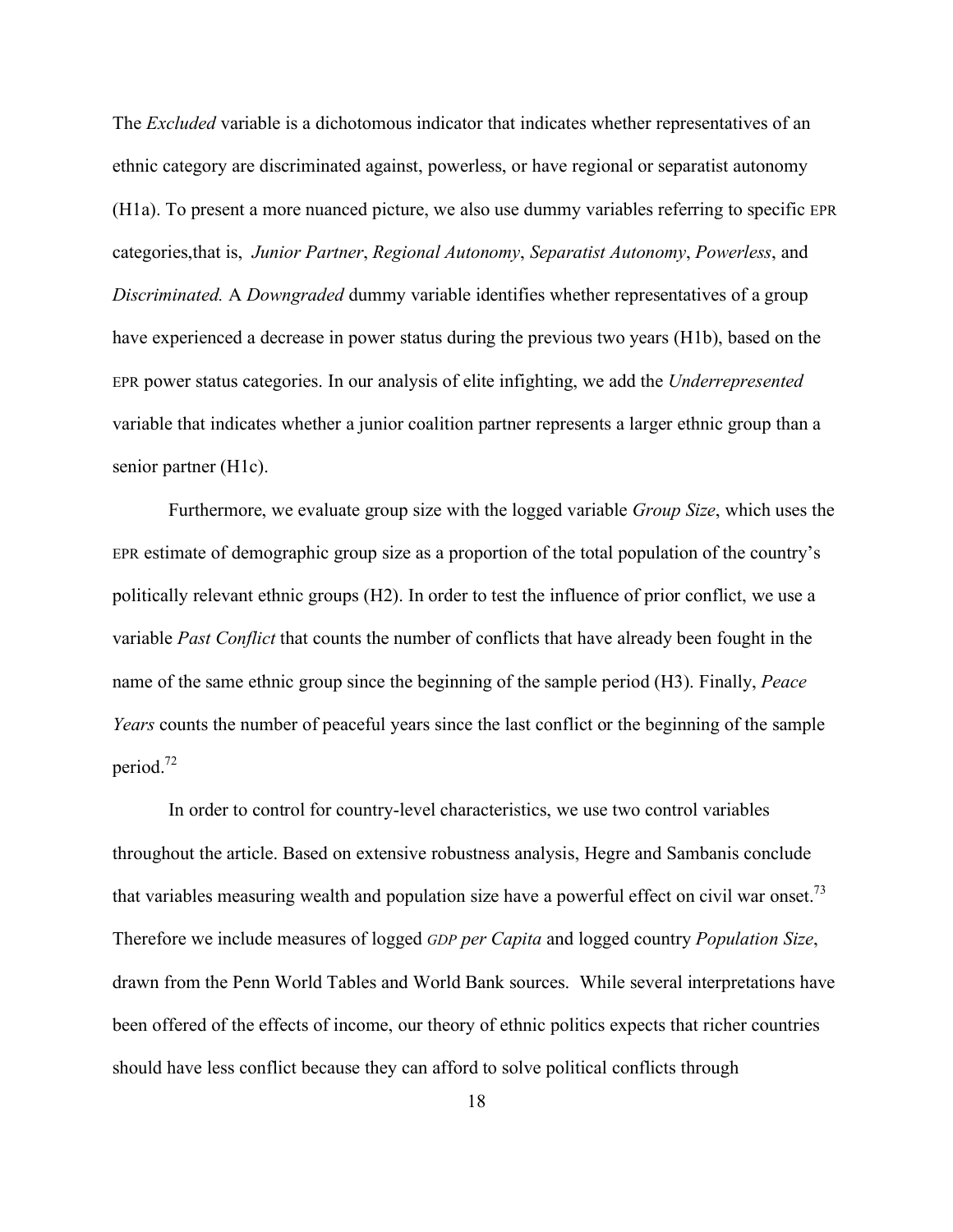redistribution.<sup>74</sup> Although a country's population size is usually significant in country-level studies of civil war onset, it is less clear what to expect here, especially since its robustness may simply reflect the fact that, all else equal, conflicts are more likely to occur in larger countries.

### DATA ANALYSIS

We are now ready for a first evaluation of our three hypotheses relating to power access, mobilization capacity, and past conflict. The current section introduces statistical models that concern groups in all power-status categories, as well as more specific analysis of insurgencies in the name of excluded groups and infighting among power-sharing partners, since some of our causal mechanisms relate to specific actor types only.

# DESCRIPTIVE ANALYSIS

Our data set is structured in a group-country-year format, with 29,519 unique observations, including all politically relevant ethnic groups. Table 1 offers a first empirical assessment of the power-access hypothesis, H1. As expected, the frequency of conflict increases roughly with the degree of exclusion. Excluded groups are much more likely to experience a rebellion in their name (0.66 percent) compared with groups in power (0.23 percent). A  $\chi^2$ -test confirms that this relationship is significant at p = 0.0001. With the exception of the category *Regional Autonomy*, which exhibits relatively less conflict than the power-sharing categories, the table also reveals that the conflict frequency falls steadily with increasing access from executive power. Because *Separatist Autonomy* differs from the other excluded categories in that the group has chosen to "exclude itself" from central state power, we list these at the end of the exclusion category.<sup>75</sup>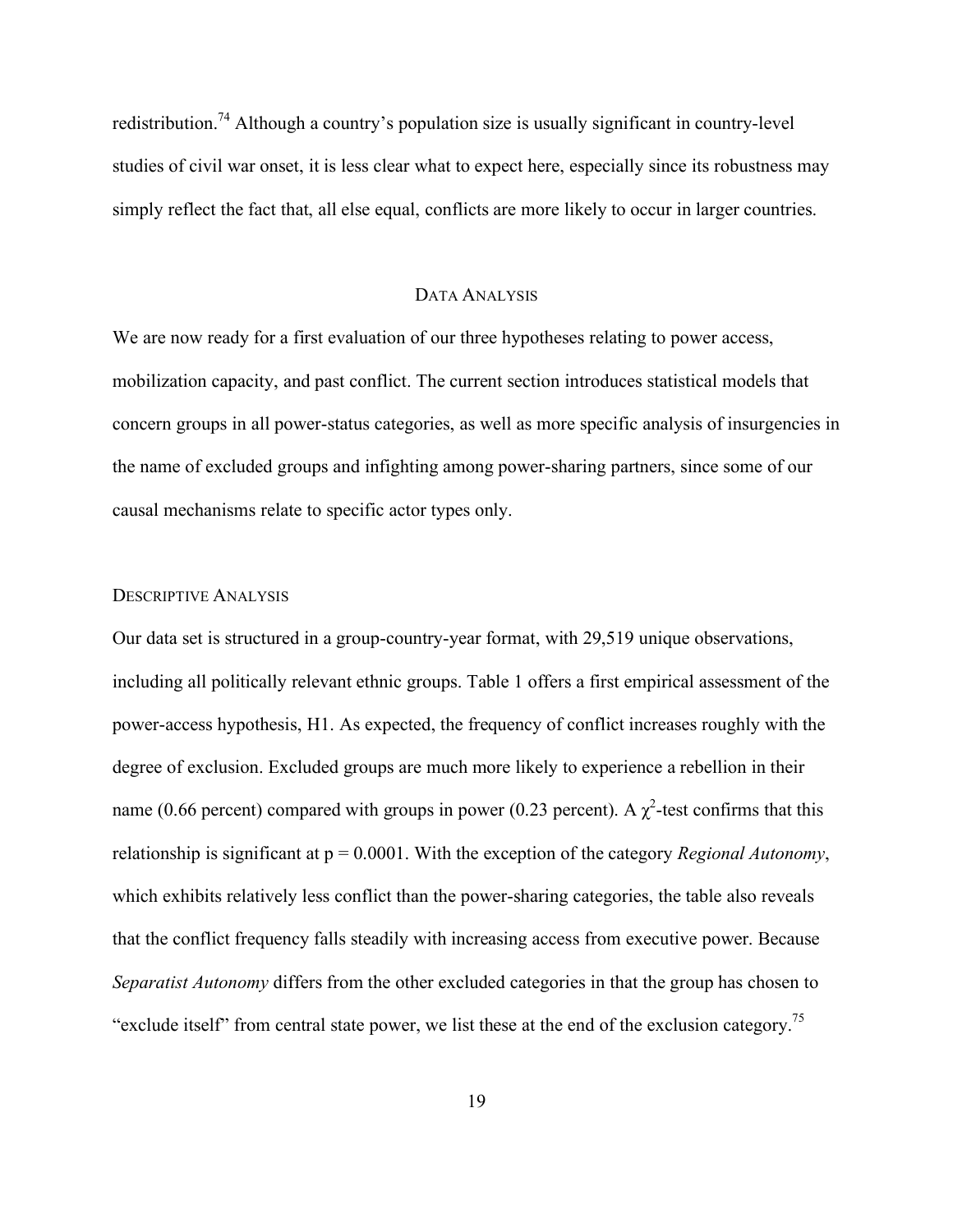Going beyond descriptive statistics, we proceed with regression analysis to test the main hypotheses. Our standard framework consists of logit models with ethnic conflict onset as a dichotomous dependent variable. Because the causal logic during wars can be expected to be different from peacetime, we drop observations in which a war is currently ongoing and study only the risk of conflict onset during peacetime years. To account for the nonindependence of observations within countries, we present robust standard errors, clustered on the country unit.

### ANALYSIS OF ALL GROUPS

Our main results are presented in Table 2. Using group-years as the unit of analysis, our analysis begins by including all politically relevant groups, except those that enjoyed Monopoly or Dominant status and by definition could not be associated with conflict against the state (see the first two columns). In order to operationalize the basic power access hypothesis, H1a, model 1 uses the *Excluded* dummy variable to identify those groups that have no access to central power. Based on this dichotomization, it is clear that rebellions in the name of excluded groups are much more likely than conflict in the name of included groups, thus supporting H1a. The *Downgraded* measure, which tests hypothesis H1b, is also strongly confirmed in this analysis. In this case, the corresponding binary variable has an even stronger effect than the static exclusion measure. Turning to the test of the mobilization capacity hypothesis, H2, we also find solid evidence that, ceteris paribus, larger groups are more likely to experience a rebellion fought in their name. The analysis also confirms our path-dependency hypothesis, H3. As expected, the impact of *Past Conflict* is both large and significant. We also observe that the hazard rate declines during peaceful periods.

20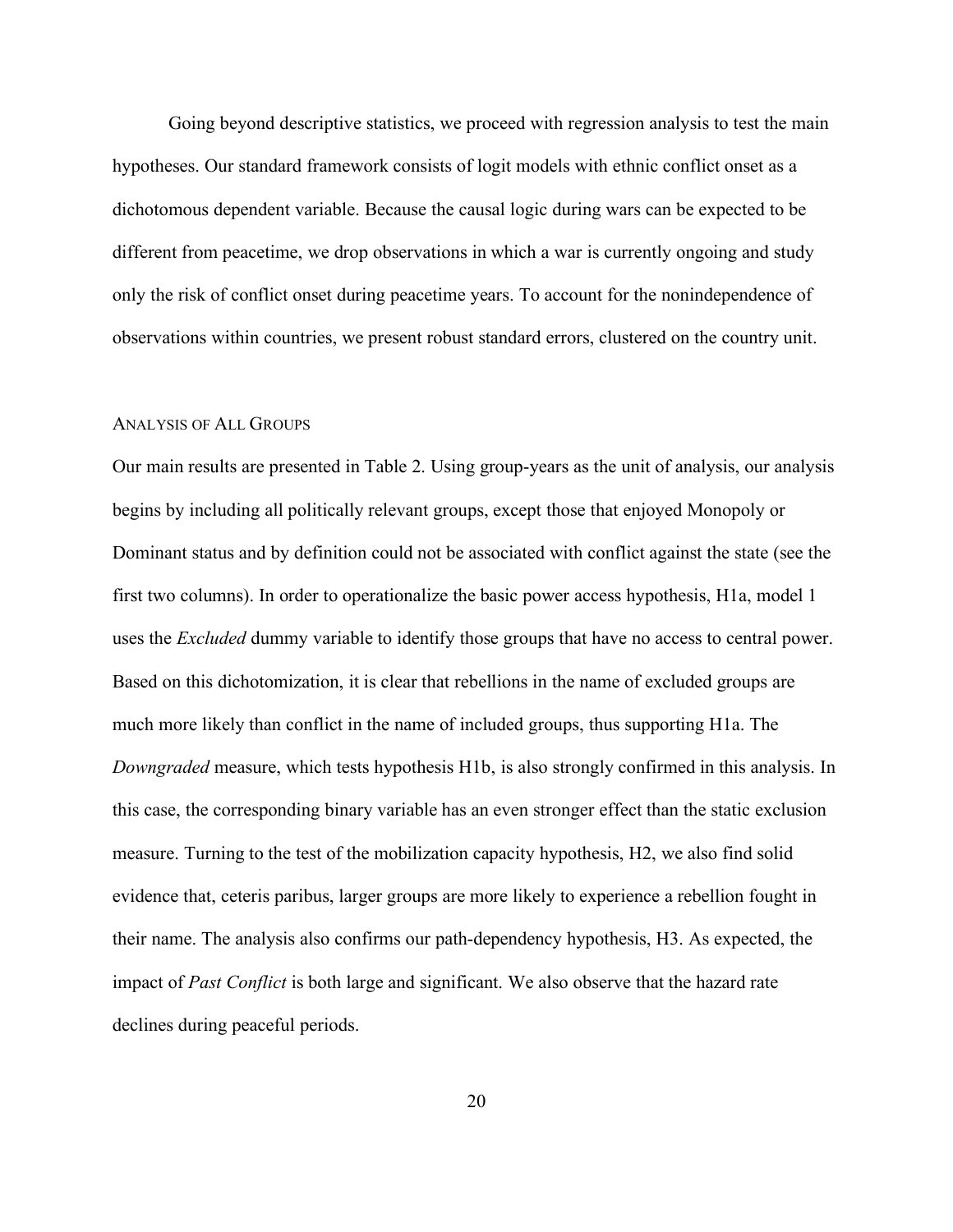Regarding the control variables, higher levels of *GDP per Capita* have a strong, negative influence on conflict onset. However, *Population*, which usually has strong effects in countrylevel analyses, fails to exhibit any significant or substantive effect.

As a way to compare the marginal effect of our key variables, we plot the difference that our main variables have on predicted conflict probabilities, holding other variables at their mean or modal values. Figure 2 displays the conflict propensities associated with included and excluded groups as a function of *GDP per Capita*. For both categories we observe an income effect, with higher risks of violent rebellion in countries with lower incomes, in line with previous findings. However, it is notable that excluded groups across all income levels are three times more likely to initiate conflict against the state compared with included groups that enjoy representation at the center. The substantive effects of exclusion are especially pronounced n poor countries, where the already high baseline risk of violence is compounded for excluded groups. Our explanation is that in poor countries governments lack the resources necessary to coopt leaders of protest movements that fuel resentment because of their exclusion from central government. Since the central state is all-decisive in poor countries, groups that lack representation and are marginalized in the distribution of state resources, government jobs, and public goods may have greater motives to take up arms.<sup>76</sup> While not plotted in the figure, the effects of our other key variables also have very large effects on the risk of conflict: a downgraded power status and prior conflict history increases the likelihood of a conflict by 5.3 and 2.4 times respectively in comparison with included groups.

In a further effort to investigate H1a, model 2 introduces the more fine-grained poweraccess categories. It shows that the conflict-inducing impact of exclusion from state power represents more of a continuum than a dichotomy. According to our theory, conflict proneness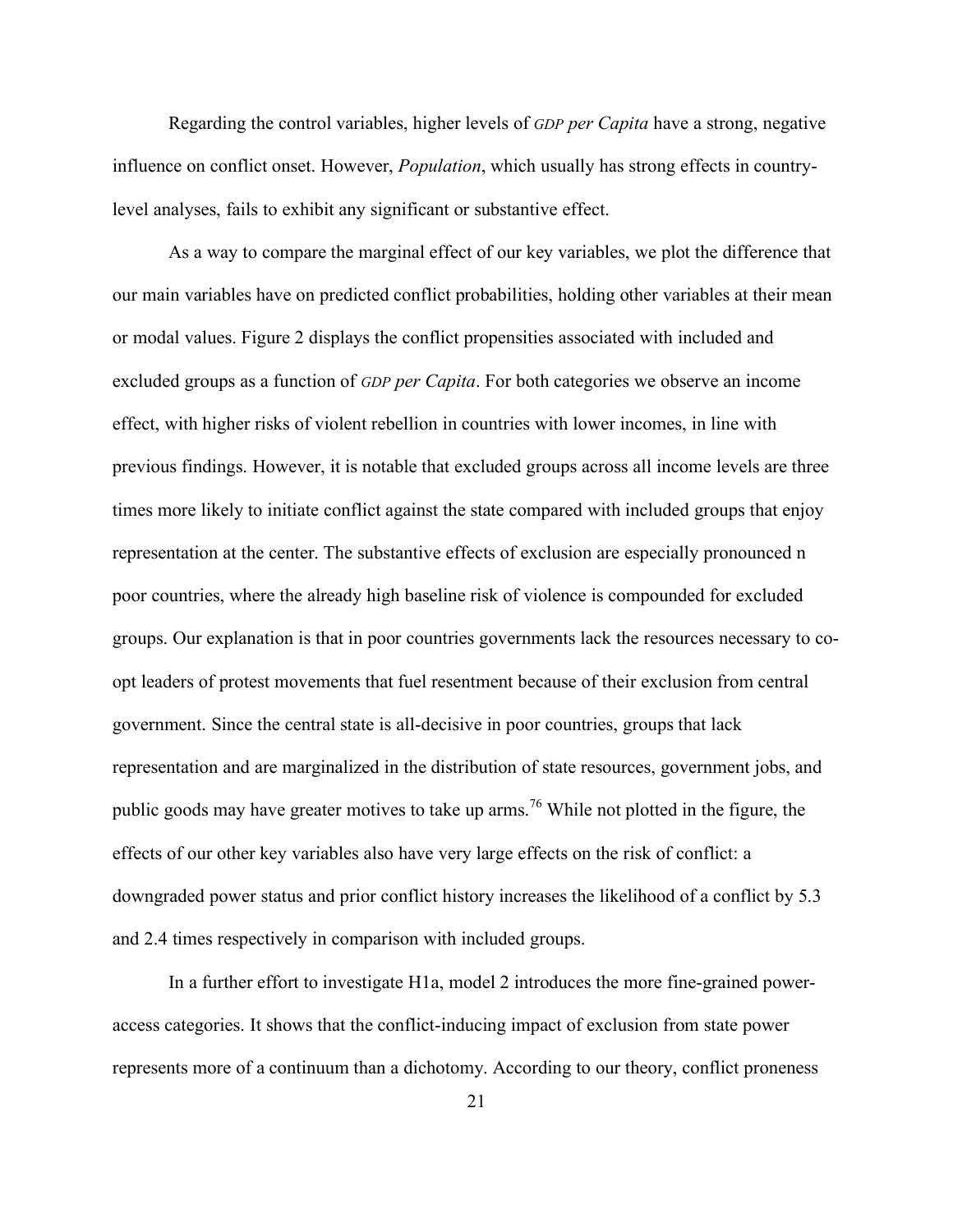should decrease gradually as the access of ethnic leaders to state power improves. Indeed, this is what we find. The coefficients range from a low and insignificant 0.32 for junior partners up to a highly significant 1.67 for discriminated groups and 3.25 for separatists. The latter category is especially conflict prone, not merely because of high motivation but also because separatism challenges the state to the highest possible degree, given that modern states are built on the principle of territorial sovereignty. Again, hypotheses H1b, H2, and H3 are powerfully confirmed and the effect of the control variables remains virtually unchanged.

So far, we have considered the relationship of all groups to with the government, but there are reasons to believe that ethnic elites behave differently, depending on whether or not they are already represented in the central government. Therefore, we now consider excluded and included groups separately to identify the relation-specific effects that are partially concealed in the general analysis.

#### ANALYSIS OF EXCLUDED GROUPS

Once we restrict our analysis to rebellions in the name of excluded groups, we are able to specify a clear-cut actor constellation based on a center-periphery logic. Model 3 in Table 2 presents the empirical results of this analysis. Given the focus on excluded groups, we find smaller differences among the power-status categories. However, both *Discrimination* and *Separatist Autonomy* can be statistically distinguished from the baseline category *Regional Autonomy*, thus supporting hypothesis H1a. A recent *Downgraded* power status among these excluded groups increases conflict propensity significantly, in line with H1b. Compared with the general analysis, we find even more unambiguous evidence that large groups are more likely to experience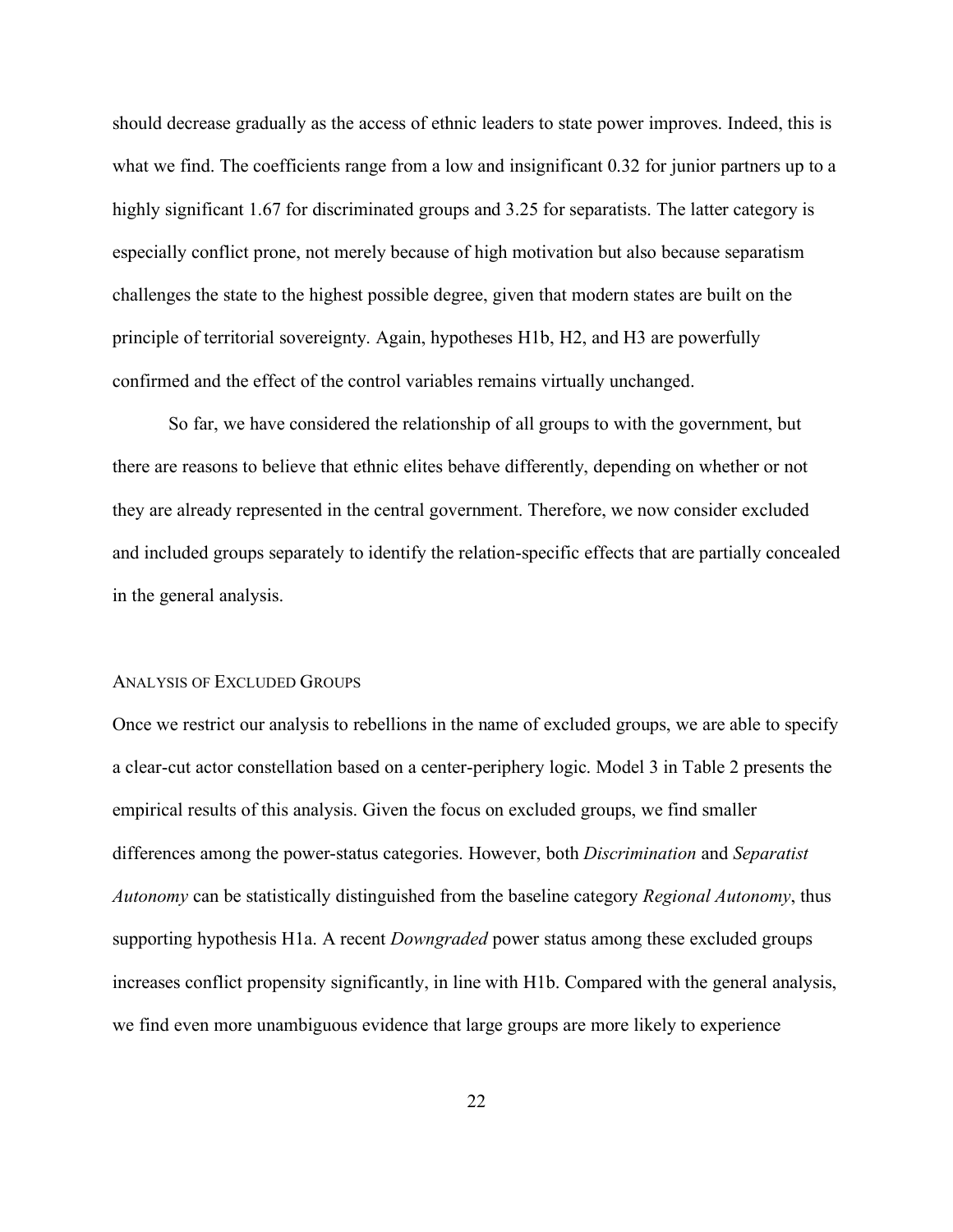conflict (H2). The influence of *Prior Conflict* remains significant (H3). Finally, the control variables behave similarly to the results noted in models 1 and 2.

Figure 3 offers a graphic depiction of how mobilizational capacity influences the risk of conflict for excluded groups. The plots, based on model 1, show that larger groups are more likely to initiate rebellion and that the risks are substantially higher for excluded groups that have had a prior conflict or have recently been downgraded in their power status. The effects of being downgraded are especially pronounced, though the effects are imprecisely estimated for larger group sizes.

#### ANALYSIS OF INCLUDED GROUPS

Finally, we shift our attention from excluded to included groups. Here we consider only cases of power sharing, that is, those that involve senior and junior partners of governing coalitions, because monopoly and dominant groups are directly identified with the government, and thus by definition cannot challenge it. Our goal therefore is to understand why some power-sharing partners initiate conflict against a government in which they are represented. Following our hypothesis H1b and H1c, we expect that underrepresented power-sharing partners as well as those who have experienced a downgrading in their power position will be more likely to take up arms against other members of the governing coalition.

Before discussing results, a cautionary remark is in order. As indicated in Table 1, there are very few cases of conflict instigated in the name of groups in power, only 27 onsets in 8,241 group-years. This means that the results of the statistical evaluation are likely to be sensitive to the coding of this small number of conflict events. With this caveat in mind, we turn to model 4 in Table 2. The results indicate that conflicts in the name of junior partner groups are not more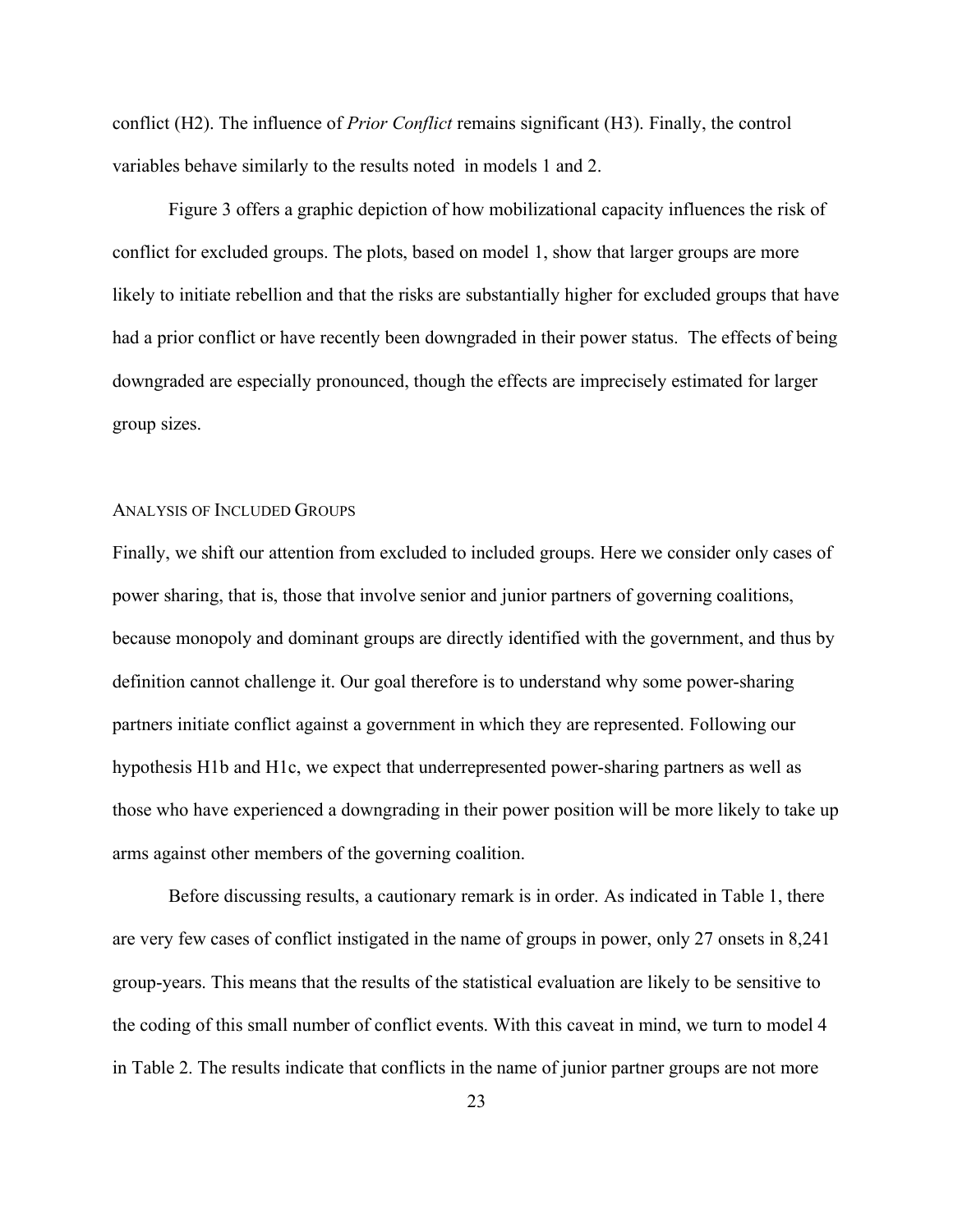frequent than those fought in the name of senior partners (H1a). However, the regression analysis suggests that a downgraded power status has an impact on conflict behavior, thus confirming H1b. We also get strong results for hypothesis H1c that relate to resentment caused by underrepresentation within governing coalitions. Group size has no influence on the dependent variable in contrast to the effect for excluded groups in models 1–3, suggesting that the mobilizational capacity argument does not hold for groups that already have access to the organizational apparatus of government. Furthermore, the path-dependency effect (H3) cannot be confirmed for the current subsample. Finally, we fail to find any significant effect for any of the control variables.

Given the rarity of conflict among groups in power, it is appropriate to examine individual cases. In particular, it should be noted that the events influencing the coefficients on downgraded power status (H1b) and underrepresentation (H1c) refer to cases of nonsecessionist conflict only. The ten secessionist conflicts are not well predicted by our model. Typically, these secessionist conflicts involved radicalized splinter groups that were dissatisfied with the powersharing deal offered by the government and therefore resorted to violence; among these groups were the United Liberation Front of Assam,<sup>77</sup> the Sikh Sangat organization,<sup>78</sup> or the Albanian UCK/KLA rebels in Macedonia.<sup>79</sup> These cases illustrate a general limitation of our research design. Different organizations claim to represent the interests of an ethnic group, and if one organization participates in government, this does not prevent others from taking an oppositional stand to mount a rebellion in the name of "true" group interests. From a theoretical perspective, this outcome is not surprising because it is, after all, parties and their representatives that participate in government rather than ethnic groups.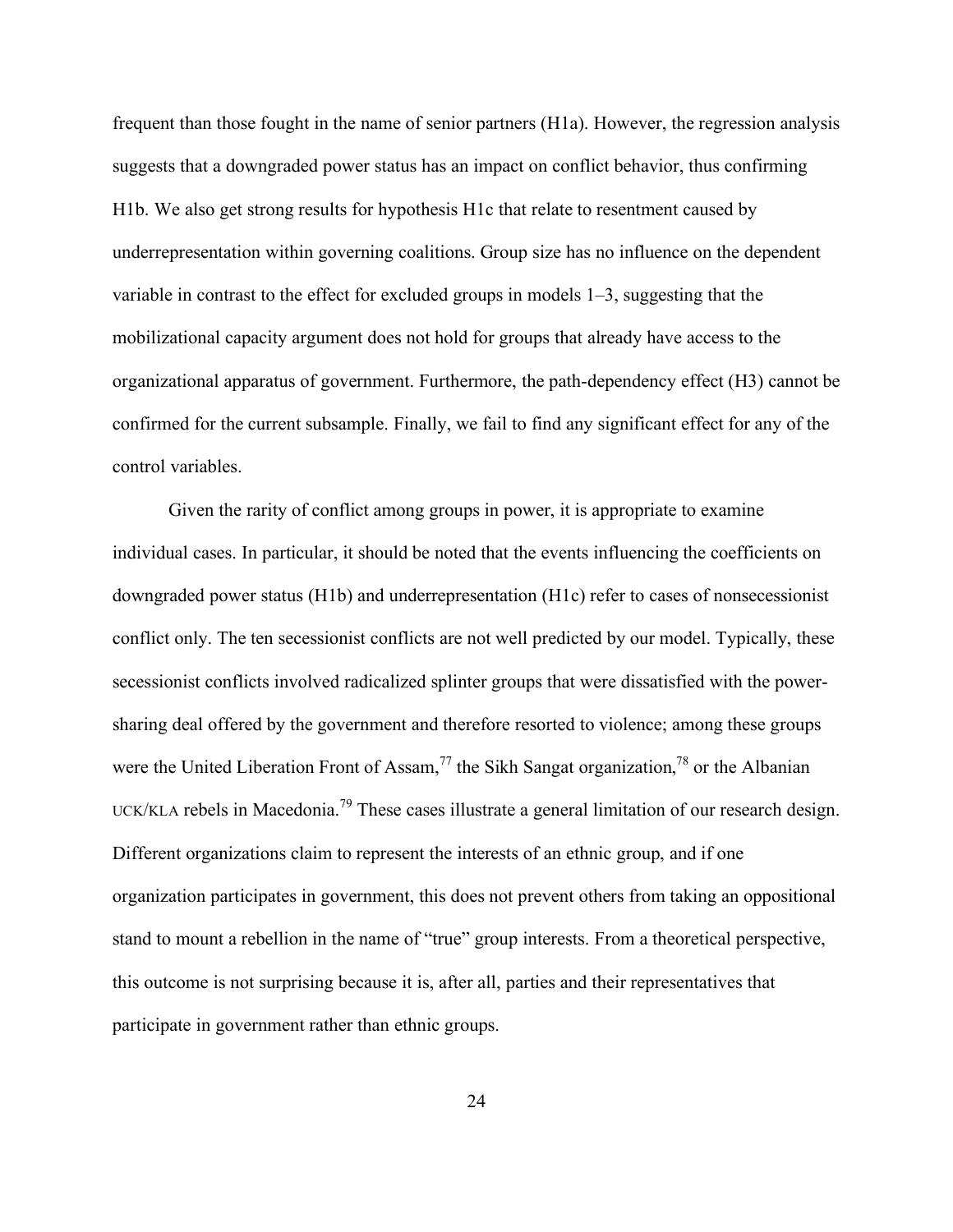In other cases, the fear of future domination by coalition partners triggered secessionist bids that turned violent, as in former Yugoslavia and Bosnia and Herzegovina.<sup>80</sup> In principle, the fear of domination by ethnic others in the future—rather than its actual experience—is consistent with our theory, although it cannot be captured with existing indicators without addressing severe endogeneity problems. In a complementary analysis on the country level, we show that such fears and the corresponding secessionist conflicts are more likely in states with a short history of direct rule by the political center. $81$ 

The seventeen nonsecessionist instances of elite infighting are somewhat more numerous, but still warrant case-by-case analysis. How supportive is the evidence in favor of the main hypotheses relating to a fall in power status (H1b)? We find only two instances of conflicts within two years of a downgraded power status. After a long period of dominance by President Eyadéma, who favored his own Kabré group in Togo's army and administration, he came under pressure to democratize and had to agree to power sharing in 1991. Despite their status as senior partner, he and his entourage in the army became unhappy with the power-sharing arrangement and launched a coup later that same year. Meanwhile, the 1984 coup in Cameroon can be seen as a reaction to the shift of power from the Fulani-dominated regime of President Ahidjo to the government of Biya, a Beti politician.<sup>82</sup>

Regarding conflicts driven by underrepresentation within the governing coalition (H1c), the data point us to three potential cases, namely, the Sara 1991 rebellion in Chad, the Hutu 1991 uprising in Burundi, and Shiite participation in the Lebanese civil war in 1975. Rather than being directly motivated by underrepresentation, the first of these three conflicts appears to be more related to long-term frustrations felt by the Sara, who had dominated the state's early history from independence in 1960 through  $1978$ ,<sup>83</sup> and thus is in line with the downgrading hypothesis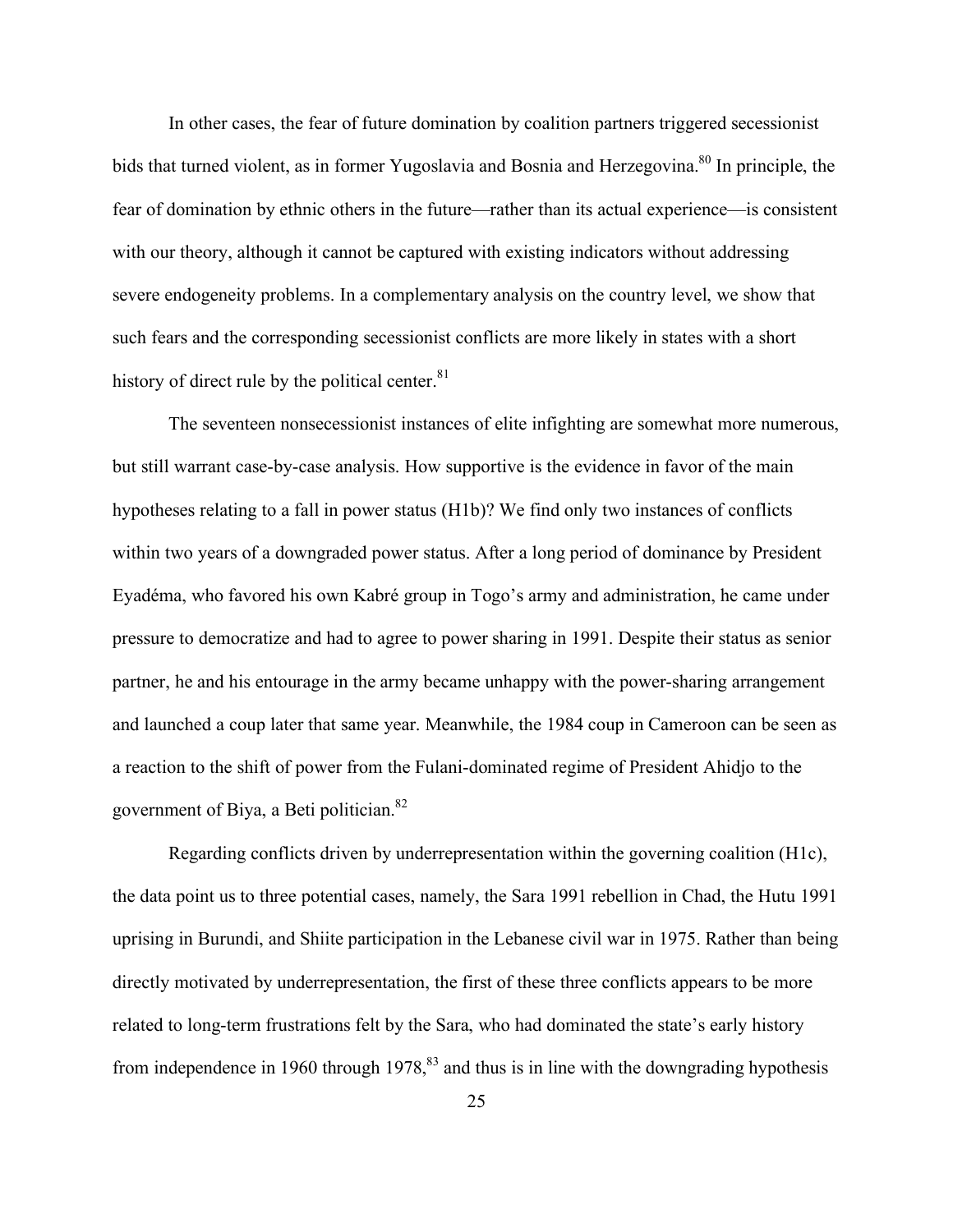$(H1b)$ .<sup>84</sup> In the other two events, however, the conflict is indeed related to the underrepresentation mechanism. In 1991 rebels who claimed to represent the Hutu majority launched an armed struggle against the Tutsi-dominated power-sharing arrangement.<sup>85</sup> In Lebanon, the Shiite political elite were increasingly resentful that the Maronites were overrepresented in the traditional consociational arrangement guaranteeing them the presidency, especially because the share of the Shiite population had increased in prior decades.<sup>86</sup>

According to our data, the influence of past civil conflict plays a role in some cases of elite infighting. There are obvious instances, such as the rebellions in Chad that happened against the backdrop of a long-lasting civil war. Nor can there be any doubt that the Hutu defection from the Tutsi-dominated governing coalition in 1991 was influenced by memories of past massacres. A similar argument can be made with respect to the failure of the power-sharing arrangement in Lebanon in 1975, because Shiite and Sunni leaders had already mobilized their constituencies in the conflict against the Maronite elite in 1958. In all three cases the past conflict variable thus picks up meaningful historical processes.

To sum up, the historical evidence in support of model 4 is strong, although the results are driven exclusively by nonsecessionist conflicts. The hypotheses relating to the downgrading and underrepresentation mechanisms (H1b,c) are tentatively supported by a case-by-case inspection of the nonsecessionist cases of elite infighting.

#### SENSITIVITY ANALYSIS

Table 3 presents robustness checks of our primary findings based on model 1 of Table 2. We start by considering the robustness of model 1 to the inclusion of dummy variables that divide countries into six world regions, using the Western states as the reference category (see model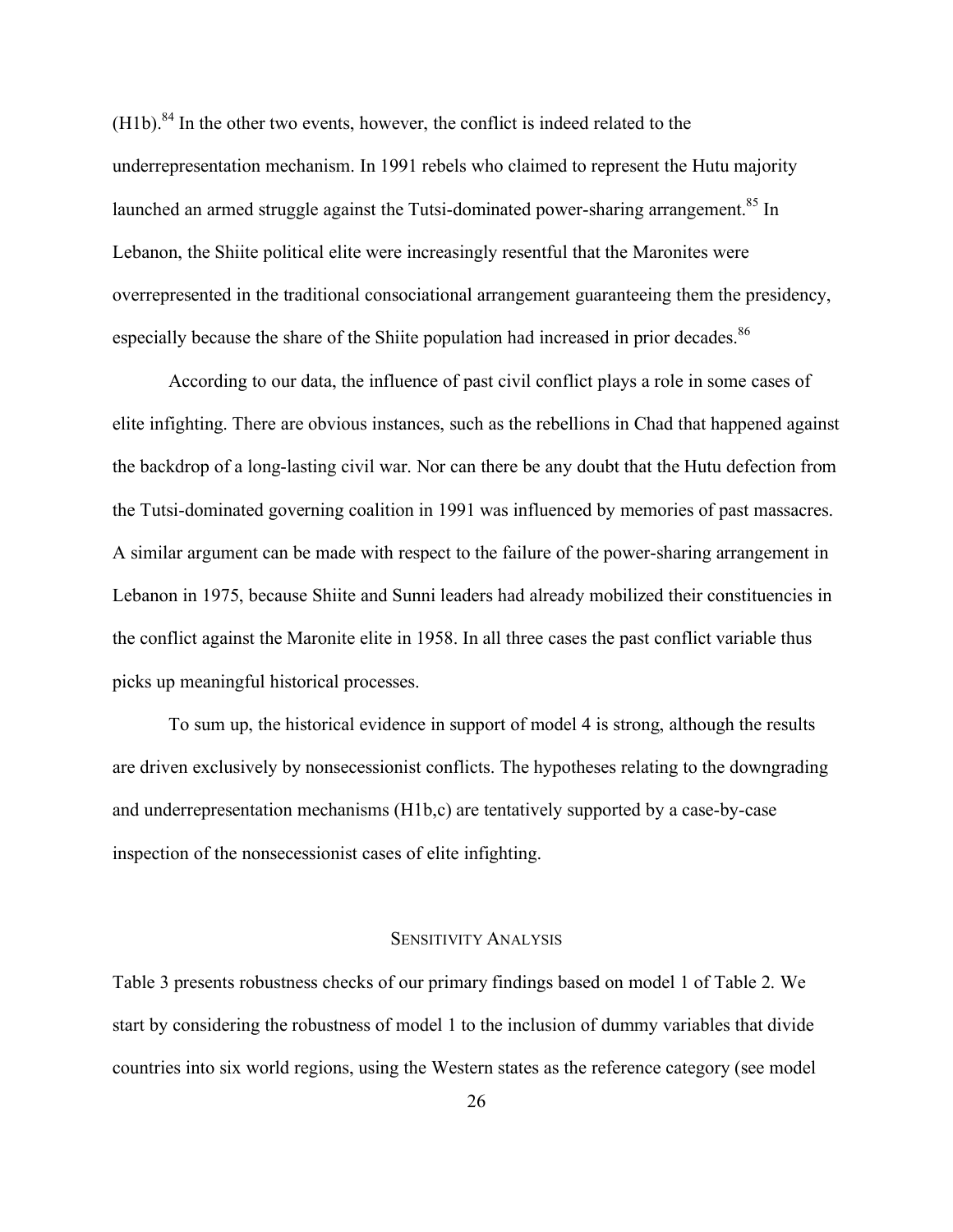5). The regional coefficients for North Africa and the Middle East, sub-Saharan Africa, and Asia are positive and significant at the  $p = 0.10$  level. More important, we do not detect any major differences in the effect of our main explanatory variables: exclusion, downgraded, group size, and conflict history remain powerful even after controlling for differences across world regions (see hypotheses 1–3). In contrast, the GDP variable loses some of its impact and is now significant at the  $p = 0.053$  level.

To further control for local-level factors, we introduce a model with country fixed effects (see model 6), allowing the constant to vary independently for each state in which an ethnic conflict has occurred. This design captures time-invariant country-specific features that are not captured by our independent variables. The results confirm the robustness of our main hypotheses, except H3. Whereas the status variables and size indicator influence the dependent variable, the impact of past conflict cannot be statistically confirmed due to the low variance among the country-observations that experienced conflict. Moreover, fixed-effects estimation excludes from the analysis all countries that never experience conflict, a clear shortcoming.<sup>87</sup>

In order to test whether our models are sensitive to the intensity of conflicts, we replace the coding of the dependent variable based on the twenty-five battle deaths threshold with one that conforms to the one thousand battle deaths threshold conventionally used to define civil wars, while otherwise keeping model 1 unchanged. Model 7 shows that our results hold in predicting the onset of this smaller set of seventy-six high-intensity conflicts. The variables associated with the main hypotheses retain their effect, as does the *GDP per Capita* variable.

Our results are also robust to various changes in the operationalization of our key variables (results not shown). For example, varying the two-year window used to calculate the *Downgraded* variable to one-, three-, four-, or five-year windows makes no substantive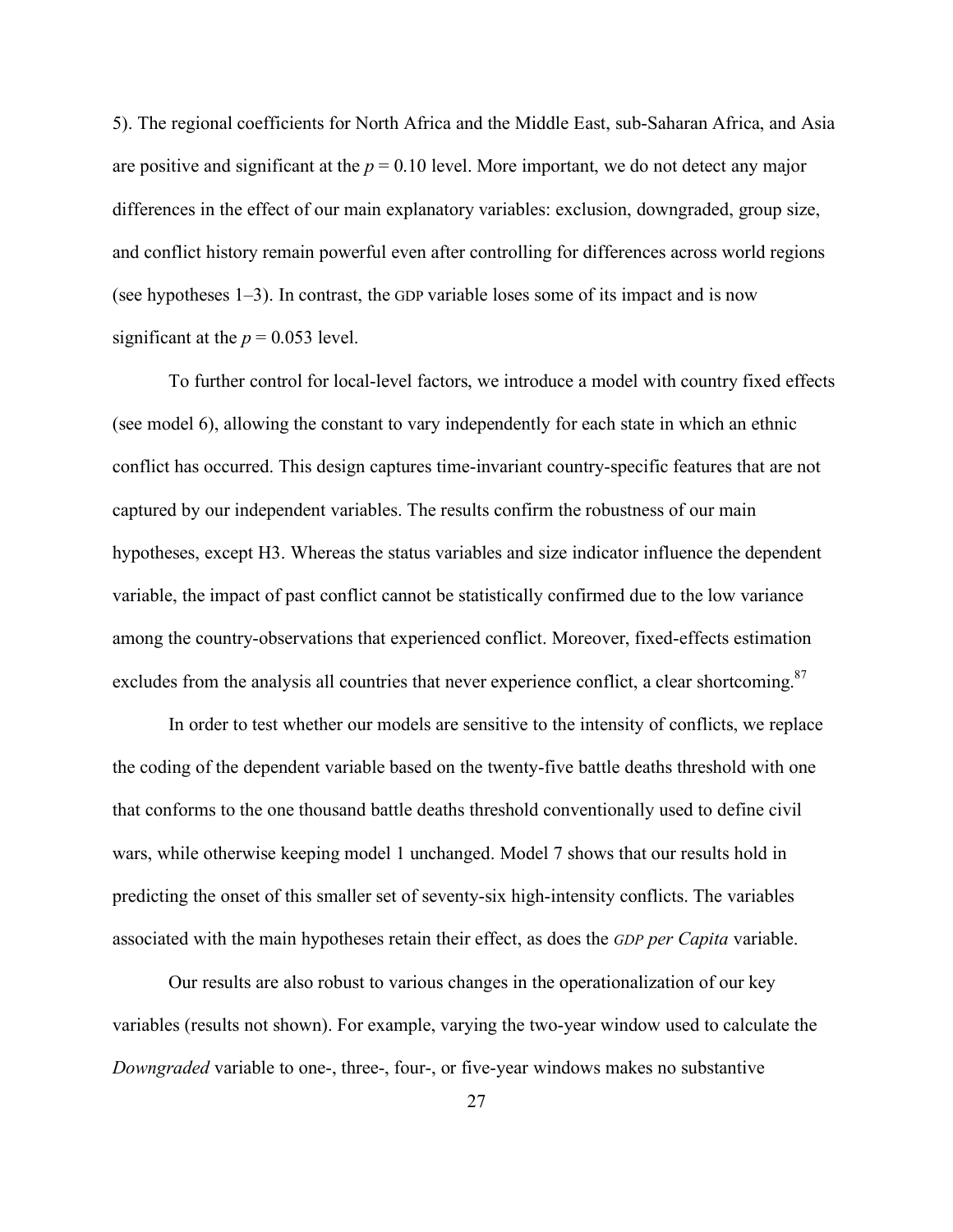difference for our results. As discussed in the context of elite infighting, the coding of our dependent variable allows us to check whether our findings differ for secessionist and nonsecessionist conflicts. Whereas this is the case for elite infighting, all the main hypotheses hold robustly for secessionist and nonsecessionist conflicts fought in the name of excluded groups.

Finally, our results are also robust to controls for regime type and time trends (results not shown). Democracies are no less likely than autocracies to experience ethnic conflict, contrary to the expectations of democratic civil peace theory. The relationship between anocracy and ethnic conflict is less clear and depends on whether anocracy is defined using the standard Polity scores or based on alternative coding schemes.<sup>88</sup> Given the long time frame of our study, we examined the potential effects of temporal and geopolitical trends by adding a cold war dummy, a calendar year variable, and decade fixed effects. None of these variables reduces the statistical or substantive significance of our main findings.

# **CONCLUSION**

In this article we have investigated the influence of ethnic power inequality on civil war and found that exclusion and competition along ethnic lines are strongly associated with internal conflict. Rather than continuing to debate whether or not ethnic diversity or polarization breeds conflict, quantitative researchers might want to try identifying those ethnic constellations of power that are particularly war prone. The article contributes to this endeavor by showing that once ethnic politics is properly conceptualized and measured, it is indeed possible to identify the conditions under which ethnonationalist civil wars are more likely to break out. Large ethnic groups that are excluded from state power or underrepresented in government are much more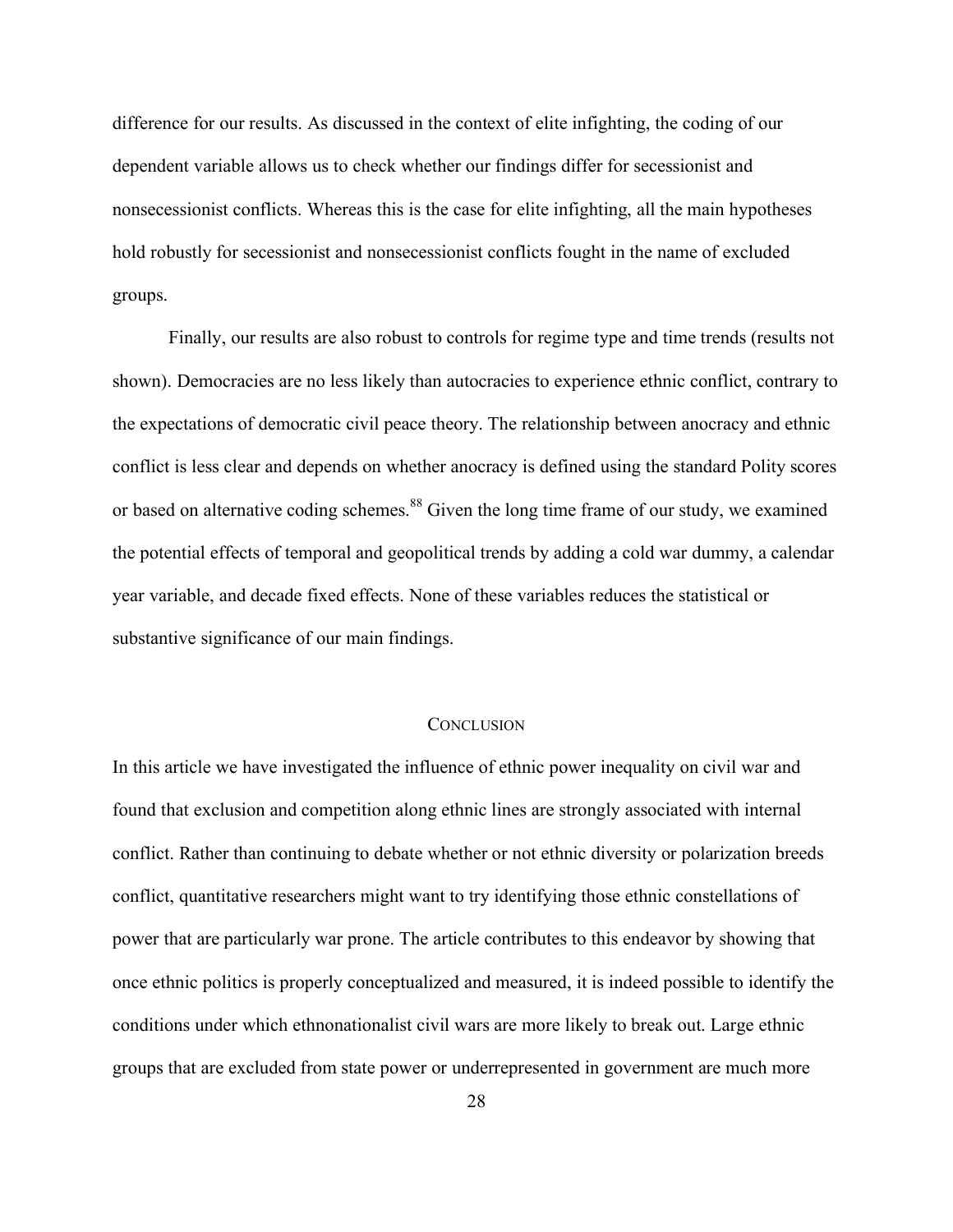likely to challenge the regime's insiders through violent means. Also in keeping with our theoretical expectations, a loss of power in recent history or previous conflict further increases the likelihood of armed conflict.

Readers who are familiar with the qualitative scholarship on ethnic conflict may not be surprised that representatives of ethnic groups with less access to power are more likely to challenge the government. However, this finding is far from trivial. Indeed, the most widely cited articles in the recent civil war literature contend that ethnic diversity is unrelated to the likelihood of conflict and conclude that ethnicity thus does not matter for understanding war and peace.<sup>89</sup> Introducing a stark opposition between matters of motivation and legitimacy ("grievances") on the one hand, and factors related to the military and economic feasibility of insurgencies on the other hand, these scholars argue that ethnic grievances are too ubiquitous to explain the rare event of civil war. Without denying the relevance of feasibility mechanisms, our findings show that ethnicity should not be discounted as an explanatory factor in the study of civil wars. We demonstrate empirically how the logics of contention and mobilization lead ethnically defined actors who are excluded from state power into armed conflict. Roughly half of the conflicts fought since the Second World War can be linked to this dynamic of ethnopolitical struggle for state power.

How do our findings relate to existing research on ethnic conflict? As suggested above, past quantitative tests of how political exclusion and discrimination relate to the propensity of violence have produced conflicting results. We argue that sample selection and data quality problems are responsible for this inconclusiveness and believe that our new data set on ethnic power relations (EPR) represents significant progress by enabling more precise coding of political representation in state governments, including that of dominant majorities or power-sharing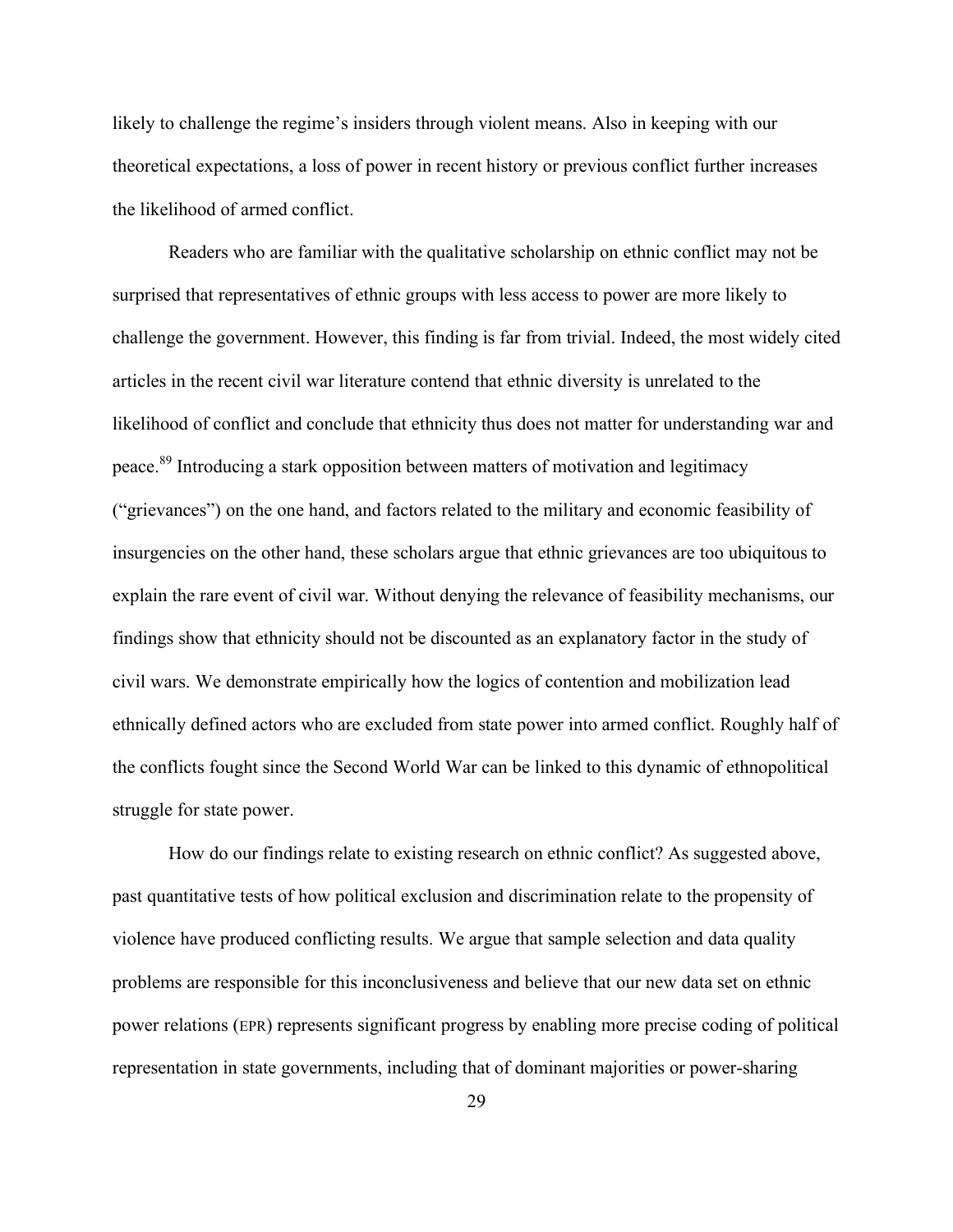partners. Since the EPR data set is time sensitive, it also permits tracing changes in power access and determining whether such changes affect the conflict dynamic over time. On the basis of this improved data set, we are able to establish an unequivocal relationship between the degree of access to state power and the likelihood of armed rebellion.

While improving on previous studies of ethnic conflict, our research also has limitations that we intend to address in the future. First, despite our efforts to capture time-sensitive mechanisms, our focus has been mostly on structural conditions rather than on dynamic and strategic processes of contention and mobilization. Second, we have not tried to explain changes in power structures and the political relevance of different ethnic categories, but have treated these as exogenously given. Third, due to limited data availability, we have refrained from analyzing the effects of cross-border relationships between ethnic kin, settlement patterns, and institutional factors relating to party systems and electoral institutions. Indeed, this study is written as an invitation to fill these gaps by collecting more precise data on ethnic organizations, their mobilizational capacities and power resources, and their interactions with each other as well as with nonethnic organizations and governmental actors, inside or across state borders. Ideally, such data would make it possible to develop a fully processual theory that will allow us to analyze ethnic conflicts as a specific conjuncture in the ongoing struggle over state power between dynamically evolving sets of actors.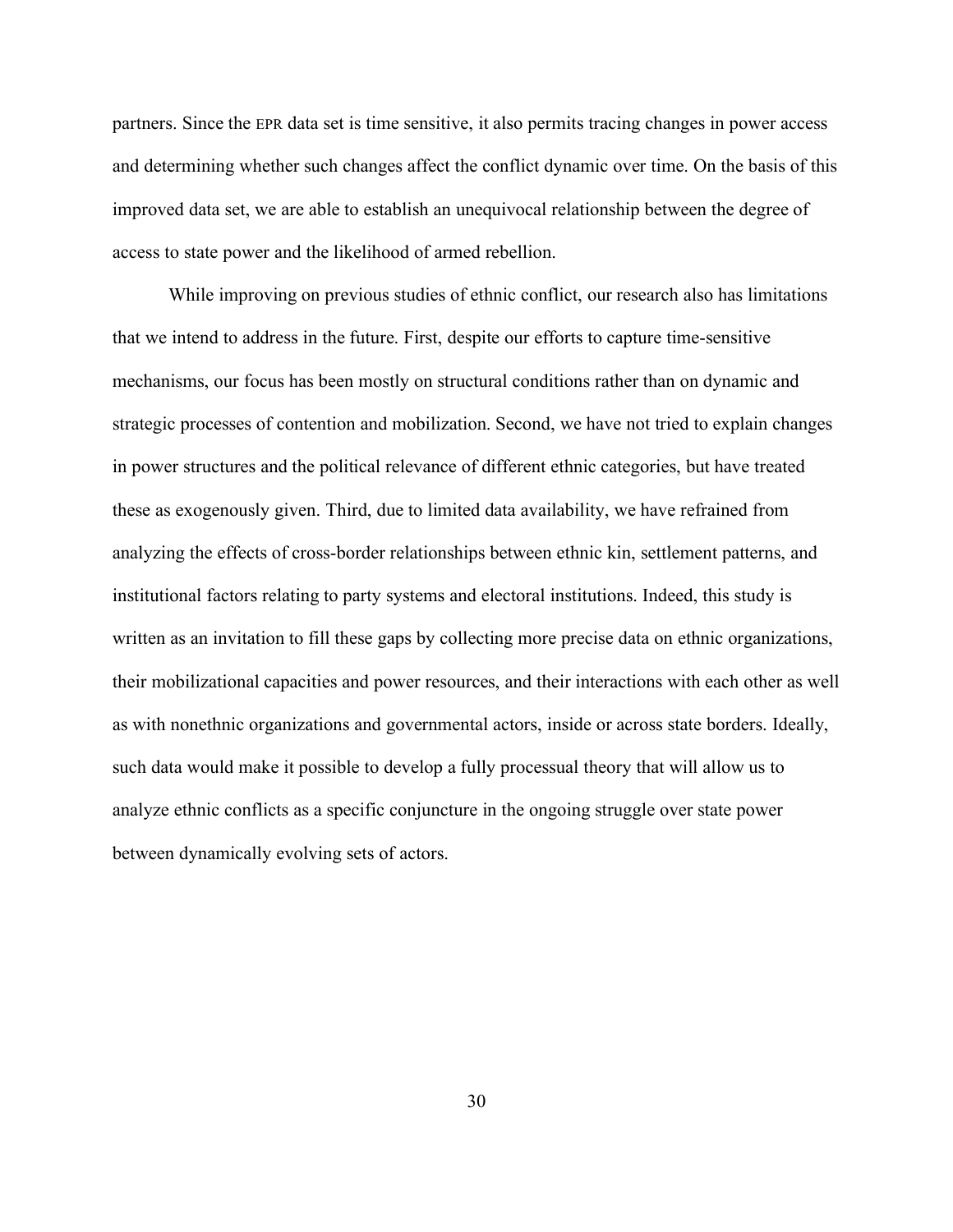#### **REFERENCES**

- Anderson, Benedict. 1991. *Imagined Communities: Reflections on the Origin and Spread of Nationalism*. London: Verso.
- Baruah, Sanjib. 1994. "The State and Separatist Militancy in Assam: Winning a Battle and Losing the War?" *Asian Survey* 34, no. 10: 863–77.
- Beck, Nathaniel, and Jonathan N. Katz. 2001. "Throwing Out the Baby with the Bath Water: A Comment on Green, Kim, and Yoon." *International Organization* 55, no. 2 (Spring): 487–95.
- Beck, Nathaniel, Jonathan N. Katz, and Richard Tucker. 1998. "Taking Time Seriously: Time-Series— Cross-Section Analysis with a Binary Dependent Variable." *American Journal of Political Science* 42, no. 4: 1260–88.
- Beissinger, Mark R. 2002. *Nationalist Mobilization and the Collapse of the Soviet Union*. Cambridge: Cambridge University Press.

Birnir, Jóhanna Kristín. 2007. *Ethnicity and Electoral Politics*. Cambridge: Cambridge University Press.

- Blimes, Rand. 2006. "The Indirect Effect of Ethnic Heterogeneity on the Likelihood of Civil War Onset." *Journal of Conflict Resolution* 50, no. 4: 536–47.
- Brancati, Dawn. 2006. "Decentralization: Fueling the Fire or Dampening the Flames of Ethnic Conflict and Secessionism." *International Organization* 60, no. 3: 651–85.

Brass, Paul. 1991. *Ethnicity and Nationalism: Theory and Comparison*. Newbury Park: Sage.

Breuilly, John. 1994. *Nationalism and the State*, 2nd ed. Chicago: University of Chicago Press.

Brubaker, Rogers. 1996. *Nationalism Reframed: Nationhood and the National Question in the New Europe*. Cambridge: Cambridge University Press.

<sup>———.</sup> 2004. *Ethnicity without Groups*. Cambridge: Harvard University Press.

Brubaker, Rogers, and David D. Laitin. 1998. "Ethnic and Nationalist Violence." *Annual Review of Sociology* 24: 423–52.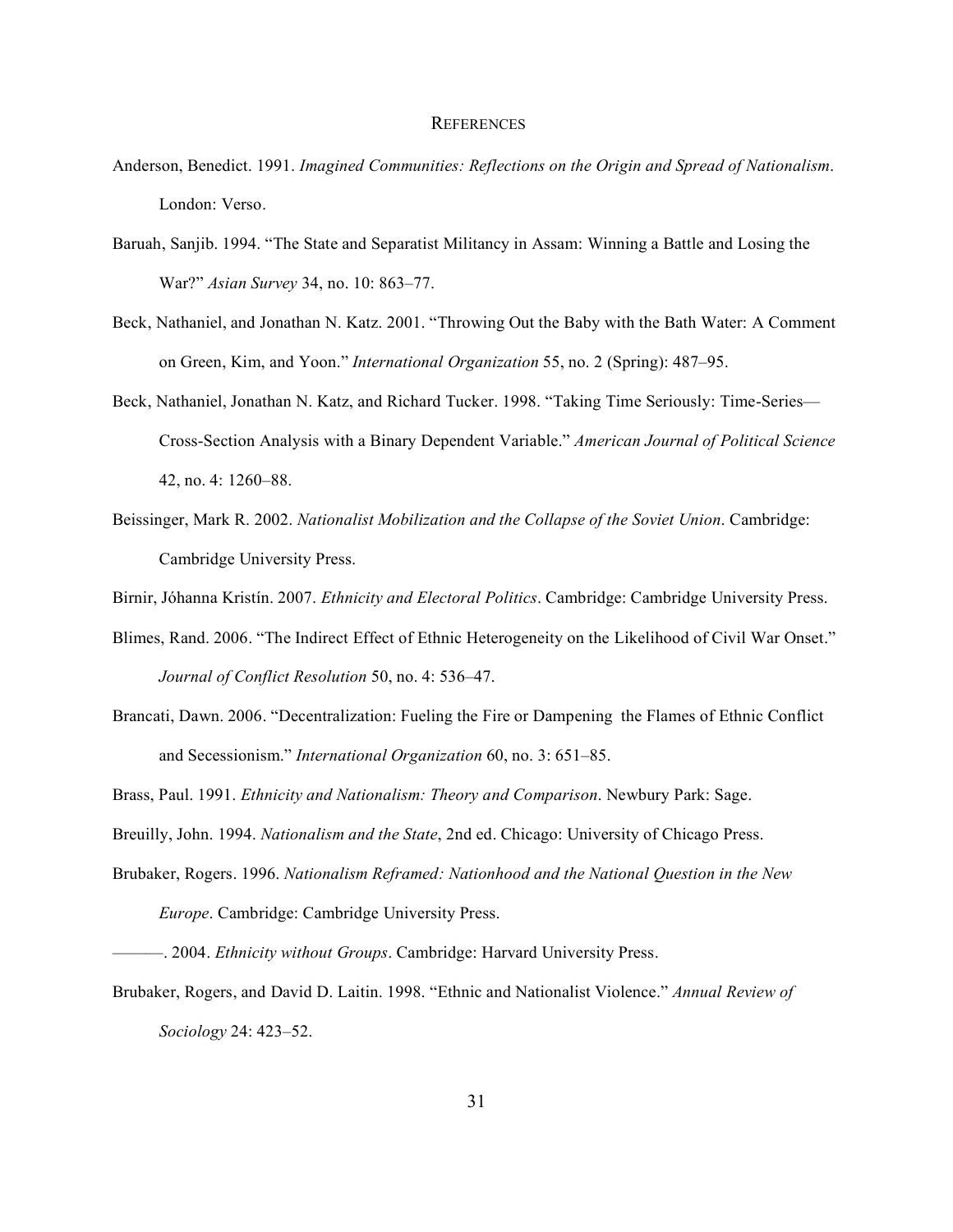- Buhaug, Halvard, Lars-Erik Cederman, and Jan Ketil Rød. 2008. "Disaggregating Ethno-Nationalist Civil Wars: A Dyadic Test of Exclusion Theory." *International Organization* 62, no. 3 (July): 531–51.
- Cederman, Lars-Erik. 1997. *Emergent Actors in World Politics: How States and Nations Develop and Dissolve*. Princeton: Princeton University Press.
- Cederman, Lars-Erik, Halvard Buhaug, and Jan Ketil Rød. 2009. "Ethno-Nationalist Dyads and Civil War: A GIS-Based Analysis." *Journal of Conflict Resolution* 53, no. 4: 496-525.
- Cederman, Lars-Erik, and Luc Girardin. 2007. "Beyond Fractionalization: Mapping Ethnicity onto Nationalist Insurgencies." *American Political Science Review* 101, no. 1: 173–85.
- Cederman, Lars-Erik, Luc Girardin, and Kristian Skrede Gleditsch. 2009. "Ethnonationalist Triads: Assessing the Influence of Kin Groups on Civil Wars." *World Politics* 61, no. 3 (July): 403–37.
- Cetinyan, Rupen. 2002. "Ethnic Bargaining in the Shadow of Third-Party Intervention." *International Organization* 56, no 3: 645–77.
- Chima, Jugdep S. 1994. "The Punjab Crisis: Governmental Centralization and Akali-Center Relations." *Asian Survey* 34, no. 10: 847–62.
- Collier, Paul, and Anke Hoeffler. 2004. "Greed and Grievance in Civil Wars." *Oxford Economic Papers* 56, no. 4: 563–95.
- Cohen, Frank S. 1997. "Proportional versus Majoritarian Ethnic Conflict Management in Democracies." *Comparative Political Studies* 30, no. 5: 607–30.
- Cunningham, David E., Kristian Skrede Gleditsch, and Idean Salehyan. 2009. "It Takes Two: A Dyadic Analysis of Civil War Duration and Outcome." *Journal of Conflict Resolution* 53, no. 4: 570-597.
- Decalo, Samuel. 1980. "Chad: The Roots of Center-Periphery Strife." *African Affairs* 79, no. 317: 490– 509.
- De Figueiredo, Rui, and Barry Weingast. 1999. "The Rationality of Fear: Political Opportunism and Ethnic Conflict." In Barbara Walter and Jack Snyder, eds., *Civil Wars, Insecurity, and Intervention*. New York: Columbia University Press.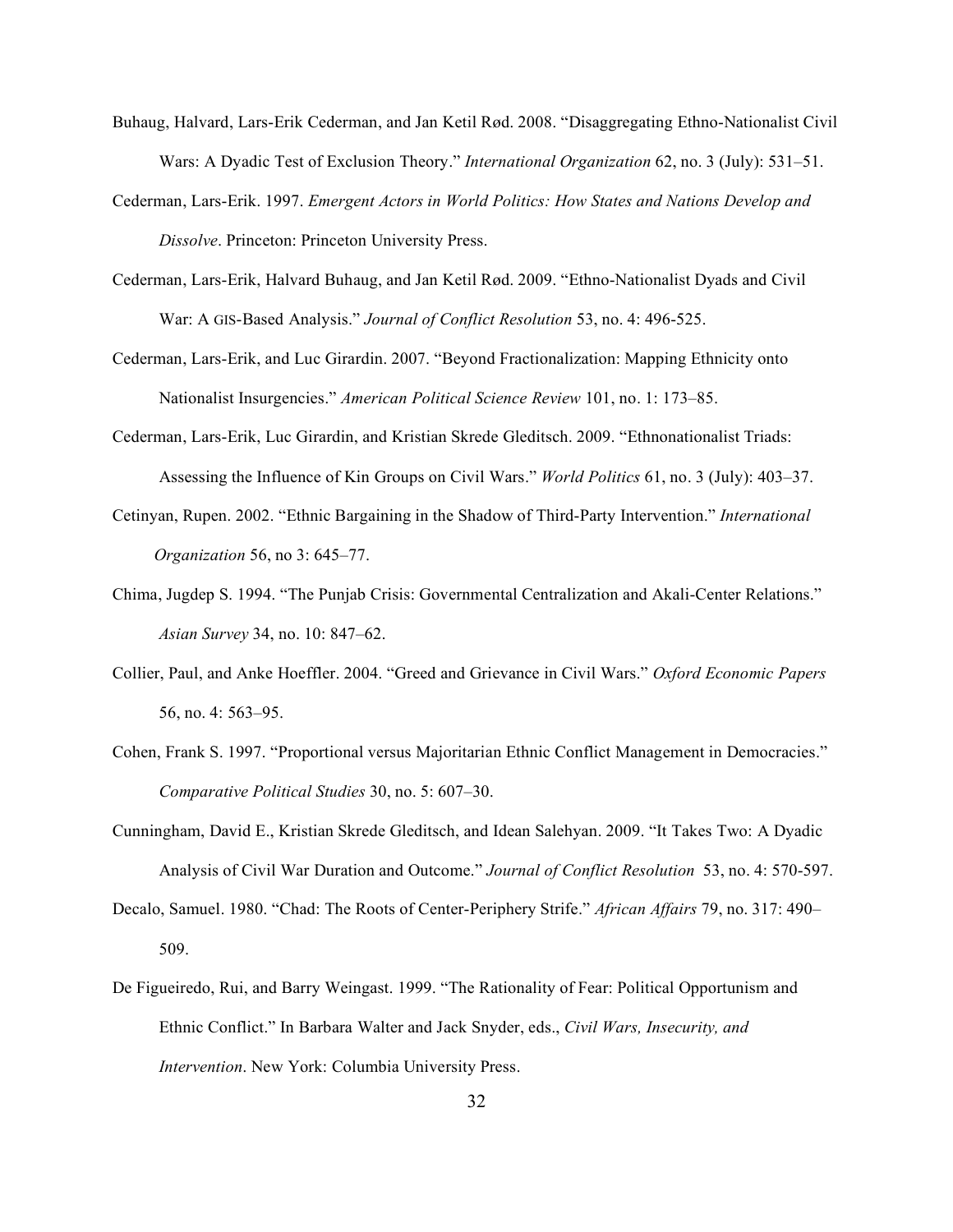- DeNardo, James. 1985. *Power in Numbers: The Political Strategy of Protest and Rebellion*. Princeton: Princeton University Press.
- Fearon, James D., and David D. Laitin. 2003. "Ethnicity, Insurgency, and Civil War." *American Political Science Review* 97, no. 1: 75–90.
- Fox, Jonathan. 2000. "The Effects of Religious Discrimination on Ethno-Religious Protest and Rebellion." *Journal of Conflict Studies* 20, no. 1.
- Gellner, Ernest. 1983. *Nations and Nationalism*. Ithaca, N.Y.: Cornell University Press.
- Gleditsch, Nils Petter, Peter Wallensteen, Mikael Eriksson, Margareta Sollenberg, and Håvard Strand. 2002. "Armed Conflict 1946–2001: A New Dataset." *Journal of Peace Research* 39, no. 5: 615– 37.
- Gurr, Ted Robert. 1993a. *Minorities at Risk: A Global View of Ethnopolitical Conflicts*. Washington, D.C.: United States Institute of Peace Press.
- ———. 1993b. "Why Minorities Rebel: A Global Analysis of Communal Mobilization and Conflict Since 1945." *International Political Science Review* 14, no. 2: 161–201
- ———. 2000. *Peoples versus States: Minorities at Risk in the New Century*. Washington, D.C.: United States Institute of Peace Press.

Hardin, Russell. 1995. *One for All: The Logic of Group Conflict*. Princeton: Princeton University Press. Hechter, Michael. 2001. *Containing Nationalism*. Oxford: Oxford University Press.

- Hechter, Michael, and Dina Okamoto. 2001. "Political Consequences of Minority Group Formation." *Annual Review of Political Science* 4: 189–215.
- Hegre, Håvard, Tanja Ellingsen, Scott Gates, and Nils Petter Gleditsch. 2001. "Toward a Democratic Civil Peace? Democracy, Political Change, and Civil War, 1816–1992." *American Political Science Review* 95, no. 1: 33–48.
- Hegre, Håvard, and Nicholas Sambanis. 2006. "Sensitivity Analysis of Empirical Results on Civil War Onset." *Journal of Conflict Resolution* 50, no. 4: 508–35.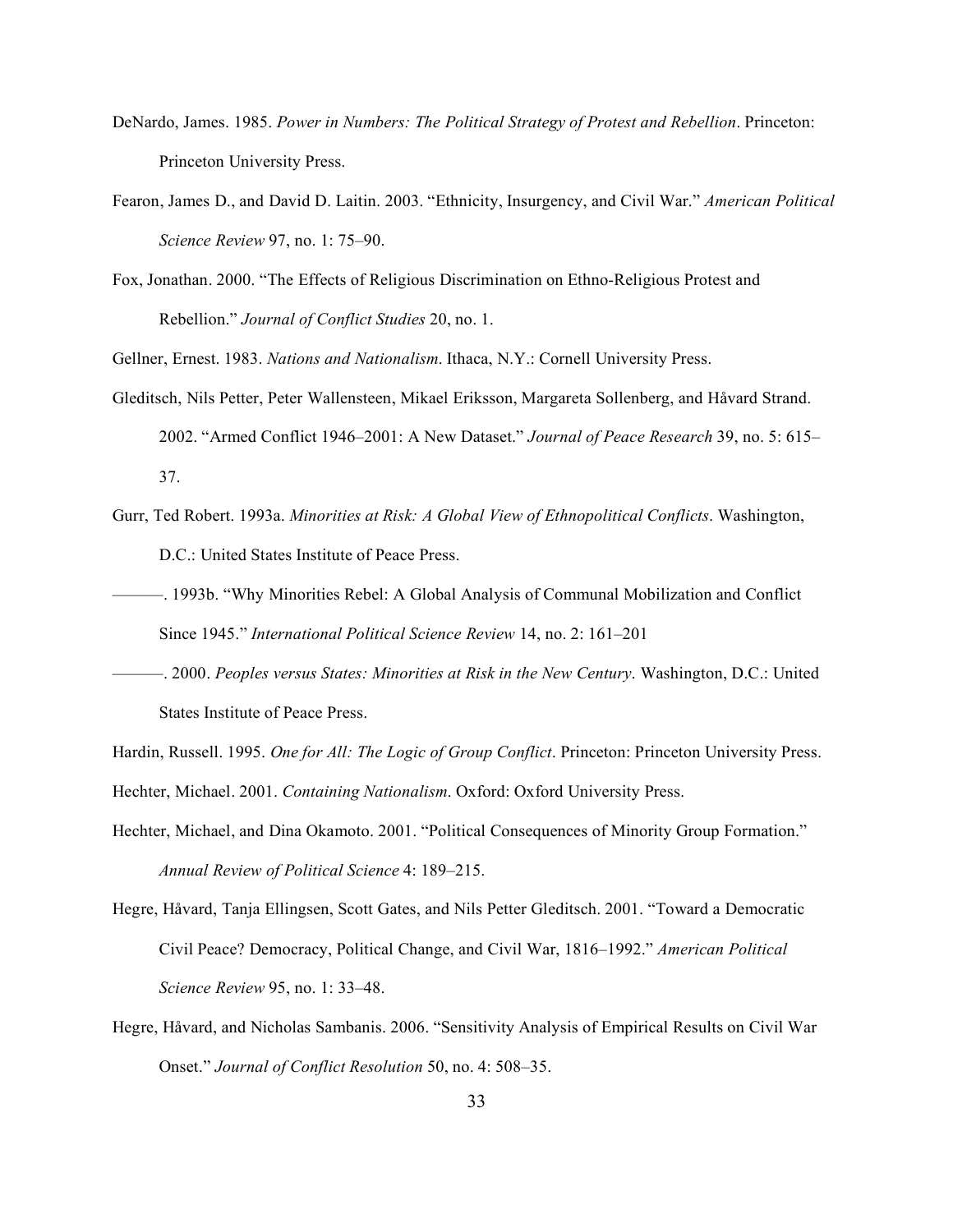Horowitz, Donald L. 1985. *Ethnic Groups in Conflict*. Berkeley: University of California Press.

Jackman, Robert W. 1993. *Power without Force*. Ann Arbor: University of Michigan Press.

- Jenne, Erin K. 2007. *Ethnic Bargaining: The Paradox of Minority Empowerment*. Ithaca, N.Y.: Cornell University Press.
- Kalyvas, Stathis N. 2006. *The Logic of Violence in Civil War*. Cambridge: Cambridge University Press.
- ———. 2007. Civil Wars. In Carles Boix and Susan Carol Stokes, eds., *The Oxford Handbook of Comparative Politics*. Oxford: Oxford University Press.
- Kalyvas, Stathis N., and Matthew Adam Kocher. 2007. "How 'Free' Is Free Riding in Civil Wars? Violence, Insurgency, and the Collective Action Problem." *World Politics* 59, no.2 (January): 177– 216.
- Kalyvas, Stathis N., and Nicholas Sambanis. 2005. "Bosnia's Civil War: Origins and Violence Dynamics." In Paul Collier and Nicholas Sambanis, eds. *Understanding Civil War: Evidence and Analysis*, vol. 2. Washington, D.C.: World Bank.

Kedourie, Elie. 1960. *Nationalism*. New York: Praeger.

Kemper, Theodore D. 1978. *A Social Interaction Theory of Emotions*. New York: John Wiley.

- Laitin, David D. 1995. "National Revivals and Violence." *Archives Européennes de Sociologie* 36, no. 1: 3–43.
- Lake, David A., and Donald Rothchild, eds. 1998. *The International Spread of Ethnic Conflict: Fear, Diffusion, and Escalation*. Princeton: Princeton University Press.
- Lemarchand, René. 1994. *Burundi: Ethnic Conflict and Genocide.* Cambridge: Cambridge University Press.
- Lund, Michael S. 2005. "Greed and Grievance Diverted: Macedonia Avoided Civil War, 1990–2001." In Paul Collier and Nicholas Sambanis, eds. *Understanding Civil War: Evidence and Analysis*, vol. 2. Washington, D.C.: World Bank.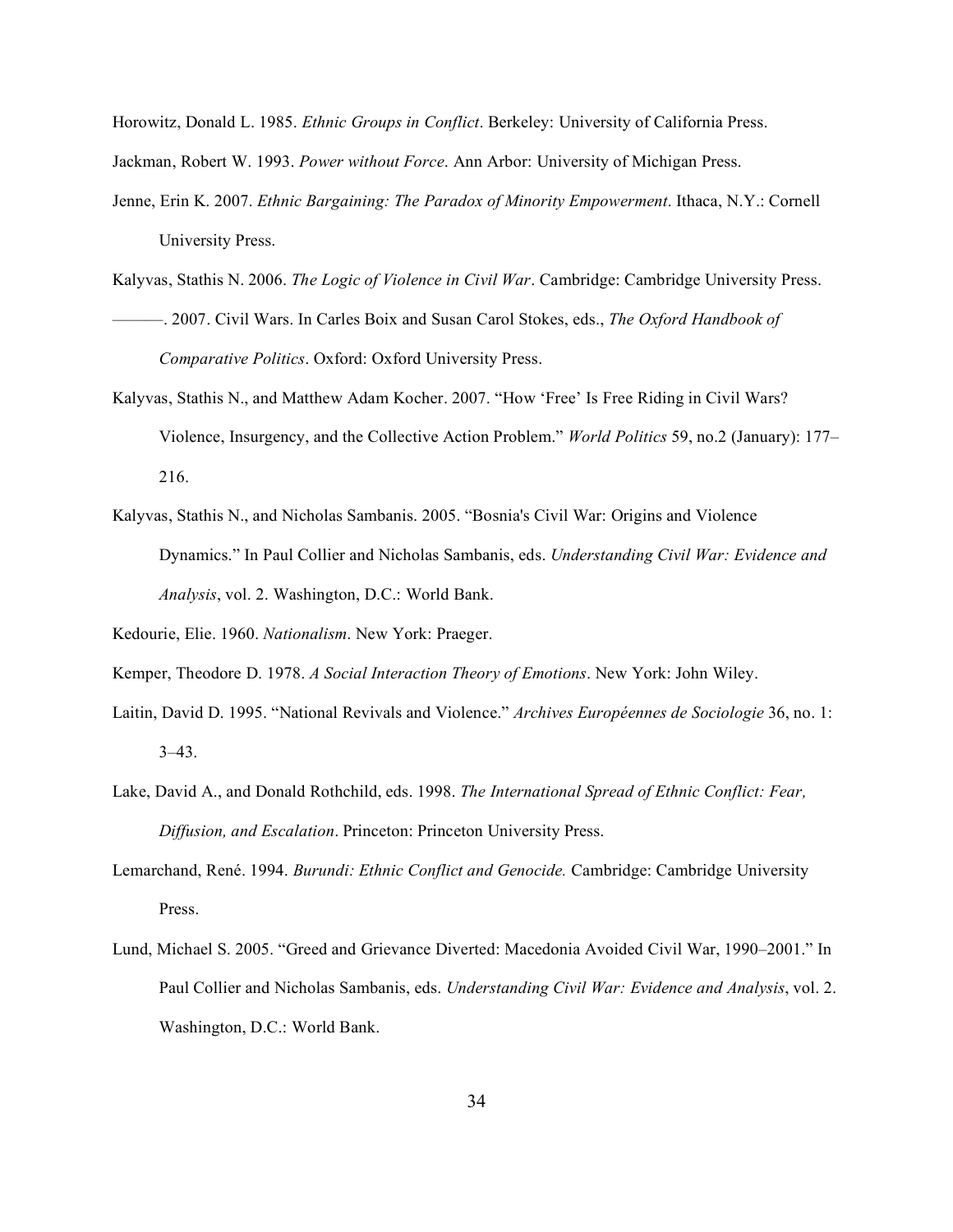- McCarthy, John , and Mayer N. Zald. 1977. "Resource Mobilization and Social Movements: A Partial Theory." *American Journal of Sociology* 82, no. 6: 1212–41.
- Makdisi, Samir, and Richard Sadaka. 2005. "The Lebanese Civil War, 1975–90." In Paul Collier and Nicholas Sambanis, eds. *Understanding Civil War: Evidence and Analysis*, vol. 2. Washington, D.C.: World Bank.
- Mehler, Andreas. 1993. *Kamerun in der Ära Biya. Bedingungen, erste Schritte und Blockaden einer demokratischen Transitio*n. Hamburg: Institut für Afrika-Kunde.

Migdal, Joel S. 1988. *Strong Societies and Weak States*. Princeton: Princeton University Press.

- Min, Brian, Lars-Erik Cederman, and Andreas Wimmer. 2009. "Ethnic Exclusion, Economic Growth, and Civil War." Manuscript, UCLA.
- Montalvo, José G., and Marta Reynal-Querol. 2005. "Ethnic Polarization, Potential Conflict, and Civil Wars." *American Economic Review* 95, no. 3: 796–816.
- Olzak, Susan. 2006. *The Global Dynamics of Racial and Ethnic Mobilization*. Stanford, Calif.: Stanford University press.
- Petersen, Roger. 2002. *Understanding Ethnic Violence: Fear, Hatred, and Resentment in Twentieth-Century Eastern Europe*. Cambridge: Cambridge University Press.
- Posen, Barry R. 1993. "The Security Dilemma and Ethnic Conflict." In Michael E. Brown, ed., *Ethnic Conflict and International Security*. Princeton: Princeton University Press.
- Posner, Daniel N. 2004. "Measuring Ethnic Fractionalization in Africa." *American Journal of Political Science* 48, no. 4: 849–63.
- Regan, Patrick, and Daniel Norton. 2005. "Greed, Grievance, and Mobilization in Civil Wars." *Journal of Conflict Resolution* 49, no. 3: 319–36.
- Rothschild, Joseph. 1981. *Ethnopolitics: A Conceptual Framework*. New York: Columbia University Press.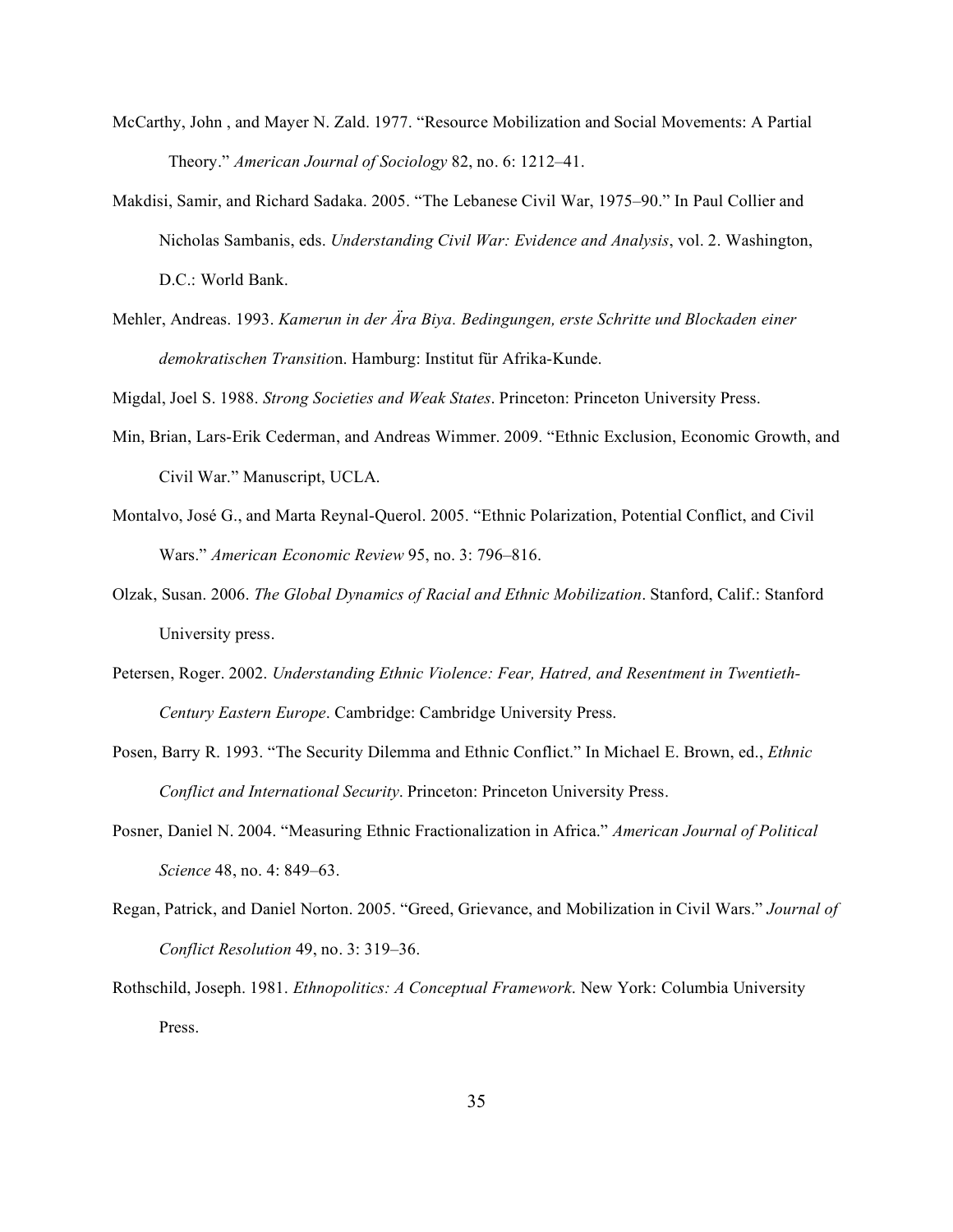- Rydgren, Jens. 2007. "The Power of the Past: A Contribution to a Cognitive Sociology of Ethnic Conflict." *Sociological Theory* 25, no. 3: 225–44.
- Saideman, Stephen M. 2002. "Discriminating in International Relations: Analyzing External Support for Ethnic Groups." *Journal of Peace Research* 39, no. 1: 27–50.
- Saideman, Stephen M., and R. William Ayres. 2000. "Determining the Causes of Irredentism: Logit Analyses of Minorities at Risk Data from the 1980s and 1990s." *Journal of Politics* 62, no. 4: 1126–44.
- Salehyan, Idean. 2009. *Rebels without Borders: Transnational Insurgencies in World Politics*. Ithaca, N.Y.: Cornell University Press.
- Sambanis, Nicholas. 2001. "Do Ethnic and Nonethnic Civil Wars Have the Same Causes? A Theoretical and Empirical Inquiry." *Journal of Conflict Resolution* 45, no. 3: 259–82.
- ———. 2004. "What Is Civil War? Conceptual and Empirical Complexities of an Operational Definition." *Journal of Conflict Resolution* 48, no. 3: 814–58.
- Tarrow, Sidney. 2007. "Inside Insurgencies: Politics and Violence in an Age of Civil War." *Perspectives on Politics* 5, no. 3: 587–600.
- Tarrow, Sidney, and Charles Tilly. 2006. *Contentious Politics*. Cambridge: Cambridge University Press.
- Tilly, Charles. 1978. *From Mobilization to Revolution*. New York: McGraw-Hill.
- Tir, Jaroslav, and Michael Jasinski. 2008. "Domestic-Level Diversionary Theory of War: Targeting Ethnic Minorities." *Journal of Conflict Resolution* 52, no. 5: 641–64.
- Toft, Monica Duffy. 2003. *The Geography of Ethnic Violence: Identity, Interests, and the Indivisibility of Territory*. Princeton: Princeton University Press.
- Turner, Jonathan H., and Jan E. Stets. 2005. *The Sociology of Emotions*. Cambridge: Cambridge University Press.
- Vreeland, James Raymond. 2008. "The Effect of Political Regime on Civil War: Unpacking Anocracy." *Journal of Conflict Resolution* 52, no. 3: 401–25.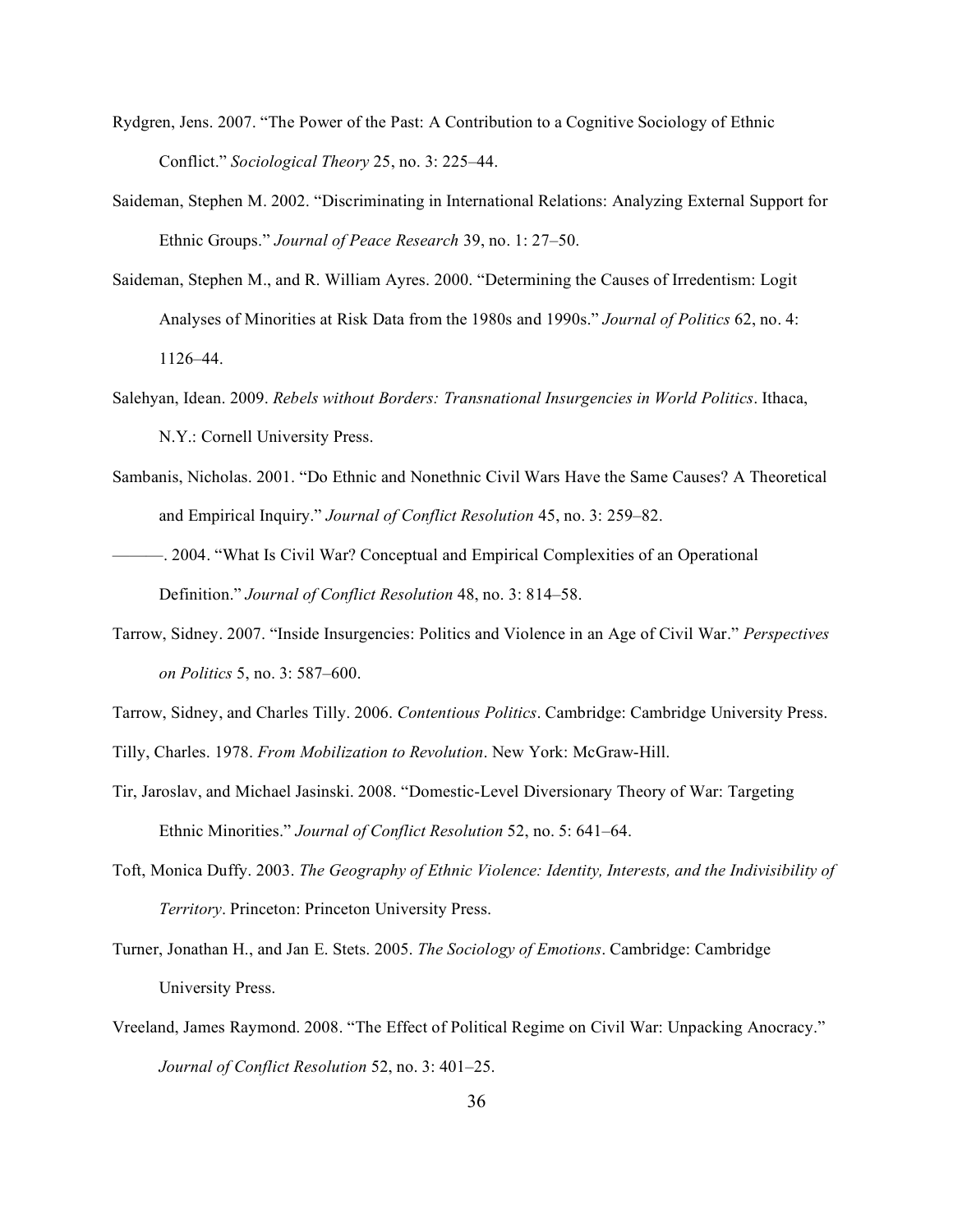- Waldmann, Peter. 2004. "The Asymmetry between the Dynamics of Violence and the Dynamics of Peace: The Case of Civil Wars." In Andreas Wimmer, Richard Goldstone, Donald L. Horowitz, Ulrike Joras, and Conrad Schetter, eds., *Facing Ethnic Conflicts: Toward a New Realism*. Lanham: Rowman and Littlefield.
- Walter, Barbara. 2004. "Does Conflict Beget Conflict? Explaining Recurring Civil War." *Journal of Peace Research* 41, no. 3: 371–88.
- ———. 2006a. "Information, Uncertainty, and the Decision to Secede." *International Organization* 60, no. 1:105–35.
- ———. 2006b. "Building Reputation: Why Governments Fights Some Separatists but Not Others." *American Journal of Political Science* 50, no. 2: 313–30.
- Weber, Max. 1978. *Economy and Society: An Outline of Interpretative Sociology*. Berkeley: University of California Press.
- Weidmann, Nils B. 2009. "Geography as Motivation and Opportunity: Group Concentration and Ethnic Conflict." *Journal of Conflict Resolution*, 53, no. 4: 526-543 .
- Weiner, Myron. 1971. "The Macedonian Syndrome: An Historical Model of International Relations and Political Development." *World Politics* 23, no. 4 (October): 665–83.
- Wimmer, Andreas. 2002. *Nationalist Exclusion and Ethnic Conflict: Shadows of Modernity*. Cambridge: Cambridge University Press.
- ———. 2008. "The Making and Unmaking of Ethnic Boundaries. A Multi-level Process Theory." *American Journal of Sociology* 113, no. 4: 970–1022.
- Wimmer, Andreas, Lars-Erik Cederman, and Brian Min. 2009. "Ethnic Politics and Armed Conflict: A Configurational Analysis." *American Sociological Review* 74, no. 2: 316–37.
- Wimmer, Andreas, and Brian Min. 2006. "From Empire to Nation-State. Explaining Wars in the Modern World, 1816–2001." *American Sociological Review* 71, no. 6: 867–97.

Young, Crawford. 1976. *The Politics of Cultural Pluralism*. Madison: University of Wisconsin Press.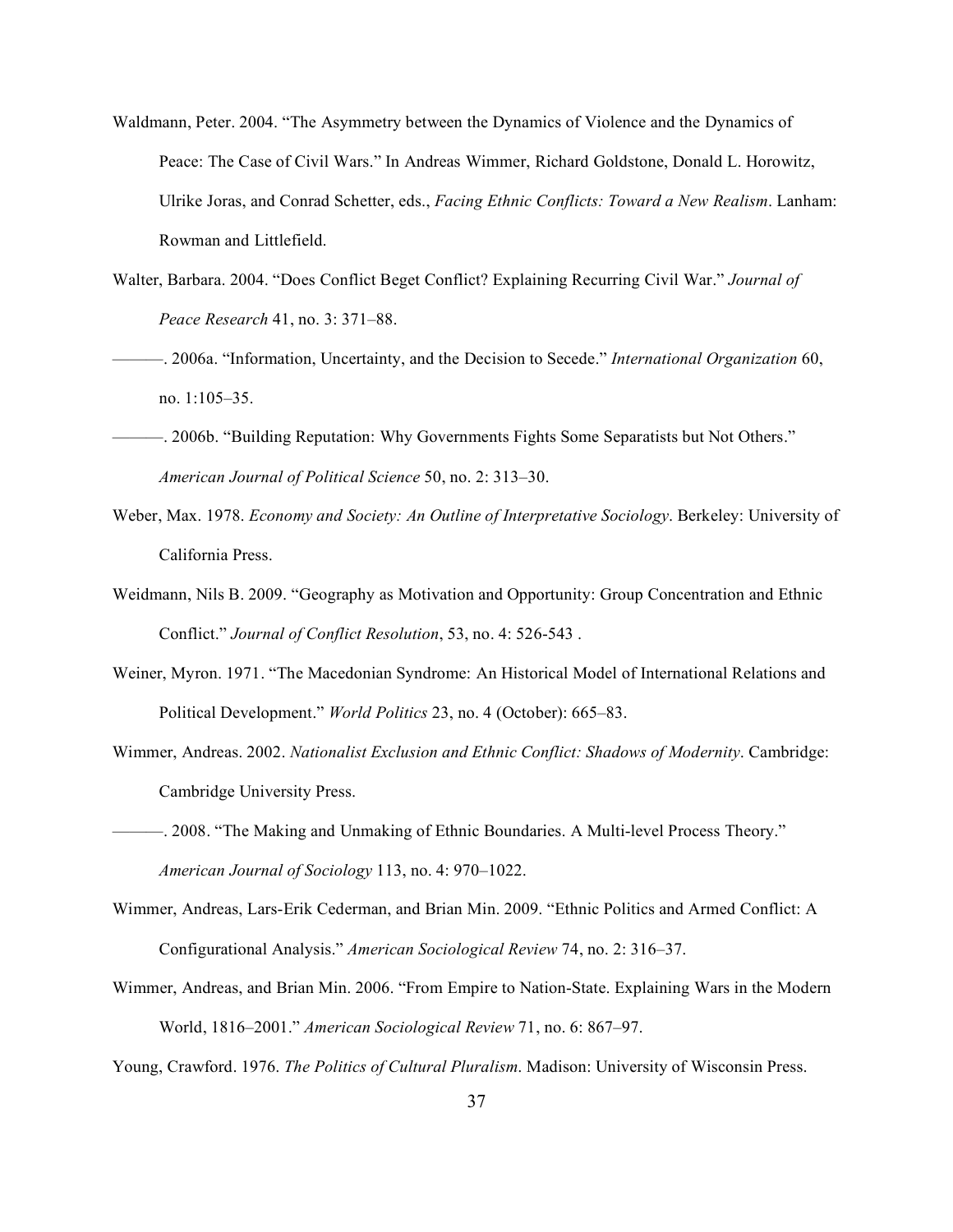<sup>1</sup> Complementing the current study, Wimmer, Cederman, and Min 2009 show that ethic conflict results from specific ethnopolitical configurations of power, rather than from ethnic diversity per se. They identify three particularly conflict-prone configurations: ethnocracies, states with a high number of power-sharing ethnic elites, and incohesive states with a short history of direct rule by the center.

 $<sup>2</sup>$  Posen 1993.</sup>

<sup>3</sup> Hardin 1995; de Figueiredo and Weingast 1999.

<sup>4</sup> Collier and Hoeffler 2004; Fearon and Laitin 2003; for a review, see Kalyvas 2007.

 $<sup>5</sup>$  Fearon and Laitin 2003. Using different model specifications, other quantitative studies</sup> report a positive impact of ethnic fractionalization on civil war onset; see Sambanis 2001; Hegre and Sambanis 2006; Blimes 2006.

<sup>6</sup> For example, Montalvo and Reynal-Querol 2005; cf. Horowitz 1985.

<sup>7</sup> For example, Collier and Hoeffler 2004.

<sup>8</sup> A number of scholars have called for a more disaggregated approach that focuses on microlevel mechanisms, for example, Kalyvas 2006; for a review, see Tarrow 2007. Our own approach complements these studies at a level of analysis that is less detailed, yet offers global coverage.

 $9$  Posner 2004.

<sup>10</sup> Chandra and Wilkinson 2008.

 $11$  Cederman and Girardin 2007.

<sup>12</sup> Brass 1991; Breuilly 1994; Wimmer 2002.

<sup>13</sup> There is also a vast qualitative literature on minority mobilization and ethnonationalist violence; see Brubaker and Laitin 1998.

<sup>14</sup> Gurr 1993a; Gurr 2002.

 $15$  Toft 2003.

<sup>16</sup> Tir and Jasinski 2008.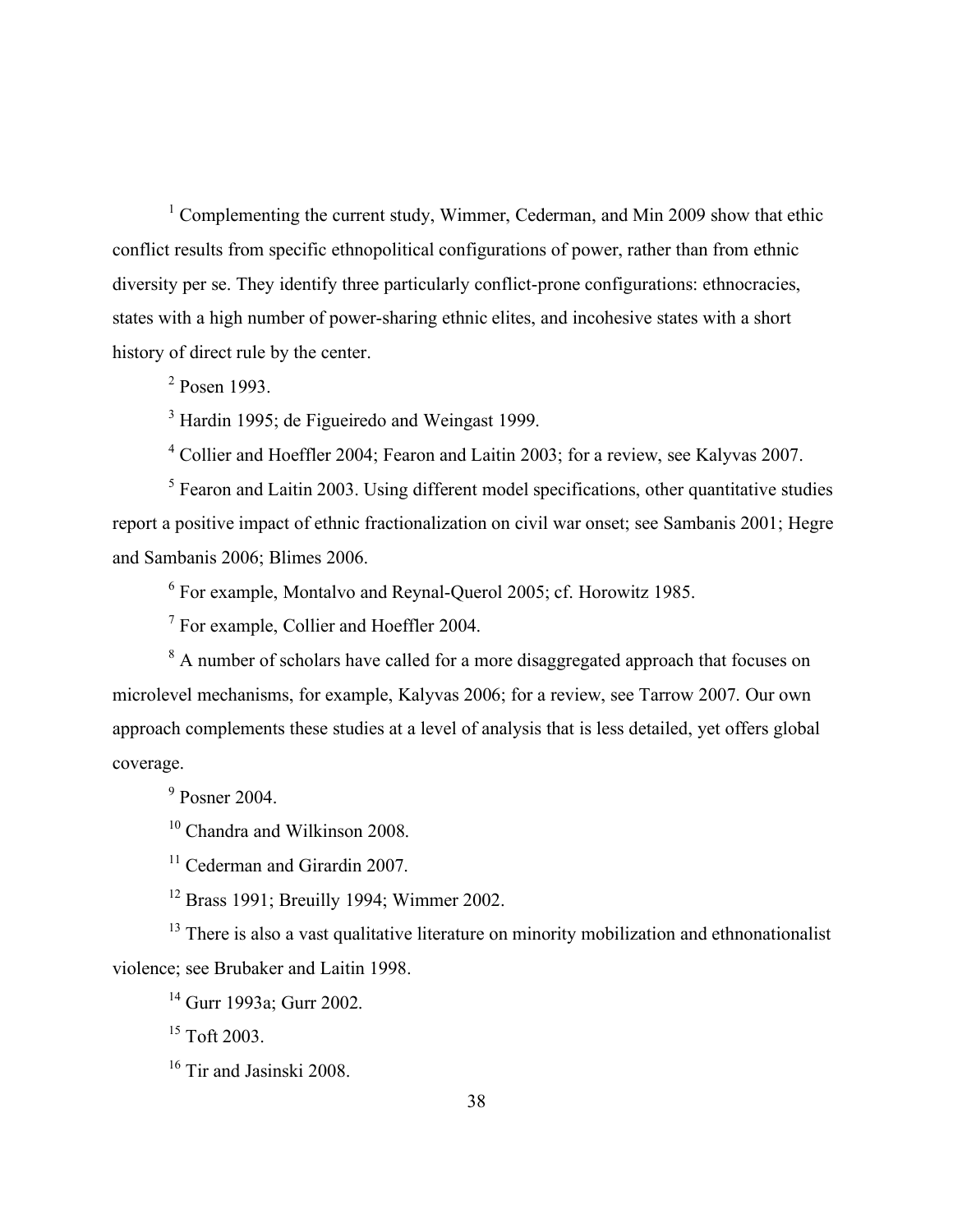<sup>17</sup> Walter 2006a; Jenne 2007.

<sup>18</sup> Cetinyan 2002; Saideman 2002.

<sup>19</sup> Brancati 2006; Walter 2006b.

 $20$  Olzak 2006.

 $21$  For example, Gurr 1993b; Walter 2006b.

<sup>22</sup> Saideman and Ayers 2000.

 $23$  Regan and Norton 2005; Walter 2006b.

<sup>24</sup> Fox 2000.

 $^{25}$  Gurr 1993b.

 $^{26}$  Olzak 2006, 124.

 $27$  The MAR data set tries to address these limitations by including five "advantaged" minorities that benefit from political discrimination. MAR also comprises a series of "communal contenders" mostly in Africa, that is, groups that share power with others while at the same time mobilizing in protest or rebellion.

 $28$  Gellner 1983.

 $29$  Anderson 1991.

<sup>30</sup> Kedourie 1960; Breuilly 1994; Brubaker 1996; Cederman 1997; Wimmer and Min

2006.

<sup>31</sup> For example, Brass 1991; Wimmer 2002.

<sup>32</sup> For example, Hechter 2001.

<sup>33</sup> For example, Weiner 1971.

<sup>34</sup> For example, Brubaker 1996.

<sup>35</sup> For example, Beissinger 2002; Cederman 1997, chaps. 7, 8; Hechter 2000; Olzak 2006; Wimmer 2002, chap. 3.

<sup>36</sup> Tilly 1978.

 $37$  Cederman and Girardin 2007 refer to "Ethnic Groups in Power" (EGIPs) and "Marginalized Ethnic Groups" (MEGs).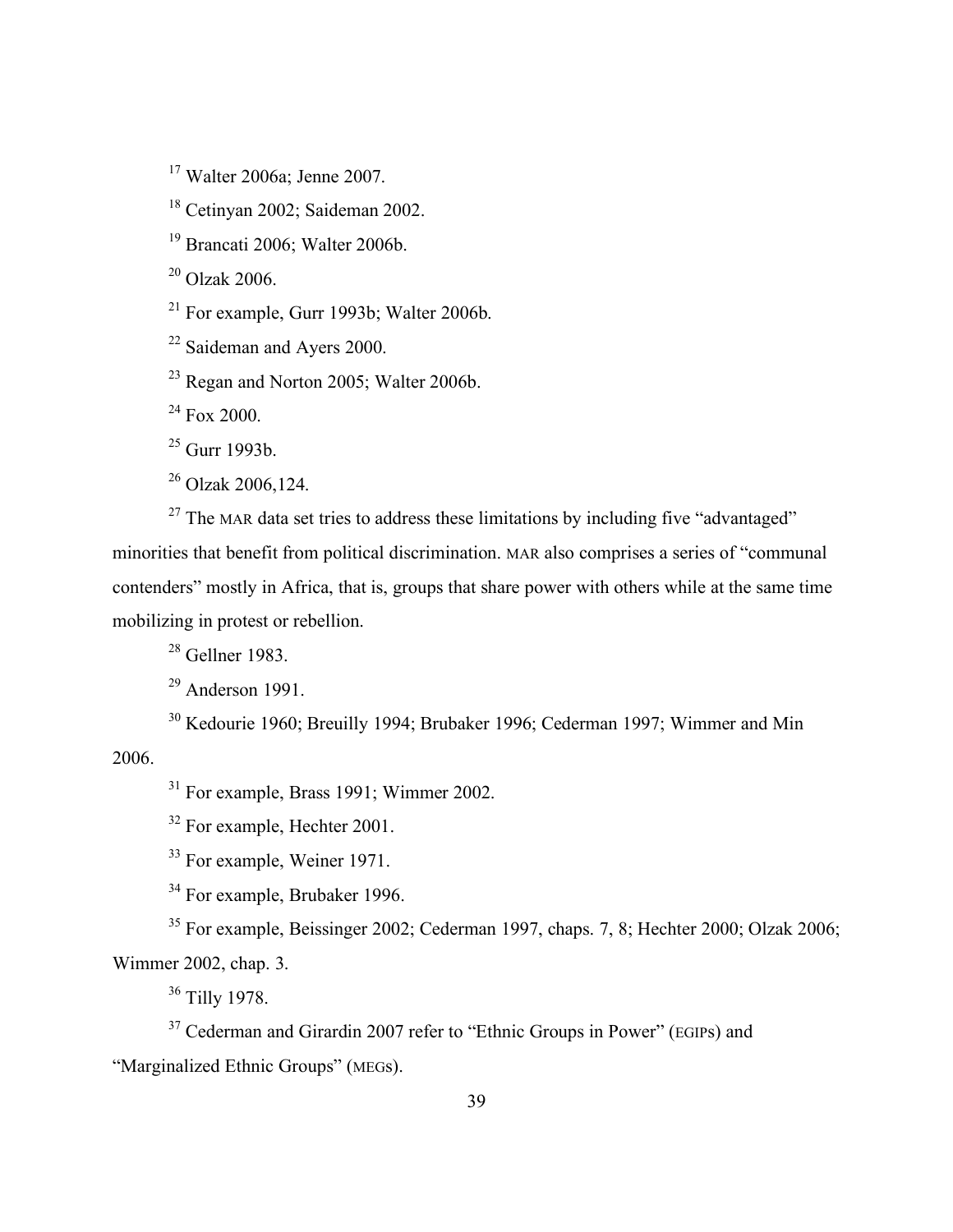Sambanis 2004; Kalyvas 2007.

Wimmer 2002.

Migdal 1988; see also Jackman 1993.

Petersen 2002.

Kemper 1978.

Turner and Stets 2005, 217.

 Petersen 2002, 173. The MAR data set includes an indicator for "lost autonomy" that is associated with rebellions; see Gurr 2000, 230; Saideman and Ayres 2000; Walter 2006b. Note, however, that our hypothesis concerns all types of status reversals, including exclusion or demotion that were not preceded by autonomous status.

 For a general argument based on intergroup comparison, see Horowitz 1985; and Gurr 2000.

McCarthy and Zald 1977; Tilly 1978; Tarrow and Tilly 2006.

Gurr 2000.

<sup>48</sup> Hechter and Okamoto 2001. Furthermore, free riding may be less problematic in many civil war situations because of the risks associated with nonparticipation; see Kalyvas and Kocher 2007.

McCarthy and Zald 1977; DeNardo 1985.

Cederman, Buhaug, and Rød 2009; see also Cederman 1997, chap. 8; Petersen 2002,

51.

Beissinger 2002.

Wimmer and Min 2006.

Rydgren 2007.

Kalyvas 2007.

 Laitin 1995; Waldman 2004. For alternative explanations of recurrent warfare, see Walter 2004. Conflict experiences involving other groups may also increase the likelihood of ethnonationalist violence through diffusion mechanisms; see Lake and Rothchild 1998.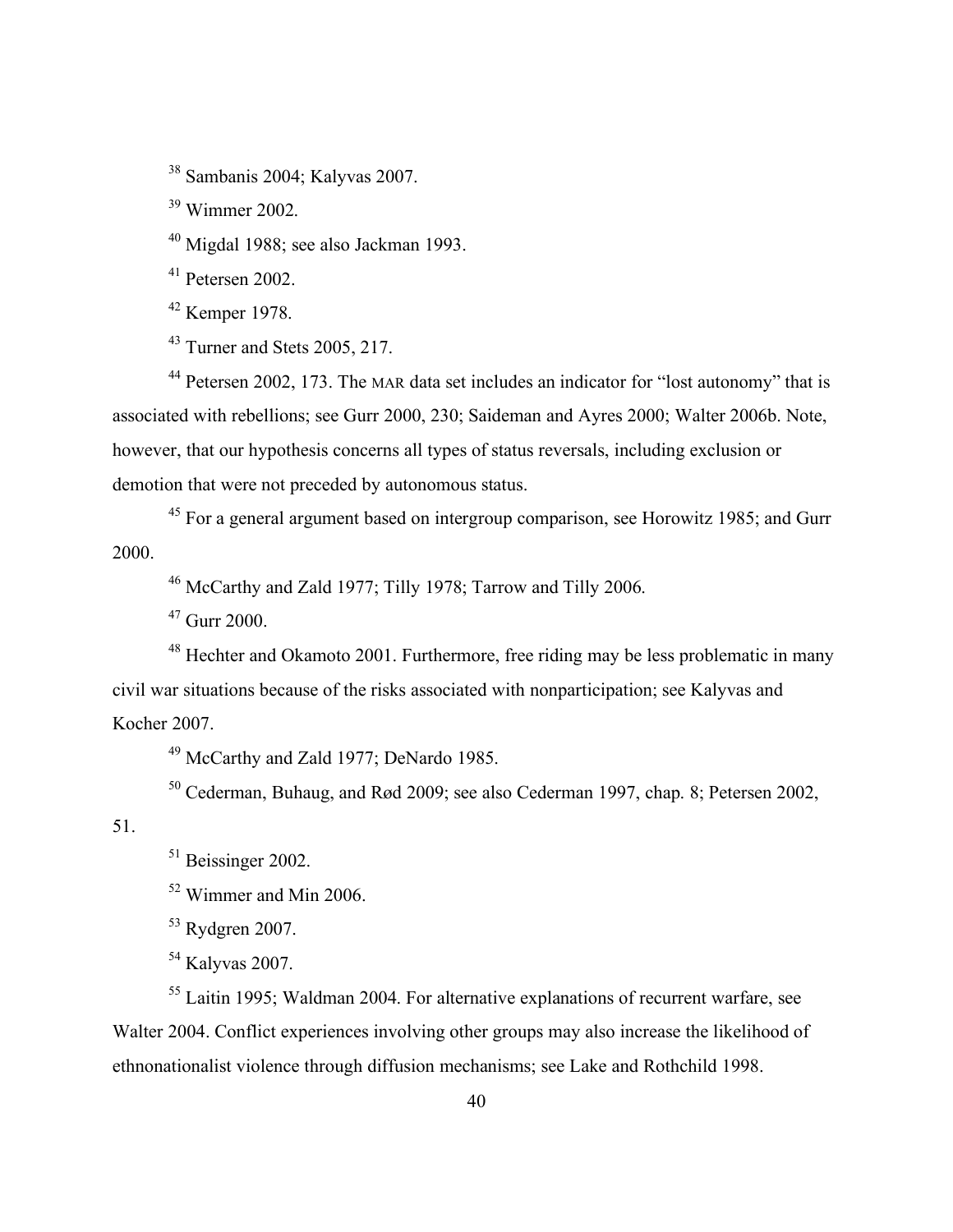<sup>56</sup> Using the GREG (Geo-Referencing Ethnic Groups) data set, which is based on a geocoded version of the *Atlas Narodov Mira*, Weidmann 2009 shows that there is a strong link between settlement concentration and conflict, thus confirming Toft 2003. Data collection that will provide a GIS-based version of EPR is under way.

<sup>57</sup> Tilly 1978; Gurr 2000.

<sup>58</sup> The coding of transborder links among groups represented in EPR is in progress. Based on the GREG data set, Cederman, Girardin and Gleditsch 2009 find a size-dependent kin effect within Eurasia. For a more general treatment of transnational factors of civil wars, see Salehyan 2009.

<sup>59</sup> The EPR data set is described fully with complete coding rules in Min, Cederman, and Wimmer 2009 and in an online appendix. The data set includes politically relevant ethnic groups in all 155 sovereign states with a population of at least one million and a surface area of at least five thousand square kilometers as of 2005.

<sup>60</sup> The process of contacting and interacting with country experts took almost two years. Once sufficient coding responses were available, workshops were held to decide on the final coding. We discussed each coding in light of comments from the experts present, as well as of information from additional data sources and the accumulating comparative knowledge of the project team itself.

 $<sup>61</sup>$  The main reason for this methodological decision is that governmental and rebel</sup> organizations are much more prone to change (for example, through processes of fusion, fission, exit, and entry) than politically relevant ethnic groups, requiring more intricate organizationallevel data than is currently available (but see the preliminary efforts currently under way at MAR). Recently efforts have been made to code nonstate actors in civil wars, but in such cases the focus is on rebel organizations and thus excludes political organizations in nonconflict cases; see, for example, Cunningham, Gleditsch, and Salehyan 2009.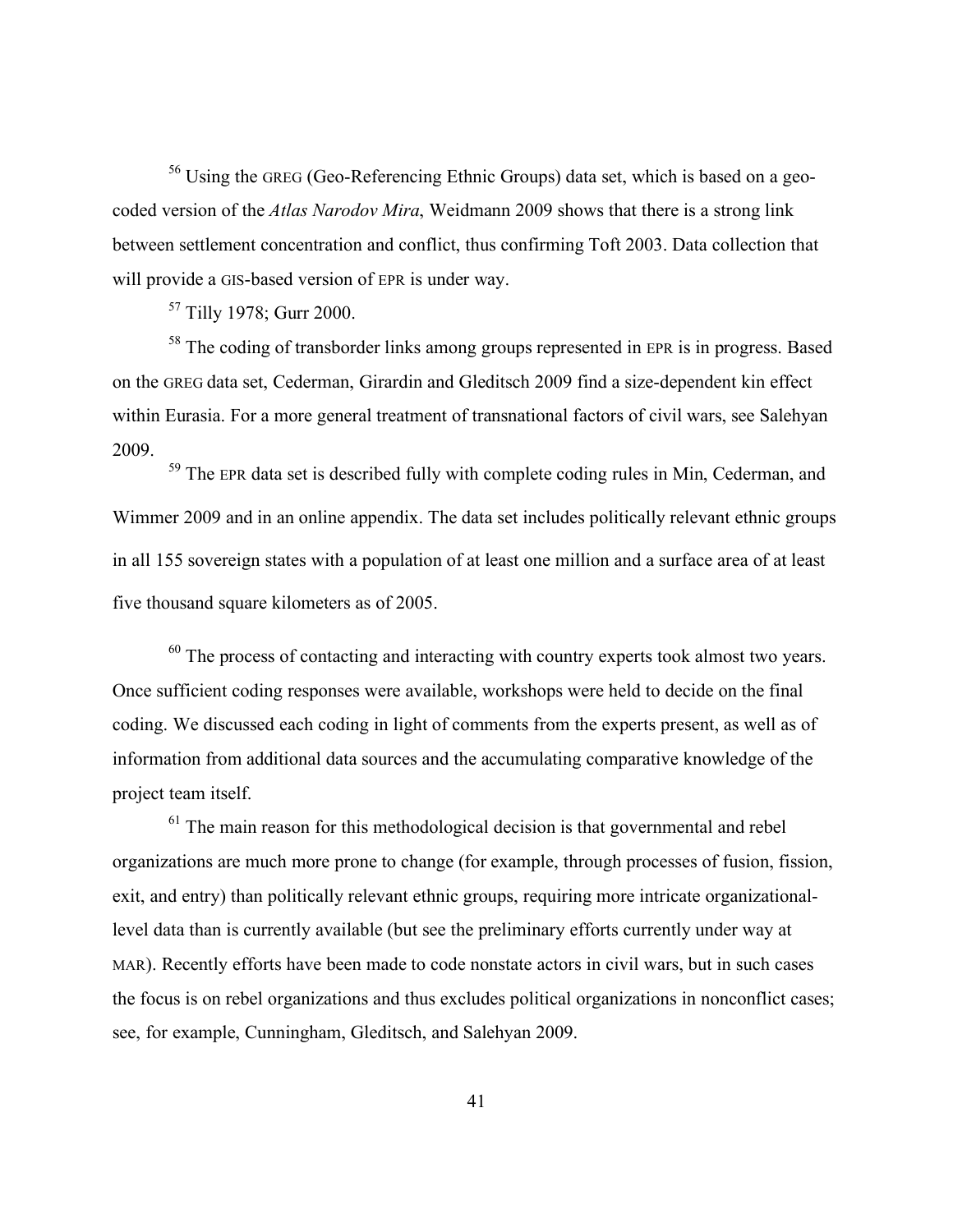$62$  Cederman and Girardin 2007; see also Buhaug, Cederman, and Rød 2008. Cederman, Buhaug, and Rød 2009 widen the analysis to the entire world.

<sup>63</sup> Weber 1978, 385–98. The following definition of ethnicity relies on Wimmer 2008.

 $64$  We thus include ethnolinguistic, ethnosomatic (or "racial"), and ethnoreligious groups in our definition of ethnicity, but we exclude tribes and clans that define community in genealogical terms, as well as regions that do not define commonality on the basis of shared ancestry.

 $<sup>65</sup>$  It should be noted that political relevance does not equal violent conflict. Endogeneity</sup> is not a problem because only a tiny fraction of years with mobilized or discriminated groups were characterized by conflict (0.45 percent); cf. Posner 2004.

<sup>66</sup> We did not distinguish between degrees of representativity of political actors who claim to speak in the name of an ethnic group; nor did we code the heterogeneity of political positions voiced by leaders claiming to represent the same community. Cf. Brubaker 2004.

 $67$  This choice was made in order to limit the coding effort. Legislative politics may also influence the likelihood of conflict through ethnic political parties and specific types of electoral institutions; see, for example, Cohen 1997; Brancati 2006; and Birnir 2007.

 $68$  We did not include exclusion of noncitizens from power, as long as these noncitizens hold passports of other states and are effectively able to return to their country of origin.

<sup>69</sup> Gleditsch et al. 2002.

 $70$  We drew primarily on version 3-2005b of the ACD data set, which provides two levels of conflict identification, a more general war ID number, and a disaggregated sub-ID.

 $71$  To avoid endogeneity, the power-access coding always reflects the situation before conflict onset in years that feature both conflict outbreak and power-status changes.

 $72$  Following Beck, Katz, and Tucker 1998, this indicator is tested together with three cubic splines.

<sup>73</sup> Hegre and Sambanis 2006.

<sup>74</sup> Wimmer, Cederman, and Min 2009; cf. Sambanis 2004.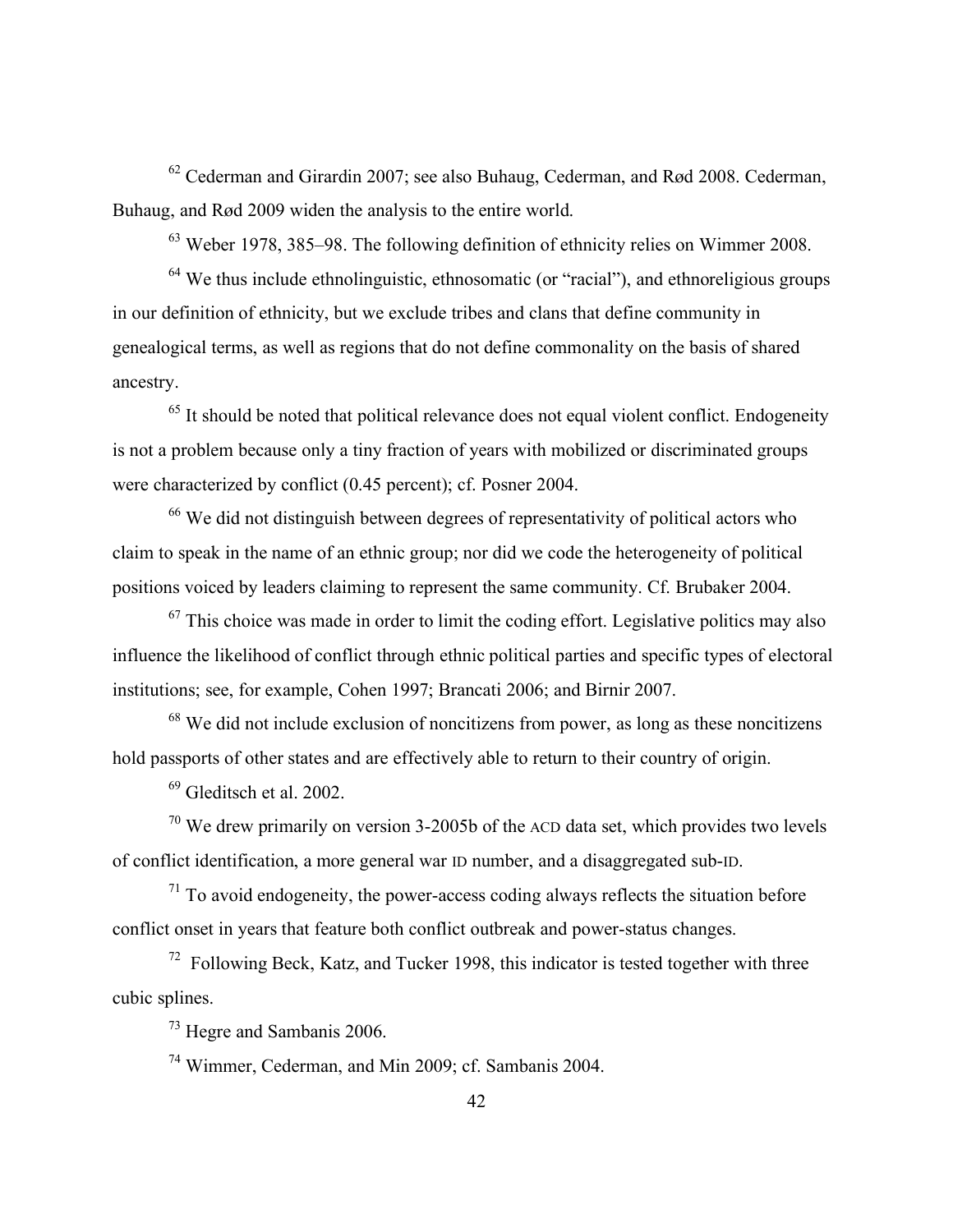<sup>75</sup> Because all separatist groups get involved in violence at some point, the coding of regional versus separatist autonomy was verified case by case. Removing the separatist cases from the data set makes no difference to our other findings.

<sup>76</sup> Cf. Wimmer 2002, chap. 3.

<sup>77</sup> Baruah 1994.

<sup>78</sup> Chima 1994.

<sup>79</sup> Lund 2005.

<sup>80</sup> Kalyvas and Sambanis 2005.

<sup>81</sup> Wimmer, Cederman, and Min 2009.

<sup>82</sup> Mehler 1993.

<sup>83</sup> Decalo 1980.

<sup>84</sup> The *Downgraded* variable does not pick up this case because it is based on a two-year window.

<sup>85</sup> Lemarchand 1994.

<sup>86</sup> Makdisi and Sadaka 2005, 61.

<sup>87</sup> Beck and Katz 2001.

<sup>88</sup> Vreeland 2008 reports that Polity-based codings of regime type are endogenous to civil war and offers corrected regime variables. In our model, anocracies classified using standard Polity scores are significantly more conflict prone than other regime types, but the significance disappears when using the Vreeland coding.

<sup>89</sup> Fearon and Laitin 2003; Collier and Hoeffler 2004.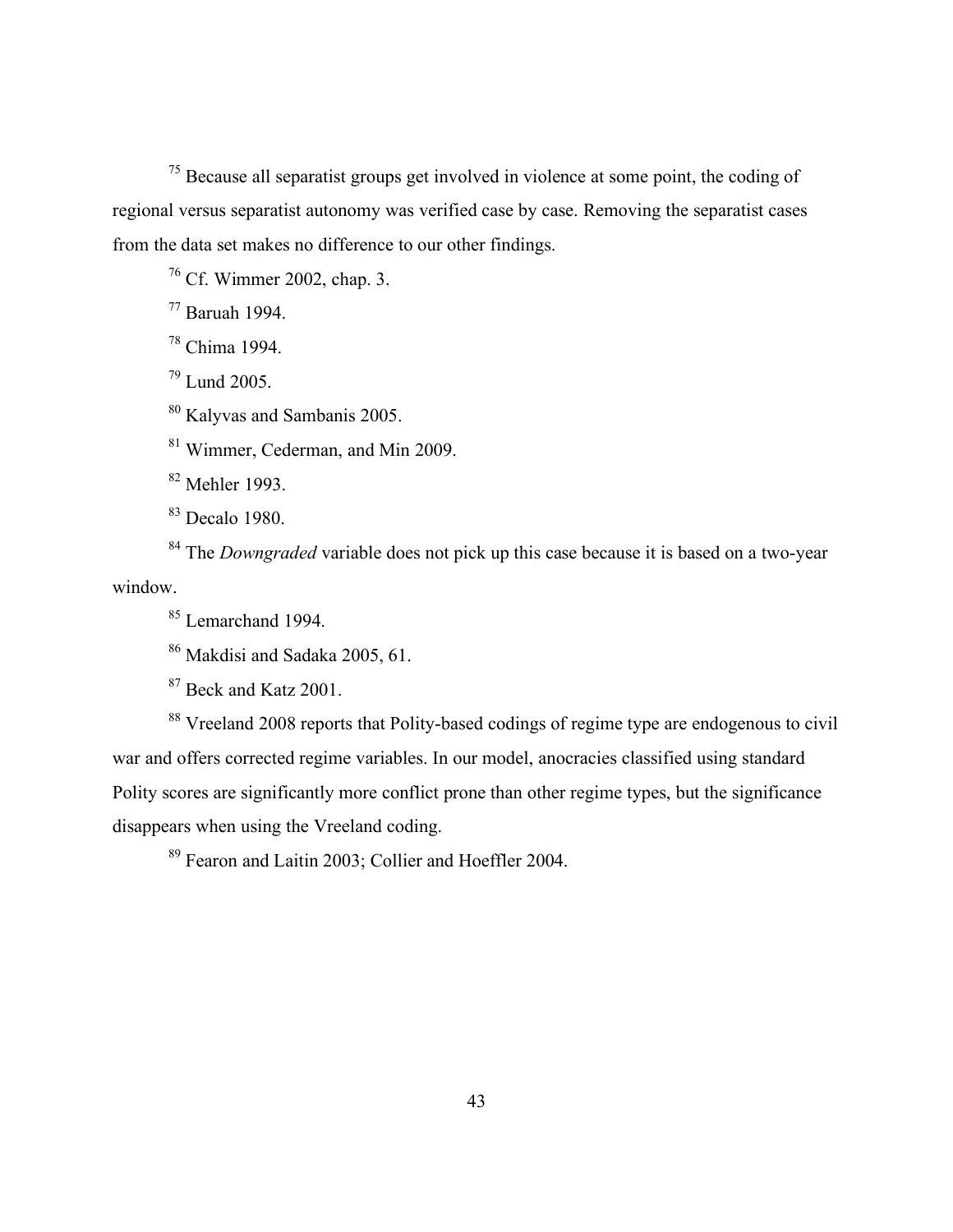

FIGURE 1

# THE POLITY MODEL WITH INCLUDED AND EXCLUDED ETHNIC GROUPS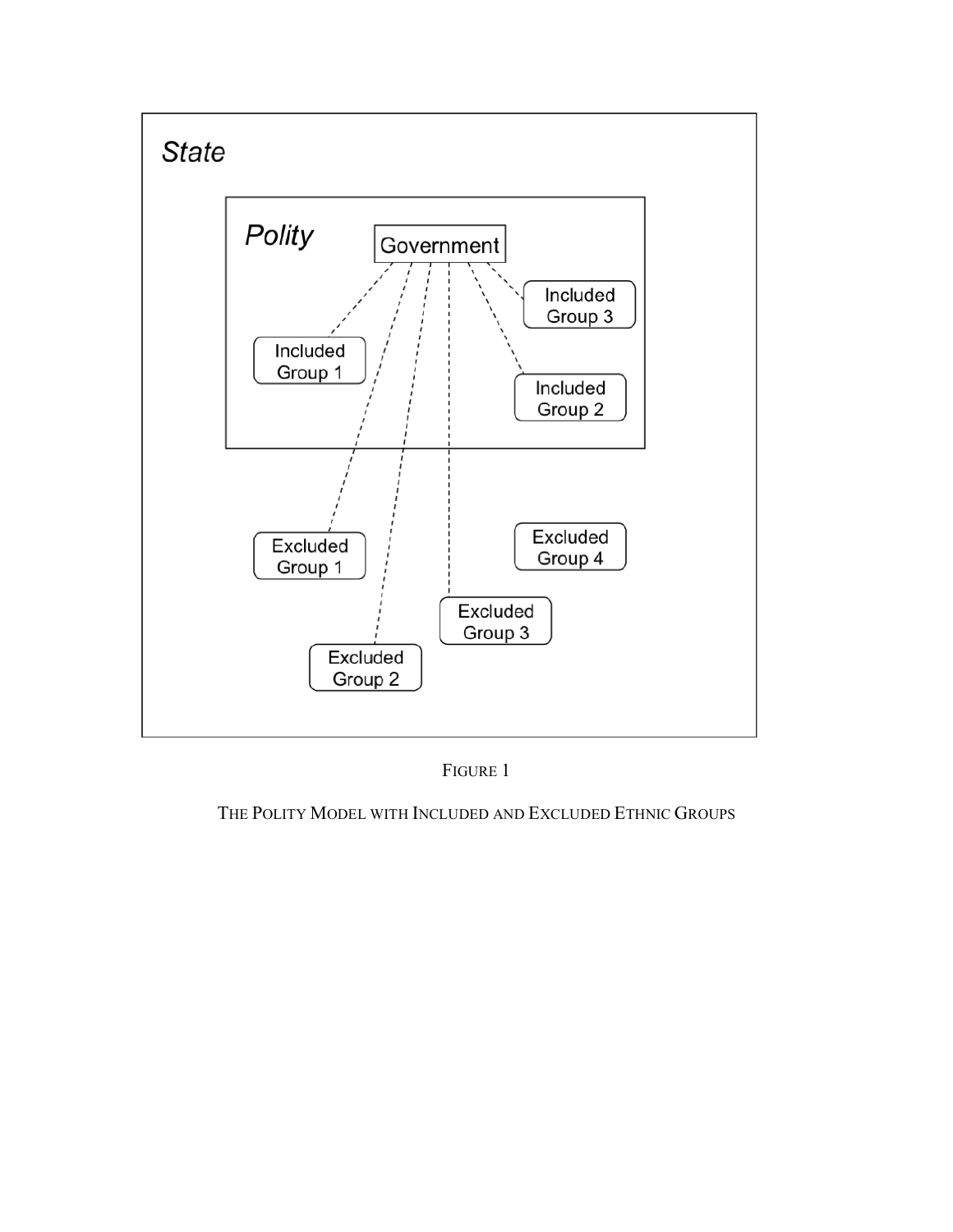

FIGURE 2 THE EFFECT OF GDP PER CAPITA ON ETHNIC GROUPS' CONFLICT PROPENSITY<sup>a</sup>

<sup>a</sup>Shaded areas represent 95 percent confidence intervals.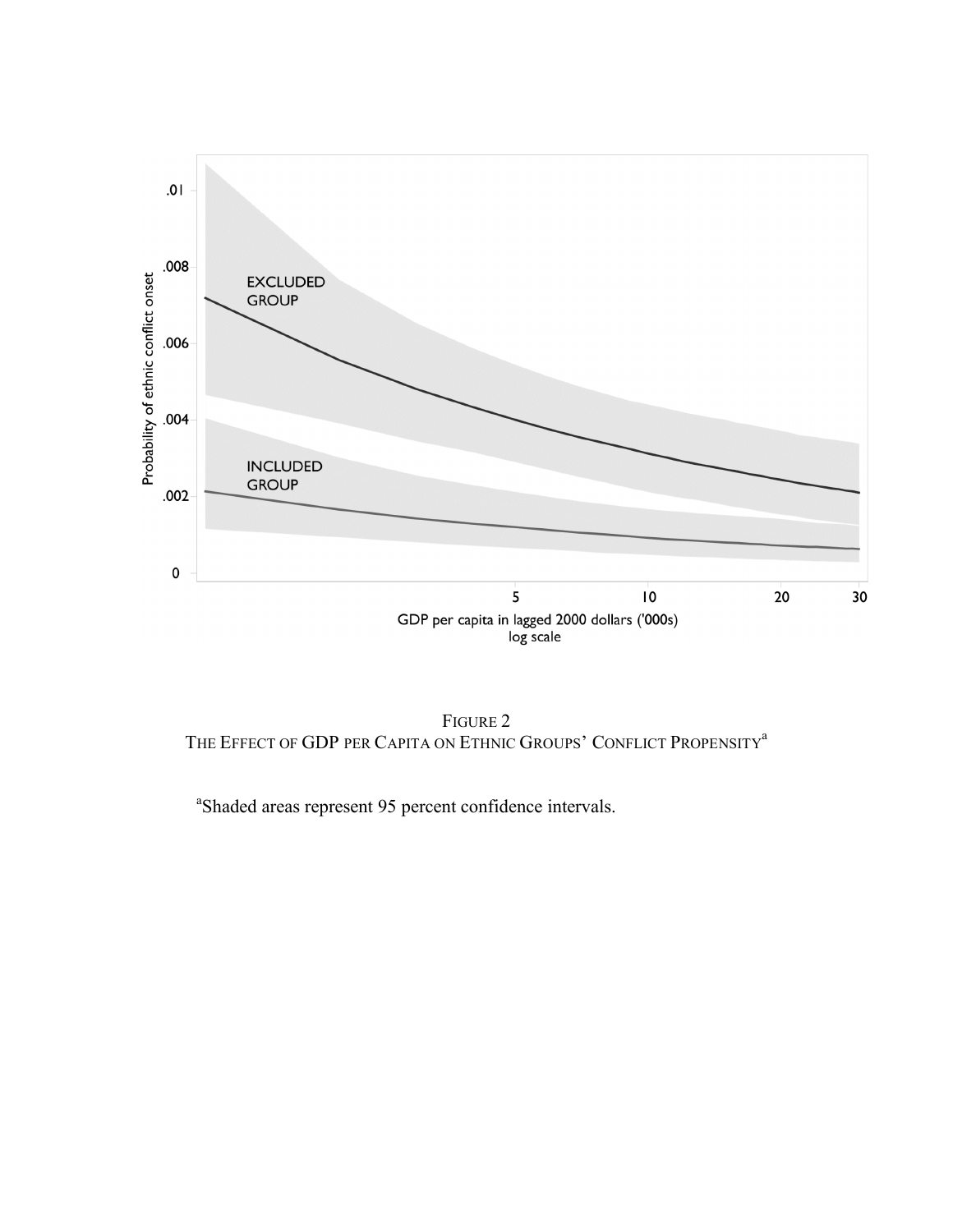

FIGURE 3 THE EFFECT OF EXCLUDED ETHNIC GROUPS' SIZE ON THEIR CONFLICT PROPENSITY<sup>a</sup>

<sup>a</sup>Shaded areas represent 95 percent confidence intervals.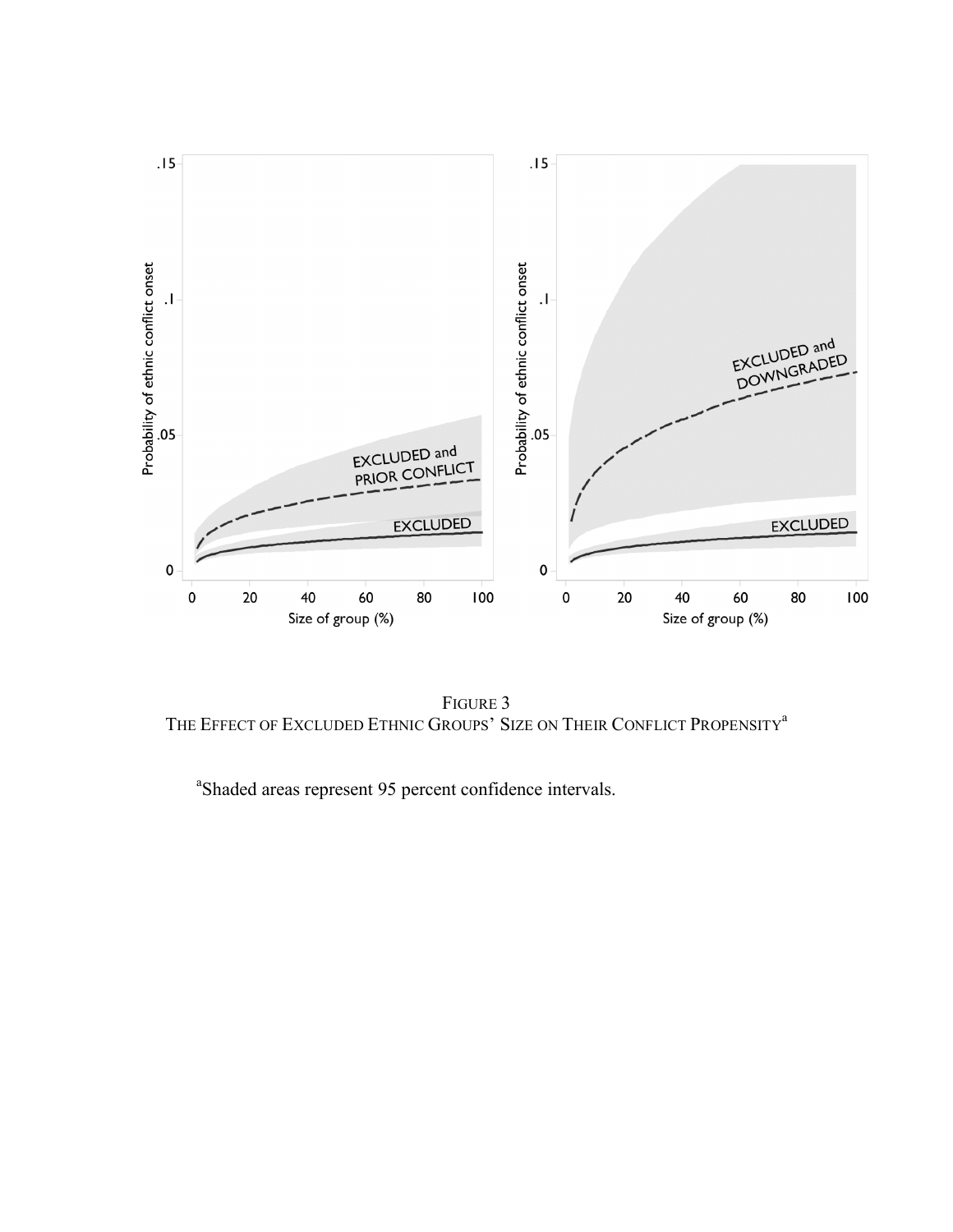# TABLE 1 ETHNIC GROUPS' CONFLICT PROPENSITY BY CATEGORY OF POWER ACCESS

|                       | Group Years | Years of Ethnic-Conflict<br>Onset |       |
|-----------------------|-------------|-----------------------------------|-------|
| Included groups       | 11,622      | 27                                | 0.23% |
| Monopoly <sup>a</sup> | 1,672       | n/a                               | n/a   |
| Dominant <sup>a</sup> | 1,709       | n/a                               | n/a   |
| Senior partner        | 2,884       | 9                                 | 0.31% |
| Junior partner        | 5,357       | 18                                | 0.34% |
| Excluded groups       | 17,897      | 119                               | 0.66% |
| Regional autonomy     | 5,433       | 13                                | 0.24% |
| Powerless             | 7,482       | 45                                | 0.60% |
| Discriminated         | 4,506       | 42                                | 0.93% |
| Separatist autonomy   | 476         | 19                                | 3.99% |
| Total                 | 29,519      | 146                               | 0.46% |

<sup>a</sup>No rebellion, by definition.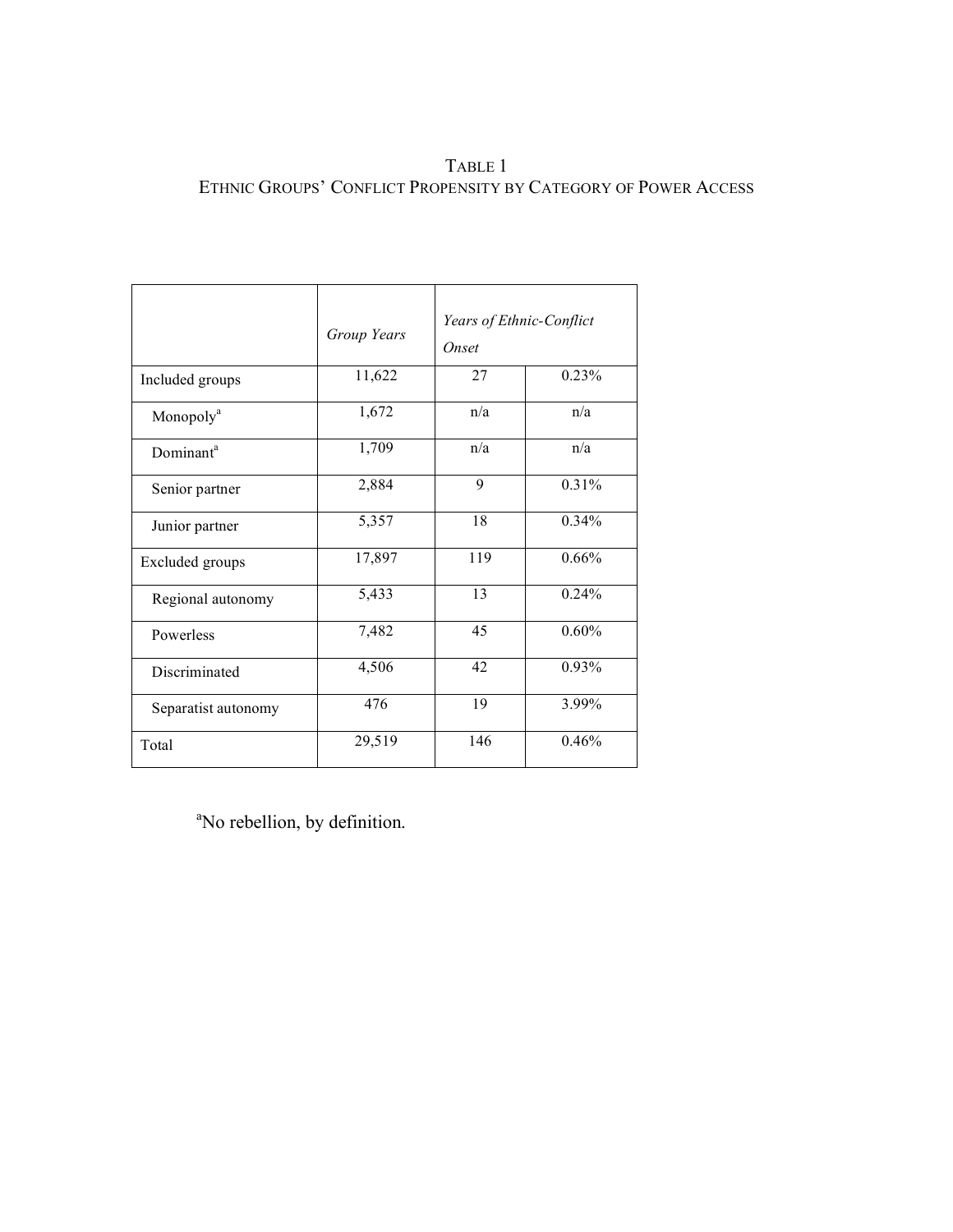|                                 | (1)         | (2)         | (3)         | (4)              |
|---------------------------------|-------------|-------------|-------------|------------------|
|                                 | All Groups  | All Groups  | Excluded    | Elite Infighting |
|                                 |             |             | Groups Only | Only             |
| Excluded                        | $1.2121**$  |             |             |                  |
|                                 | (0.2668)    |             |             |                  |
| Junior partner                  |             | 0.3224      |             | $-0.1693$        |
|                                 |             | (0.4056)    |             | (0.3926)         |
| Only local power                |             | 0.8321      |             |                  |
|                                 |             | (0.5392)    |             |                  |
| Powerless                       |             | $1.2041**$  | 0.3866      |                  |
|                                 |             | (0.4552)    | (0.3751)    |                  |
| Discriminated                   |             | $1.6719**$  | $0.8603*$   |                  |
|                                 |             | (0.4303)    | (0.4237)    |                  |
| Separatist                      |             | $3.2514**$  | 2.4769**    |                  |
|                                 |             | (0.6793)    | (0.8423)    |                  |
| Downgraded                      | $1.6419**$  | 1.7590**    | $1.8211**$  | 1.7526*          |
|                                 | (0.3933)    | (0.3920)    | (0.4387)    | (0.8353)         |
| log (group size)                | $0.2902**$  | $0.3015**$  | $0.3559**$  | $-0.1834$        |
|                                 | (0.0783)    | (0.0829)    | (0.0926)    | (0.2468)         |
| Underrepresented                |             |             |             | $0.1397**$       |
|                                 |             |             |             | (0.0321)         |
| Past conflict                   | $0.8545**$  | $0.6309**$  | 0.6148      | 0.6477           |
|                                 | (0.1727)    | (0.2387)    | (0.3245)    | (0.5621)         |
| log (GDP per capita), lagged    | $-0.3675**$ | $-0.3346**$ | $-0.3396**$ | $-0.2181$        |
|                                 | (0.1023)    | (0.0920)    | (0.1175)    | (0.1545)         |
| log (population), lagged        | $-0.0046$   | 0.0220      | 0.0766      | $-0.1138$        |
|                                 | (0.0958)    | (0.0918)    | (0.1141)    | (0.1158)         |
| Years since last conflict onset | $-0.1542*$  | $-0.1398$   | $-0.1592$   | $-0.0112$        |
|                                 | (0.0725)    | (0.0748)    | (0.0840)    | (0.1797)         |
|                                 |             |             |             |                  |
| Peace years splines             | Yes         | Yes         | Yes         | Yes              |
| Constant                        | $-3.3042**$ | $-4.1166**$ | $-3.8561*$  | $-2.7547$        |
|                                 | (1.2077)    | (1.2531)    | (1.6007)    | (2.0233)         |
| Observations                    | 24445       | 24445       | 16498       | 7947             |

TABLE 2 EXPLAINING GROUP-LEVEL ETHNONATIONALIST CONFLICT

Robust standard errors clustered on country in parentheses; \*\*  $p$  < 0.01, \*  $p$  < 0.05